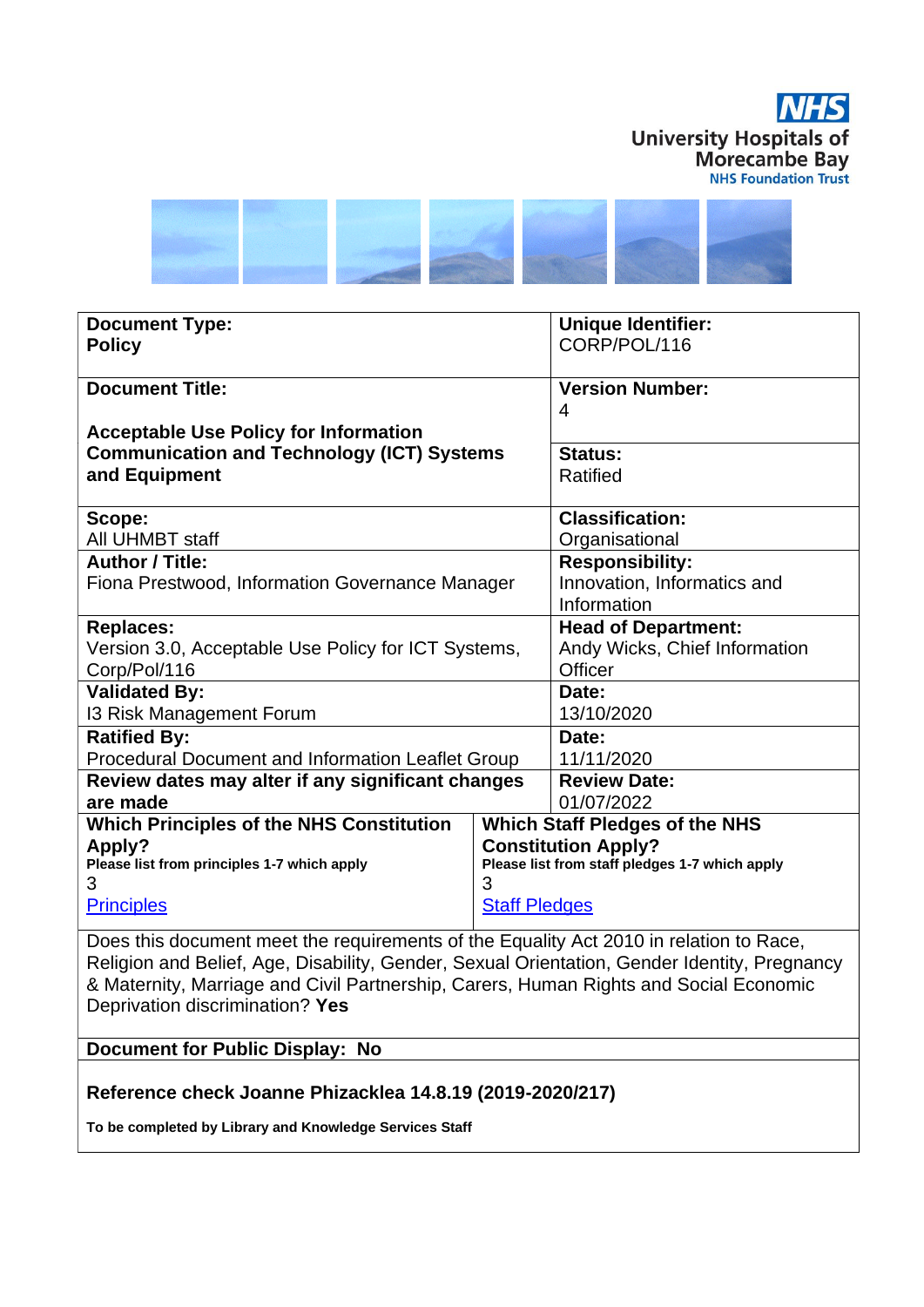#### **CONTENTS**

| 1.   |                                                                                          |  |
|------|------------------------------------------------------------------------------------------|--|
| 2.   |                                                                                          |  |
| 3.   |                                                                                          |  |
| 4.   |                                                                                          |  |
| 4.1  |                                                                                          |  |
| 4.2  |                                                                                          |  |
| 4.3  |                                                                                          |  |
| 4.4  |                                                                                          |  |
| 4.5  |                                                                                          |  |
| 4.6  |                                                                                          |  |
| 4.7  |                                                                                          |  |
| 4.8  |                                                                                          |  |
| 4.9  |                                                                                          |  |
| 4.10 |                                                                                          |  |
| 4.11 |                                                                                          |  |
| 4.12 | Authorising Access to Another Users or a Shared Email Accounts  10                       |  |
| 4.13 | Authorising Access to Another Users Personal One Drive Account 10                        |  |
| 4.14 |                                                                                          |  |
| 4.15 |                                                                                          |  |
| 4.16 |                                                                                          |  |
| 4.17 | Document Storage Area (Shared drives, Teams and SharePoint)  11                          |  |
| 4.18 |                                                                                          |  |
| 4.19 |                                                                                          |  |
| 4.20 |                                                                                          |  |
| 4.21 |                                                                                          |  |
| 4.22 |                                                                                          |  |
| 4.23 |                                                                                          |  |
| 4.24 |                                                                                          |  |
| 4.25 |                                                                                          |  |
| 4.26 | Using Digital Technology to Communicate with Patients, Staff and Other Organisations. 19 |  |
| 4.27 |                                                                                          |  |
| 4.28 | Video Calls with patients using Non-Teams or Attend Anywhere Approved Apps20             |  |
| 4.29 |                                                                                          |  |
| 4.30 |                                                                                          |  |
| 4.31 |                                                                                          |  |
| 4.32 | Removable or Portable Media (data sticks, portable drives, CDROMS and digital            |  |
|      |                                                                                          |  |
| 4.33 |                                                                                          |  |
| 4.34 |                                                                                          |  |
| 4.35 |                                                                                          |  |
| 4.36 |                                                                                          |  |
| 4.37 |                                                                                          |  |
| 4.38 |                                                                                          |  |
|      |                                                                                          |  |

| University Hospitals of Morecambe Bay NHS Foundation Trust                  |                              | ID No. Corp/Pol/116                                                                                         |
|-----------------------------------------------------------------------------|------------------------------|-------------------------------------------------------------------------------------------------------------|
| Version No: 4                                                               | Next Review Date: 01/07/2022 | Title: Acceptable Use Policy for Information<br>Communication and Technology (ICT) Systems and<br>Equipment |
| Do you have the up to date version? See the intranet for the latest version |                              |                                                                                                             |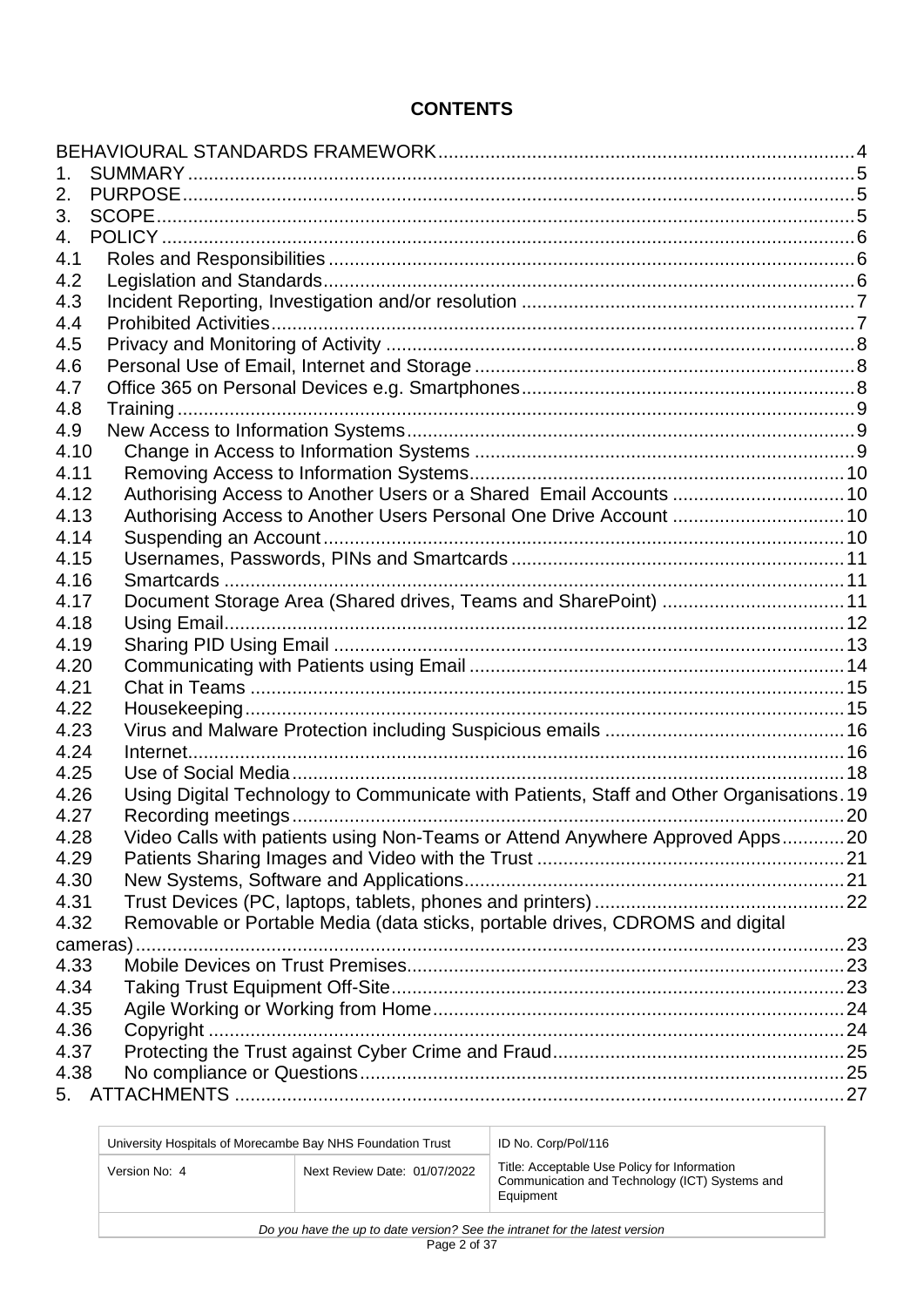| 10. |                                                                                            |  |
|-----|--------------------------------------------------------------------------------------------|--|
|     |                                                                                            |  |
|     |                                                                                            |  |
|     |                                                                                            |  |
|     | Appendix 2: General Data Protection Regulation (GDPR) and Data Protection Act 2018 (DPA18) |  |
|     |                                                                                            |  |
|     |                                                                                            |  |
|     |                                                                                            |  |
|     |                                                                                            |  |

| University Hospitals of Morecambe Bay NHS Foundation Trust                                  |                              | ID No. Corp/Pol/116                                                                                         |
|---------------------------------------------------------------------------------------------|------------------------------|-------------------------------------------------------------------------------------------------------------|
| Version No: 4                                                                               | Next Review Date: 01/07/2022 | Title: Acceptable Use Policy for Information<br>Communication and Technology (ICT) Systems and<br>Equipment |
| Do you have the up to date version? See the intranet for the latest version<br>Page 3 of 37 |                              |                                                                                                             |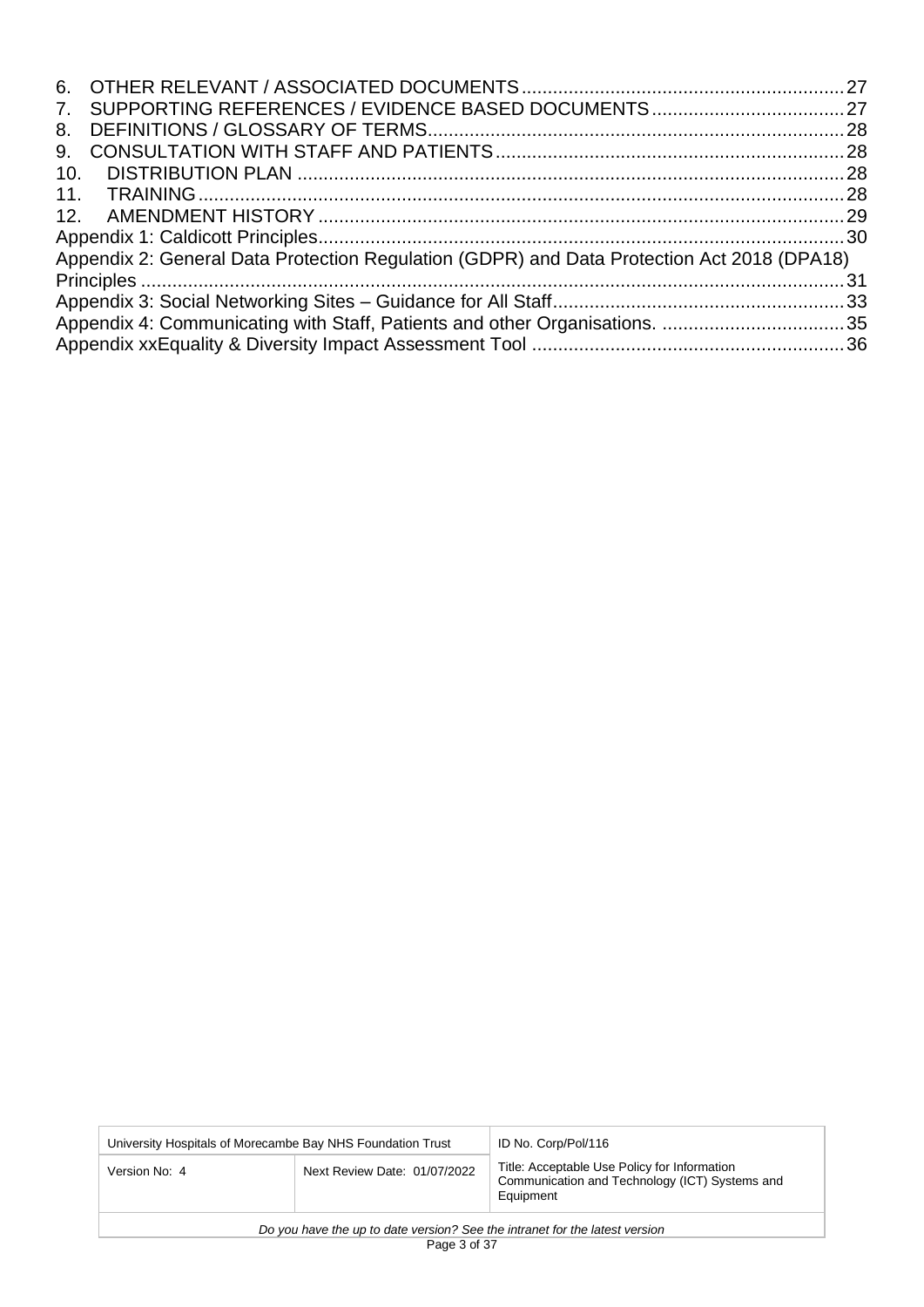#### <span id="page-3-0"></span>**BEHAVIOURAL STANDARDS FRAMEWORK**

To help create a great place to work and a great place to be cared for, it is essential that our Trust policies, procedures and processes support our values and behaviours. This document, when used effectively, can help promote a workplace culture that values the contribution of everyone, shows support for staff as well as patients, recognises and celebrates the diversity of our staff, shows respect for everyone and ensures all our actions contribute to safe care and a safe working environment - all of which are principles of our Behavioural Standards Framework.

#### **Behavioural Standards Framework – Expectations 'at a glance'**

| Introduce yourself with<br><b>#hello</b> my name is | <b>Value the contribution</b><br>of everyone                                        | <b>Share learning</b><br>with others                                                              |
|-----------------------------------------------------|-------------------------------------------------------------------------------------|---------------------------------------------------------------------------------------------------|
| <b>Be friendly and</b><br>welcoming                 | <b>Team working</b><br>across all areas                                             | <b>Recognise diversity</b><br>and celebrate this                                                  |
| <b>Respect shown</b><br>to everyone                 | Seek out and<br>act on feedback                                                     | <b>Ensure all our actions</b><br>contribute to safe care and a<br>safe working environment        |
| Put patients at the<br>centre of all we do          | Be open and honest                                                                  | For those who supervise<br>/ manage teams: ensure<br>consistency and fairness in<br>your approach |
| Show support to<br>both staff and patients          | <b>Communicate effectively:</b><br>listen to others and seek<br>clarity when needed | Be proud of the role you<br>do and how this<br>contributes to patient care                        |

| University Hospitals of Morecambe Bay NHS Foundation Trust                  |                              | ID No. Corp/Pol/116                                                                                         |
|-----------------------------------------------------------------------------|------------------------------|-------------------------------------------------------------------------------------------------------------|
| Version No: 4                                                               | Next Review Date: 01/07/2022 | Title: Acceptable Use Policy for Information<br>Communication and Technology (ICT) Systems and<br>Equipment |
| Do you have the up to date version? See the intranet for the latest version |                              |                                                                                                             |
| Page 4 of 37                                                                |                              |                                                                                                             |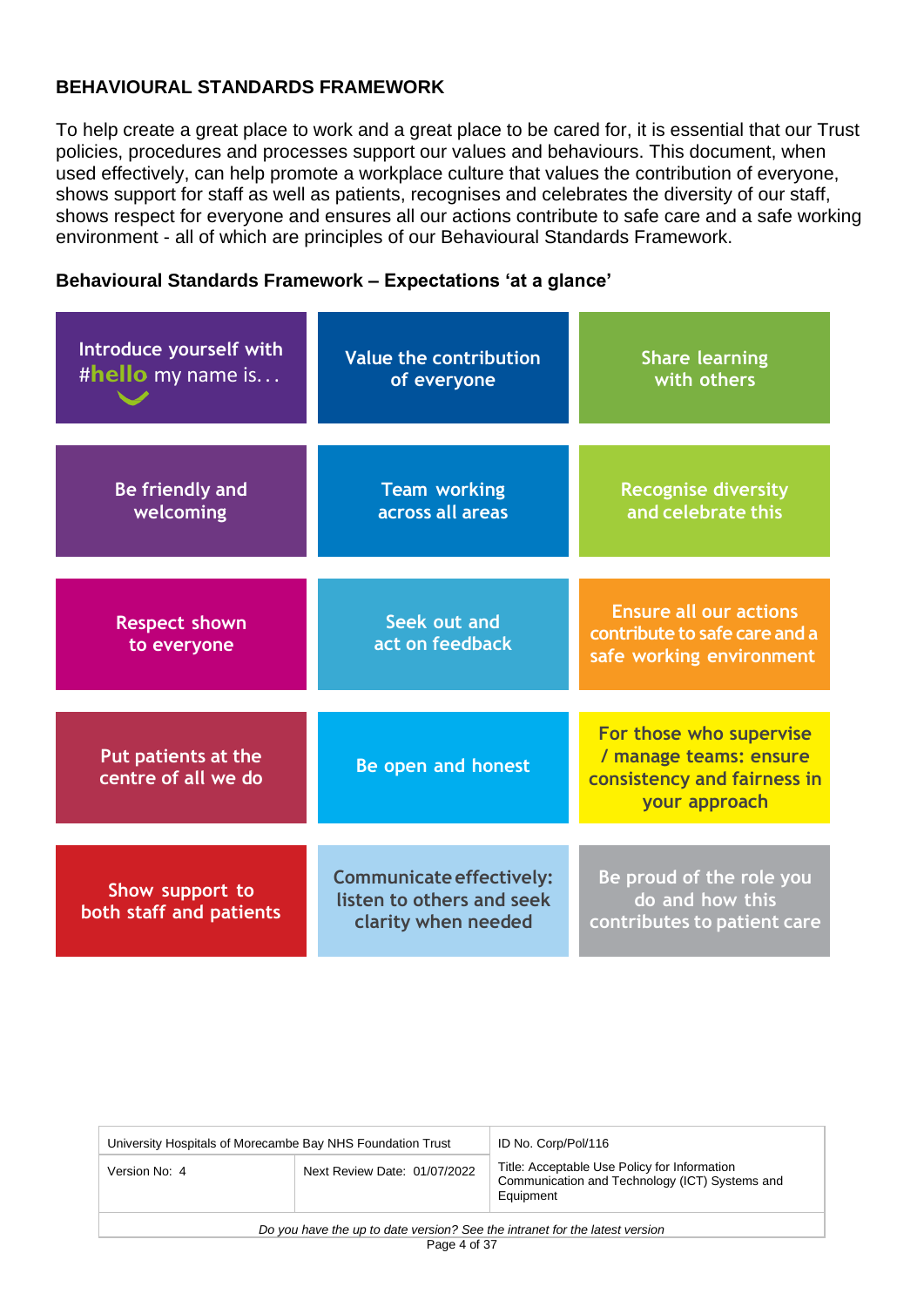### <span id="page-4-0"></span>**1. SUMMARY**

All staff are expected to have a basic knowledge of how the Trusts' information and communication (ICT) systems and equipment function, the types of uses which are acceptable, and uses that must be avoided and are prohibited. They must be used with respect, courtesy, and responsibility, giving due regard to the priorities of the Trust Business. Systems or services used to access personal identifiable data and/or sensitive information, require staff to abide by their legal and ethical obligations, professional codes of conduct and terms of their employment

By using these systems and services, staff agree to comply with this Acceptable Use Policy (AUP).

## <span id="page-4-1"></span>**2. PURPOSE**

The Trust must put policies and procedures in place to ensure that it can fulfil all legal and regulatory obligations to maintain the security of and prevent abuse of Trust information assets.

This Acceptable Use Policy sets out the legal and regulatory requirements and the conduct expected of all users of the systems and equipment provided by the Trust. This is a key component of Information Governance and Security and applies to all information and communication systems and information technology equipment used.

## <span id="page-4-2"></span>**3. SCOPE**

This policy covers all staff including temporary workers, locums, individuals seconded or contracted from other organisations and covers the use of Trust equipment and systems in all locations, on and off site.

In this policy, UHMB or the Trust refers to University Hospitals of Morecambe Bay NHS Foundation Trust and the Innovation, Informatics, Information Service will be known as the I3 **Service** 

In this policy Information and Communications Technology (ICT) systems or equipment, will be known as systems or equipment and are not limited to:

- Office 365 (Email, One Drive, and SharePoint)
- File and Print (Word Processing / Spread sheets / Power Point)
- Electronic patient records (EPR) /Clinical Systems
- Information Systems
- Voice over Internet Protocol telephone (VoIP)
- Social Media

| University Hospitals of Morecambe Bay NHS Foundation Trust                  |                              | ID No. Corp/Pol/116                                                                                         |
|-----------------------------------------------------------------------------|------------------------------|-------------------------------------------------------------------------------------------------------------|
| Version No: 4                                                               | Next Review Date: 01/07/2022 | Title: Acceptable Use Policy for Information<br>Communication and Technology (ICT) Systems and<br>Equipment |
| Do you have the up to date version? See the intranet for the latest version |                              |                                                                                                             |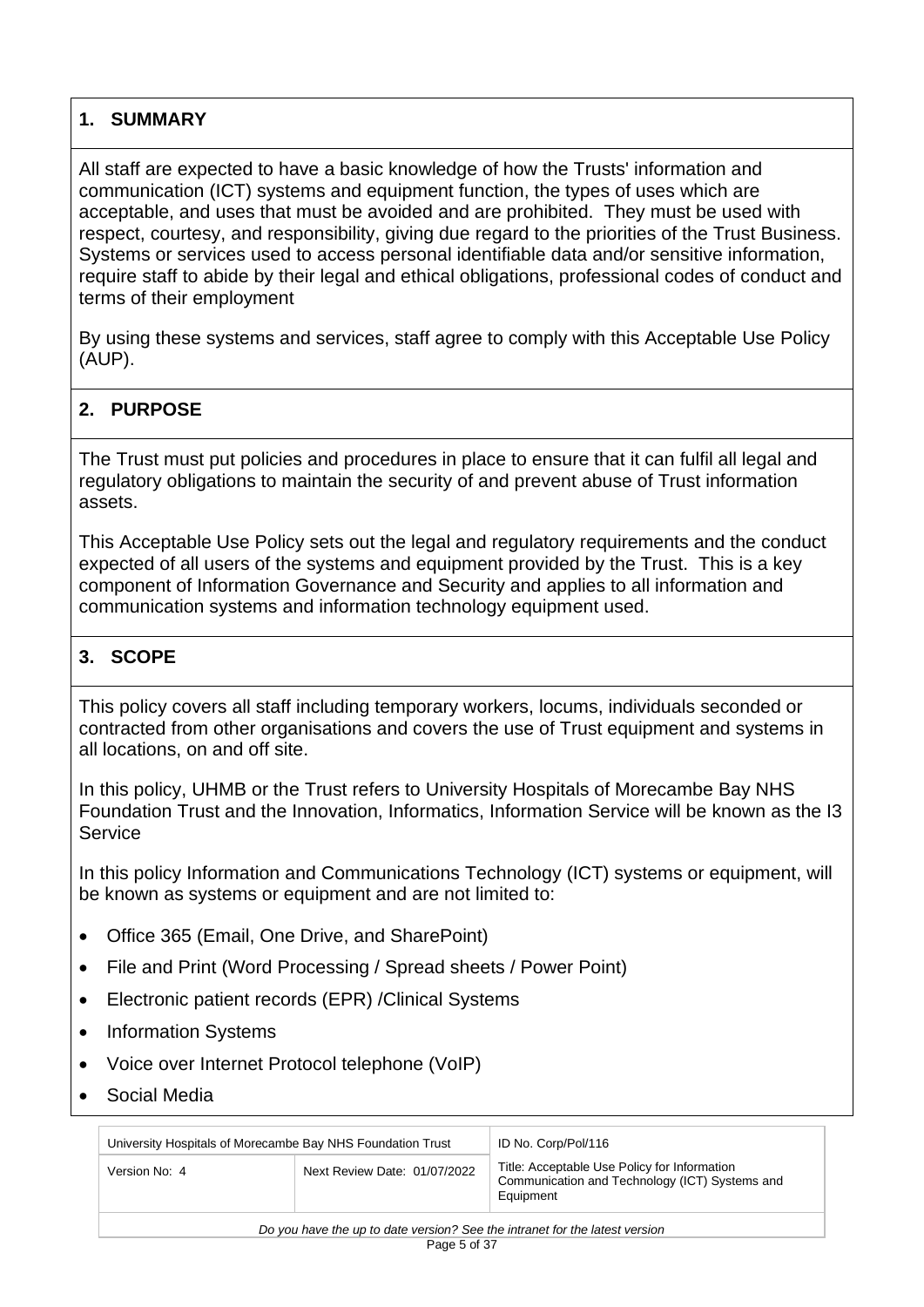In the policy, PID refers to personal identifiable data (NHS term) or personal data / special categories as per the Data Protection Act 2018 and General Data Protection Regulation and relates to both staff and patients.

## <span id="page-5-0"></span>**4. POLICY**

## <span id="page-5-1"></span>**4.1 Roles and Responsibilities**

**Senior Information Risk Owner (SIRO)** owns the organisation's overall information risk policy and risk assessment processes and ensures they are implemented consistently

**Caldicott Guardian** has responsibility for advising staff and ensure that adequate arrangements are in place to protect personal confidential data

**Data Protection Officer (DPO)** is responsible for ensuring the organisations compliance with data protection legislation

**Information Asset Owners (IAO)** are responsible for ensuring that all staff understand and apply the principles of the legislative, statutory and regulatory requirements relating to confidentiality, information security and data protection

**Information Governance Team** supports the Trust in maintaining and achieving the Information Governance Agenda, provide the Trust with advice and expertise on Information Governance and Information Security including information risk.

**All staff** are responsible for the correct use of information systems and assets, in relation to information governance and security. All staff are responsible for ensuring that confidential information is processed and stored securely and that they maintain appropriate confidentiality when using all forms of information.

## <span id="page-5-2"></span>**4.2 Legislation and Standards**

These include, but are not limited to;

- The Data Protection Act (2018)<sup>1</sup>
- General Data Protection Regulation (GDPR)<sup>10</sup>
- Human Rights Act<sup>2</sup>
- The Computer Misuse Act (1990)<sup>3</sup>
- Common Law Duty of Confidentiality<sup>4</sup>
- Caldicott Review (1997<sup>5</sup>/2013<sup>6</sup>/2016)<sup>7</sup>
- Freedom of Information Act (2000)<sup>8</sup>
- Confidentiality NHS Code of Conduct  $(2003)^9$

If personal identifiable data is recorded in a system or equipment, the Trust and staff are responsible for ensuring that the recorded information:

• Meets legal requirements, standards and regulation such as the Data Protection Act 2018<sup>1</sup> (Appendix 2), Caldicott Principles (Appendix 1).

| University Hospitals of Morecambe Bay NHS Foundation Trust                                  |  | ID No. Corp/Pol/116                                                                                         |
|---------------------------------------------------------------------------------------------|--|-------------------------------------------------------------------------------------------------------------|
| Next Review Date: 01/07/2022<br>Version No: 4                                               |  | Title: Acceptable Use Policy for Information<br>Communication and Technology (ICT) Systems and<br>Equipment |
| Do you have the up to date version? See the intranet for the latest version<br>Page 6 of 37 |  |                                                                                                             |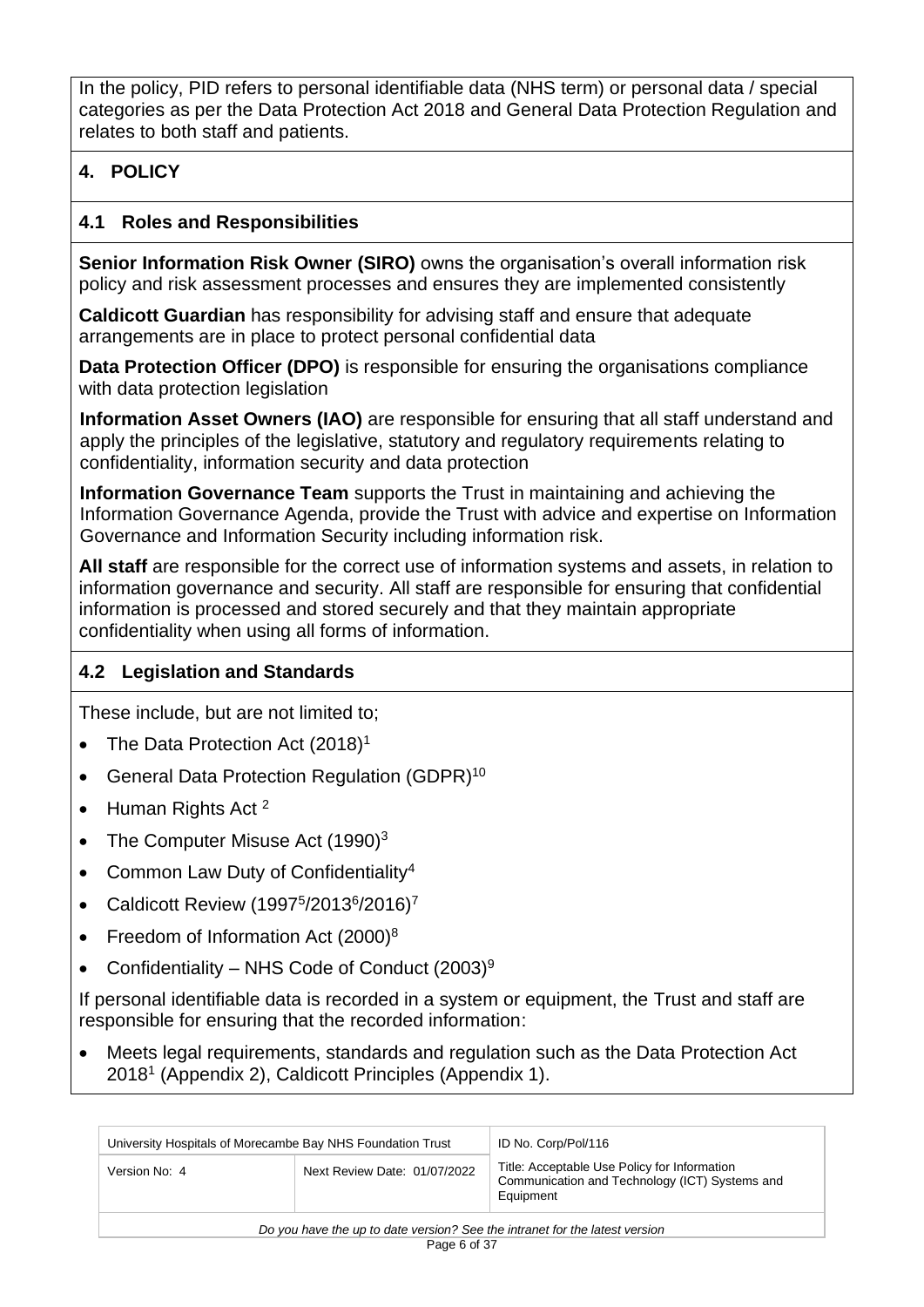- Has a justifiable purpose
- Is accurate, complete, relevant and up to date
- Is stored securely and accessed on a 'need-to-know' basis

All staff rely on information entered into the record, so when creating or contributing to a record the individual should be vigilant, whilst there may be data checking or validation procedures in place this can never be fool proof. The individual should always contact their line manager with any concerns.

#### <span id="page-6-0"></span>**4.3 Incident Reporting, Investigation and/or resolution**

It is strictly forbidden for employees to knowingly browse, search for or look at any information relating to themselves, their own family, friends or other persons, without a legitimate purpose.

Any potential or actual breaches of confidentiality must be reported to the member of staff's line manager, Information Governance department and recorded on the incident management system as soon as practicable possible.

An investigation will be conducted, either by the line manager or in conjunction with Information Governance and/ or Workforce and will reported to the appropriate governance committee. This may result in the matter being treated as a disciplinary offence and depending on severity may also be reportable to Department of Health and Information Commissioner's Office (ICO), with initial notification within 72 hours of the trust becoming aware.

Breaches reported to the ICO may result in the organisation receiving an enforcement notice or ordered to pay a monetary penalty for a serious breach of the Data Protection Legislation.

#### <span id="page-6-1"></span>**4.4 Prohibited Activities**

These are deliberate activities which can or could result in;

- Corruption or unauthorised destruction of data
- Using equipment in a way that denies service to others such as overloading the network
- Wasting staff effort or computing resources including staff involved in the support of those resources

The Trust is the final arbiter on 'offensive' materials or prohibited activities, other than instances requiring criminal prosecution, this includes but is not limited to using Trust equipment, including the Internet for:

- the creation, transmission (via any means) or deliberate receipt of any images, data or other material which is designed or likely to cause offence or needless anxiety, or is abusive, sexist, racist, defamatory, obscene or indecent
- private work except where prior arrangements have been agreed
- commercial activities, including but not limited to advertising or running any sort of business
- political activities

| University Hospitals of Morecambe Bay NHS Foundation Trust                  |                              | ID No. Corp/Pol/116                                                                                         |  |
|-----------------------------------------------------------------------------|------------------------------|-------------------------------------------------------------------------------------------------------------|--|
| Version No: 4                                                               | Next Review Date: 01/07/2022 | Title: Acceptable Use Policy for Information<br>Communication and Technology (ICT) Systems and<br>Equipment |  |
| Do you have the up to date version? See the intranet for the latest version |                              |                                                                                                             |  |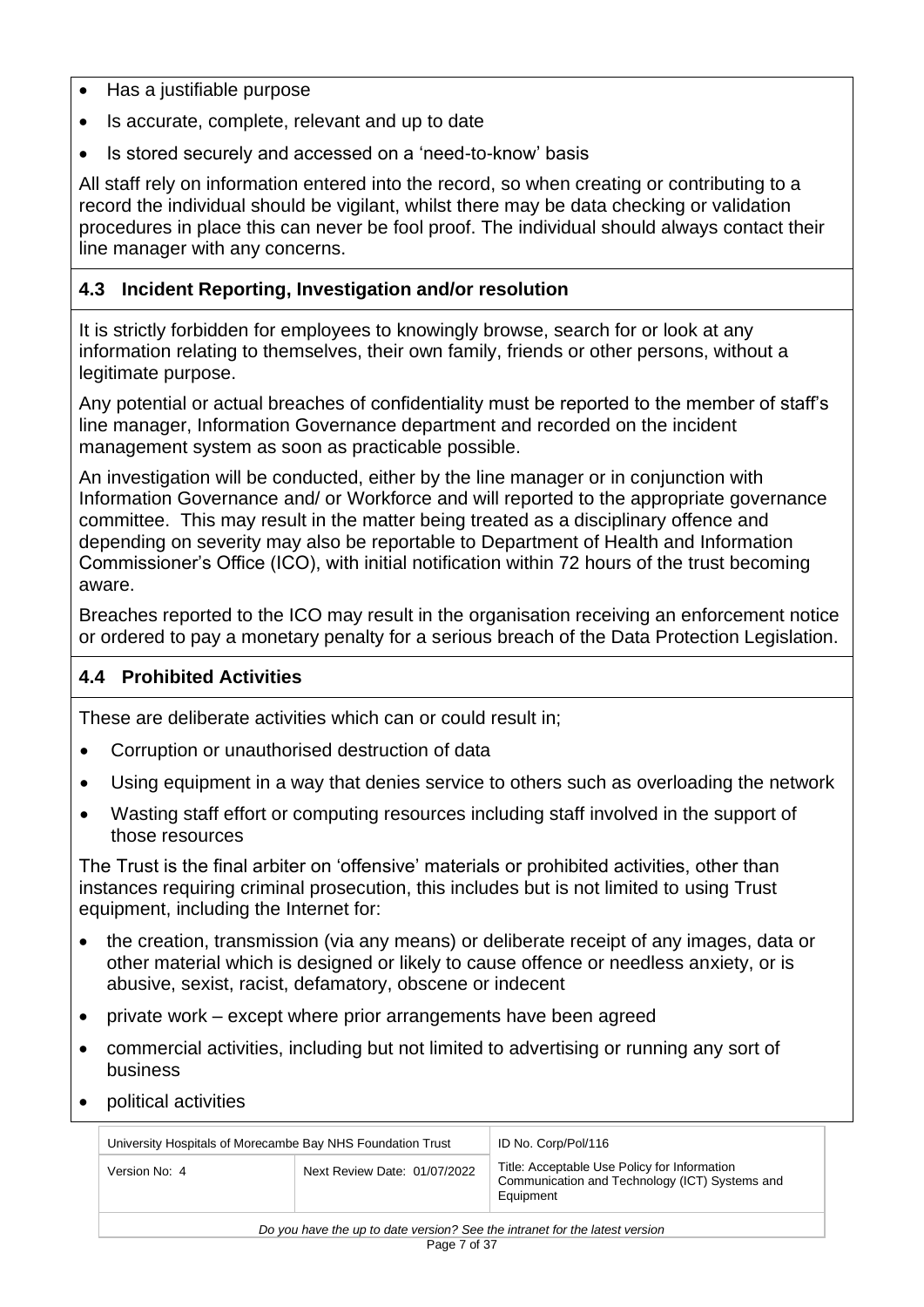- advertising or fund-raising for commercial or charitable organisations not directly connected with the Trust, other than social/notice board functions (i.e. public folders)
- Any other activity that would bring the Trust into disrepute.

Any user aware of or suspecting a breach must immediately alert the I3 Service Desk or report via the Trust's Incident and risk Reporting system depending on the nature of the incident.

#### <span id="page-7-0"></span>**4.5 Privacy and Monitoring of Activity**

The Trust reserves the right to monitor the use of systems such as email and Internet activity, and access to Information Systems (Lorenzo) for acceptable use, investigative, disciplinary or technical purposes. These records can and will be accessed for disciplinary purposes if I3 service are so directed by a Workforce Business Partner or senior manager in the area concerned.

Any illegal activity will be reported directly to the Police, without necessarily consulting the individual and appropriate, prevailing HR disciplinary procedures will be invoked

#### <span id="page-7-1"></span>**4.6 Personal Use of Email, Internet and Storage**

The Trust permits a limited level of personal use of work email but not as a substitute for a private email account or if it interferes with work commitment.

Work email is not to be used for subscription to non-work-related services and can only be used for Trust business subscriptions.

Personal web email accounts (e.g. personal Office 365, Hotmail, Gmail, doctors.org) are not to be used for work related activities.

Access to the Internet is provided for Trust business purposes (including educational purposes). This is a staff privilege not a right. Individuals can make reasonable personal use of permitted Internet sites, if it does not interfere with the performance of their duties or adversely affect system performance and is in personal time. The Trust has the final decision on deciding what constitutes excessive use.

Personal use of the Trust Instant Messaging system (Chat in MS Teams) must be kept to a minimum.

Trust document storage is provided for work purposes and should not be used for personal storage of photos, images or audio files. The I3 service reserves the right to delete personal items from Trust servers or on-line storage.

Personal on-line storage (e.g. iCloud, Drop Box) is not to be used for storing Trust PID or sensitive information .

Access to on-line storage for downloading or uploading of data (excluding PID) will be assessed and authorised on a case-by-case basis.

## <span id="page-7-2"></span>**4.7 Office 365 on Personal Devices e.g. Smartphones**

Staff are permitted to access their Trust Microsoft Office 365 account on their personal device, the device itself must not be used to record or store any PID or sensitive data this

| University Hospitals of Morecambe Bay NHS Foundation Trust                  |                              | ID No. Corp/Pol/116                                                                                         |
|-----------------------------------------------------------------------------|------------------------------|-------------------------------------------------------------------------------------------------------------|
| Version No: 4                                                               | Next Review Date: 01/07/2022 | Title: Acceptable Use Policy for Information<br>Communication and Technology (ICT) Systems and<br>Equipment |
| Do you have the up to date version? See the intranet for the latest version |                              |                                                                                                             |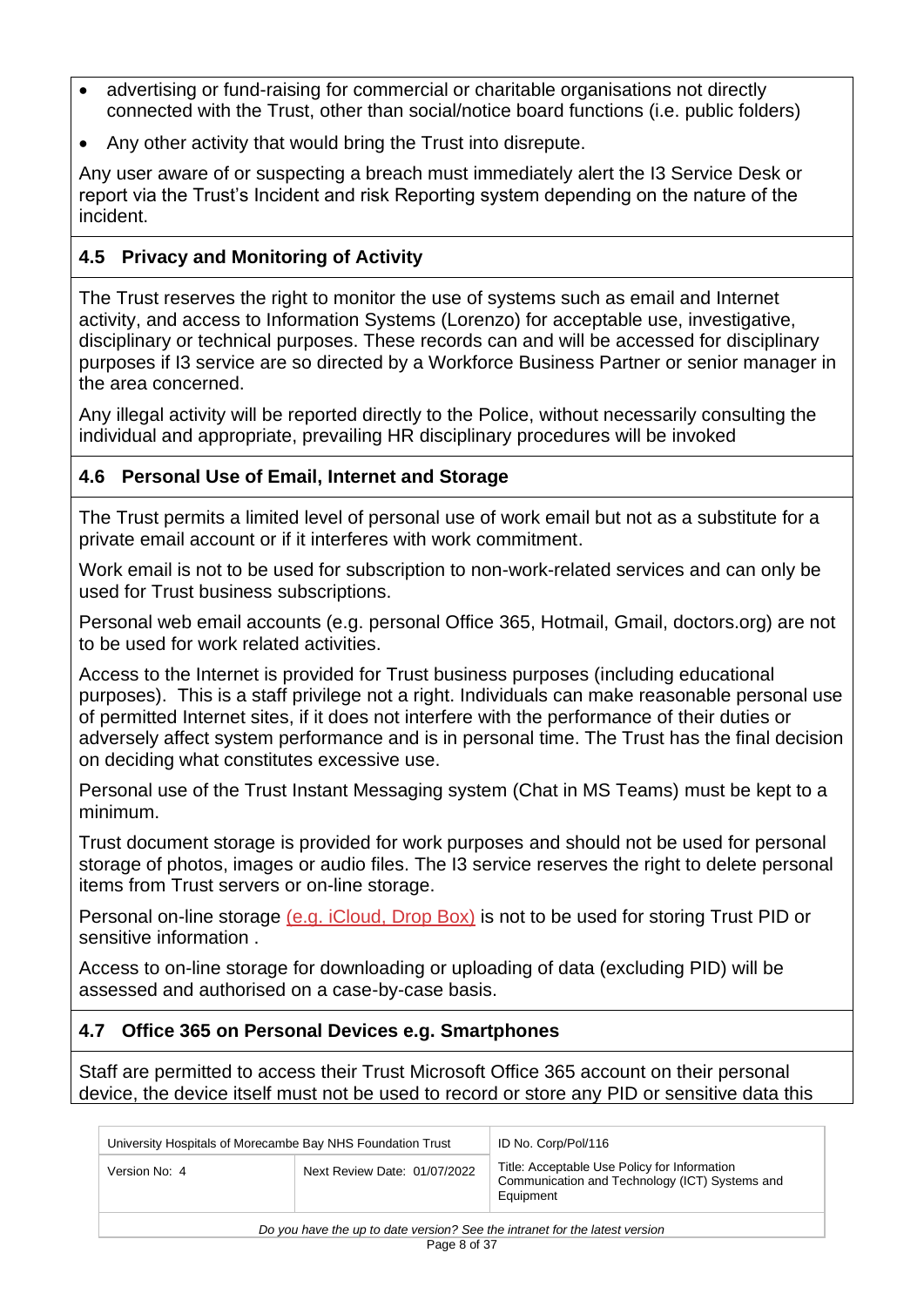includes images, recordings, photos of ward areas, patients and documentation, even with consent of a patient or member of staff.

Staff are responsible for downloading and updating any associated applications (apps), installing the latest security patches and having a password or PIN set on their personal device.

If a personal device is lost or stolen the I3 service desk should be informed as soon as possible so the password for the account can be either suspended or reset.

Jailbroken devices will not be permitted to access Microsoft Office 365.

## <span id="page-8-0"></span>**4.8 Training**

The Trust is committed to supporting its staff in the use of systems in a safe and secure manner.

Staff are made aware of their responsibilities for Information Governance through training provided at corporate induction, annual Core Skills Information Governance training and local induction specific to area of work.

Training in the use of a corporate or clinical system can be requested via I3 Service or via a local system administrator.

Access to Trust information systems is only permitted after successful completion of training and may also require successful completion of a competency assessment following training for example access to the Trust's Electronic Patient Record (EPR) Lorenzo.

#### <span id="page-8-1"></span>**4.9 New Access to Information Systems**

For all systems a request must be made by an authorised line manager/supervisor via an I3 on-line request form or if not listed via I3 Service Desk call or identified system administrator.

For requests submitted via I3 Service, the authorising manager/supervisor will receive confirmation of account creation with a welcome email to the new users accounts outlining Trust's policies and guidelines and code of practice in relation to information systems

If at any point individuals are unsure of the process, they should contact the I3 Service Desk for advice.

Any questions are to be directed to the line manager in the first instance.

Patients and other members the public are prohibited from using these accounts and systems.

#### <span id="page-8-2"></span>**4.10 Change in Access to Information Systems**

The individual user and/or their line manager is responsible for informing the I3 service of any changes to their job and ensuring system access is updated in line with these changes.

They are also responsible for handing over all files held on personal storage areas and email messages relevant to their old post to their line manager/supervisor before moving on to their new role.

Office 365 Team Owners are expected to remove them from any associated MS Teams and

| University Hospitals of Morecambe Bay NHS Foundation Trust                  |                              | ID No. Corp/Pol/116                                                                                         |
|-----------------------------------------------------------------------------|------------------------------|-------------------------------------------------------------------------------------------------------------|
| Version No: 4                                                               | Next Review Date: 01/07/2022 | Title: Acceptable Use Policy for Information<br>Communication and Technology (ICT) Systems and<br>Equipment |
| Do you have the up to date version? See the intranet for the latest version |                              |                                                                                                             |
|                                                                             |                              |                                                                                                             |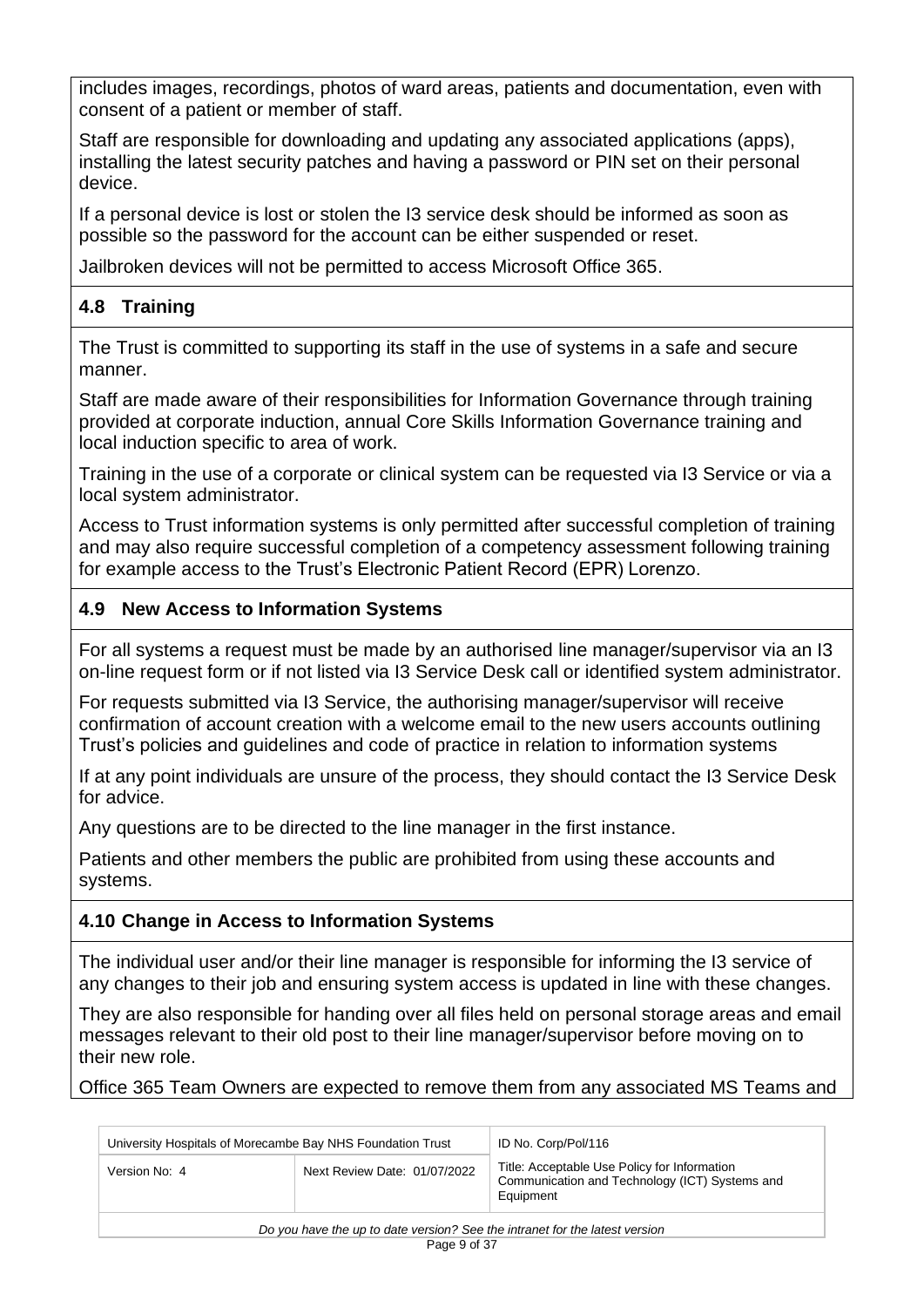should review access as a minimum annually.

#### <span id="page-9-0"></span>**4.11 Removing Access to Information Systems**

The exit procedure should be followed, and all equipment returned before the individual ceases their employment with the Trust. This is the responsibility of both the individual and the appropriate line manager/supervisor. This should be done in a timely manner to ensure that the individual does not have access to Trust data through on-line accounts such as Office 365.

The individual should unsubscribe from all subscription-based email and RSS services before leaving.

Unless otherwise notified the I3 Service will delete the Office 365 (email and One-Drive) of an individual after 60 days from point of confirmation.

Any Office 365 and network accounts dormant for 60 days will be suspended until it has been verified, they are still required. Where authorised certain accounts will be retained e.g. individual classed as a 'VIP' user or where Workforce or an Executive has asked for an account to be retained. These accounts will be reviewed as a minimum on an annual basis to confirm further retention.

#### <span id="page-9-1"></span>**4.12 Authorising Access to Another Users or a Shared Email Accounts**

A request should be placed via the I3 Service Desk for access to an individual or shared email and documents. Where the reason for access is confidential this can also be requested via Information Governance.

For individual accounts authorisation must be in writing (e.g. email) by the account holder, in their absence their line manager/supervisor and for some circumstance a Workforce Business Partner. From time to time, authority may be delegated for this authorisation.

For shared accounts authorisation must be granted by the 'Responsible Owner' or deputy. From time to time, authority may be delegated for this authorisation

#### <span id="page-9-2"></span>**4.13 Authorising Access to Another User's Personal One Drive Account**

Individuals can grant access to folders within their personal One Drive. Where access is being granted due to absence or investigation a request should be placed via the I3 Service Desk for access. Where the reason for access is confidential this can also be requested via Information Governance.

#### <span id="page-9-3"></span>**4.14 Suspending an Account**

A request should be placed via the I3 Service Desk where systems are managed by the I3 service as soon as practicable to suspend the account to stop unauthorised access or to prevent tampering or misuse, especially their Office 365 account as this is accessible on devices outside of the Trust. Where the reason for access is confidential this can also be requested via Information Governance

For all others the system administrator should be informed.

| University Hospitals of Morecambe Bay NHS Foundation Trust                                   |                                                                                                                                             | ID No. Corp/Pol/116 |
|----------------------------------------------------------------------------------------------|---------------------------------------------------------------------------------------------------------------------------------------------|---------------------|
| Version No: 4                                                                                | Title: Acceptable Use Policy for Information<br>Next Review Date: 01/07/2022<br>Communication and Technology (ICT) Systems and<br>Equipment |                     |
| Do you have the up to date version? See the intranet for the latest version<br>Page 10 of 37 |                                                                                                                                             |                     |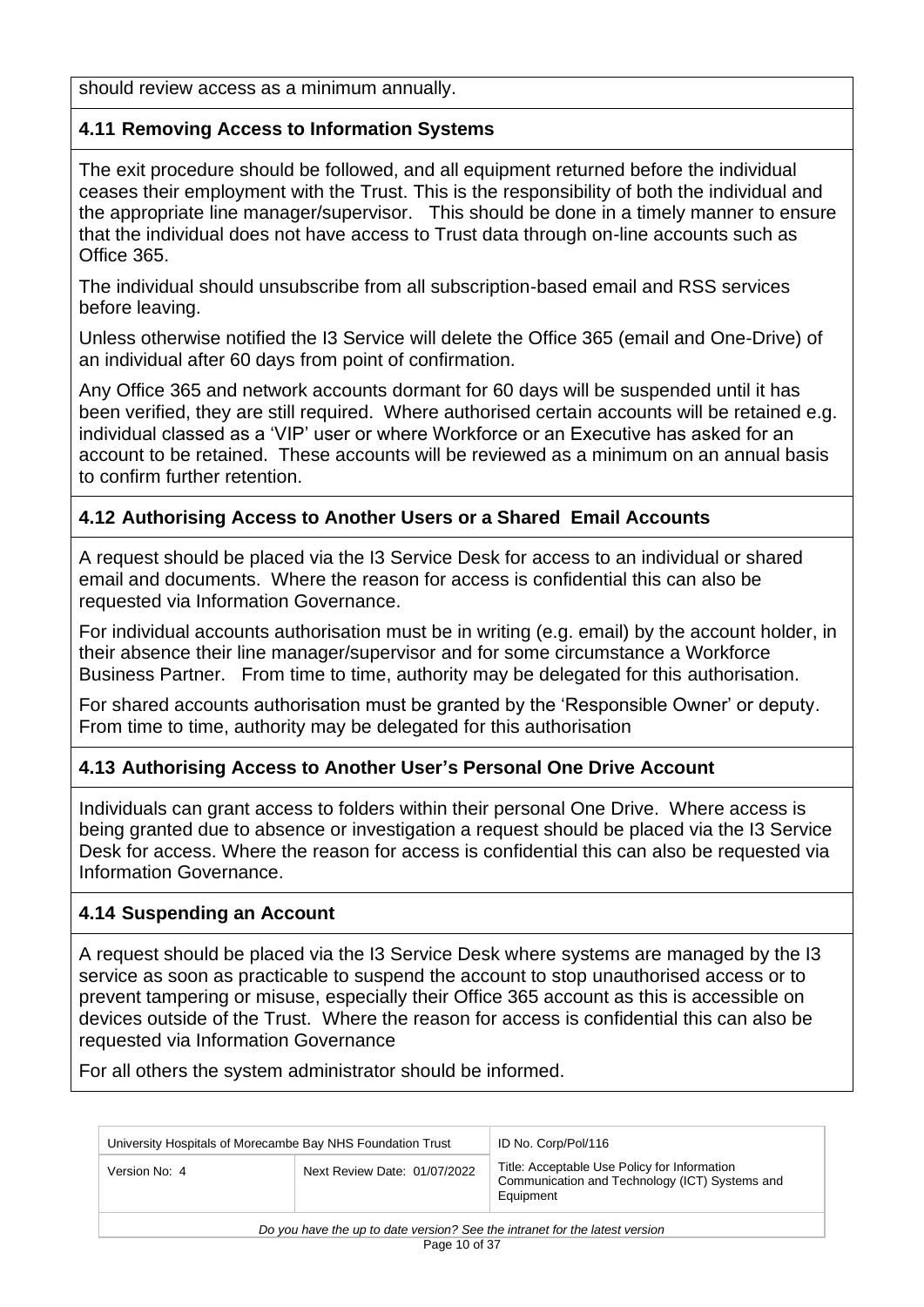#### <span id="page-10-0"></span>**4.15 Usernames, Passwords, PINs and Smartcards**

These allow access to systems and files that are applicable to the role of the individual.

Each system is set-up to enable passwords or PINs and will have differing policies to ensure the security of the system. Individuals are encouraged to base their individual password on a memorable phrase or three key words to aid recall without the need to write them down. Where possible, use a minimum of 12 characters and change at first login

Individuals should not disclose their username, password or PINs to anyone. I3 staff including I3 service desk or engineers will never ask for passwords or PINs.

Individuals are responsible for maintaining the confidentiality of the access, all activities recorded in their username, notifying the service desk of any suspected or unauthorised access.

Individuals should ensure that the account is closed at the end of each session and never leave a computer unattended (including smartcards) without logging out or activating the desktop screensaver using CTRL-ALT-DEL K or Windows Key-L. The desktop screensaver is a failsafe mechanism if an individual fail to lock the screen, not to lock after a specified time.

### <span id="page-10-1"></span>**4.16 Smartcards**

Individuals are expected to report for work with their smartcard. It is their responsibility to ensure the safety and security of their Smartcard (in the same way as a bank debit or credit card).

If an individual comes to work without the card, the manager can decide to send the individual home to collect the item within personal time. Repeated incidents could lead to further action.

'TAC' or Temporary Access Cards must only be used short term where RA support is not available. An individual should, as soon as possible, request a new smartcard or bring it to work. This includes Locums who will be complete several shifts.

Staff who are 'Responsible Owners' for TAC cards will ensure that cards are used in accordance with National RA terms and conditions, individuals complete the registration process accurately and truthfully, have up to date system (e.g. Lorenzo) and return the card at the end of the shift and not take off site

The audit trail can and will be used to identify misuse of the Smartcard. Use of TAC cards will be monitored and discrepancies or potential abuses discussed with responsible owners.

Action will be taken if it is felt that the discrepancy is a breach of policy and or terms and conditions of use

## <span id="page-10-2"></span>**4.17 Document Storage Area (Shared drives, Teams and SharePoint)**

An individual's job role and area of work defines what access they have to the Trust's secure storage.

Individuals must only store work related information in a Trust provided or approved secure location such as their personal One Drive or MS Teams

| University Hospitals of Morecambe Bay NHS Foundation Trust                  |  | ID No. Corp/Pol/116                                                                                         |  |
|-----------------------------------------------------------------------------|--|-------------------------------------------------------------------------------------------------------------|--|
| Next Review Date: 01/07/2022<br>Version No: 4                               |  | Title: Acceptable Use Policy for Information<br>Communication and Technology (ICT) Systems and<br>Equipment |  |
| Do you have the up to date version? See the intranet for the latest version |  |                                                                                                             |  |
| Page 11 of 37                                                               |  |                                                                                                             |  |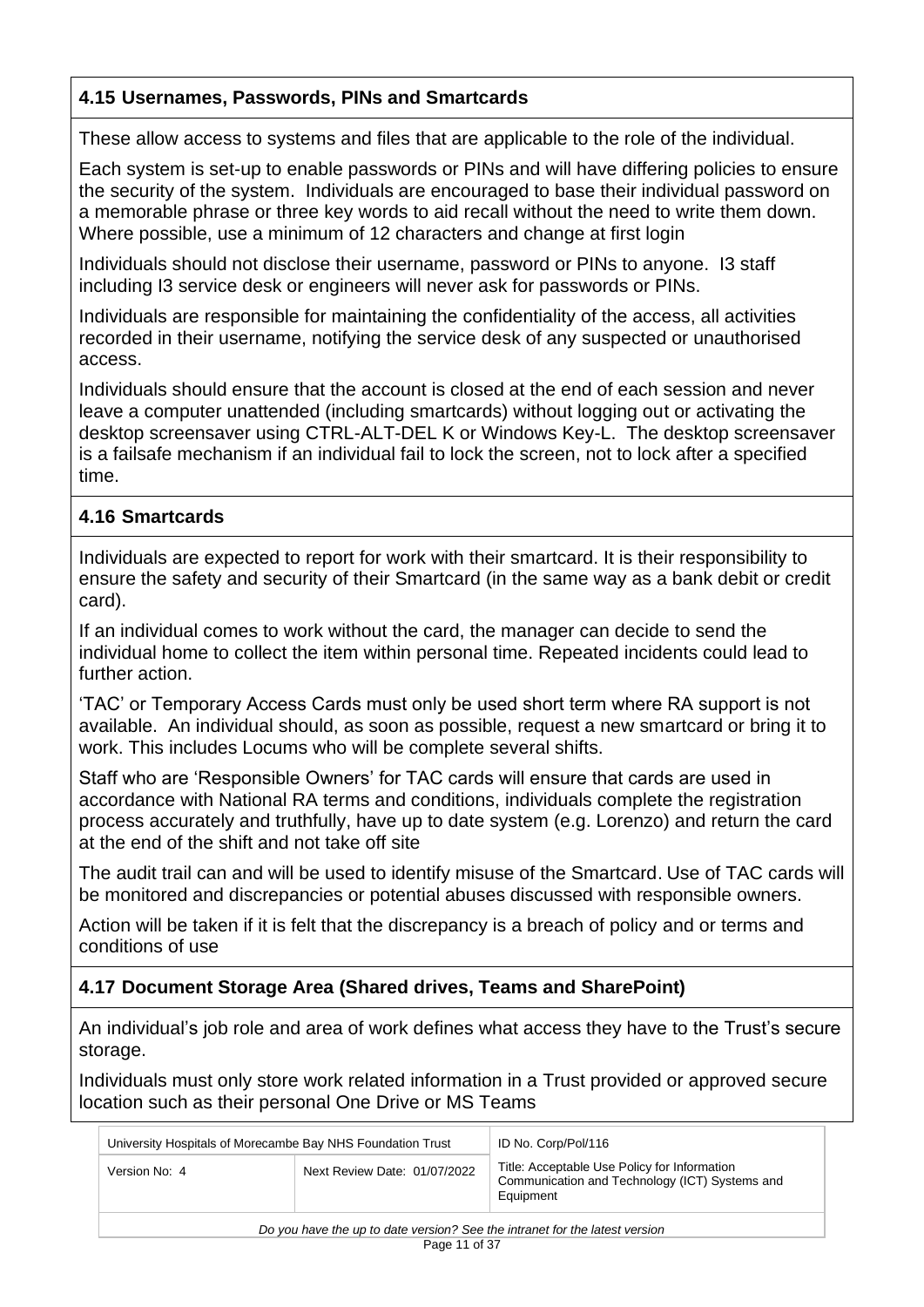'Download' folder, C:\drive or a desktop are temporary storage areas and should not be used for permanent storage spaces as they not backed up and data can be easily be deleted and lost permanently

Secure document storage areas are not a replacement for or to circumvent an information system such as Lorenzo or PACs, so the storage of PID should be kept to a minimum.

Where documentation does contain PID, access should be restricted to staff 'who need to know' and where possible, identifiable information should keep to a minimum using the least number of identifiers e.g. RTX no / NHS no, initials and year of birth.

Only save to or work from Trust Office 365 environment, don't download or use personal online-storage, devices or hard drives. Use a team or channel to share a document, more than one person can work on it at one time and it maintains its integrity and it is backed up.

Access to these areas should be reviewed as a minimum annually, when staff leave, move or an incident occurs.

Where files are copied from one location to another, this may inadvertently allow additional staff unauthorised access to information, be aware of its destination and who might have permission to access.

All MS Teams and their associated Channels have 'Team Owner' who is responsible for maintaining and managing the Team environment. They are responsible for ensure that the right people have access, checking as a minimum annually who has access. This is especially important if someone moves department and no longer needs access. They should moderate and review content in Chat, where applicable reminding staff or the trust Behaviour Standard Framework and this policy, remove documents outside of their retention period and delete unnecessary channels. They should report any inappropriate behaviours to their line management or if unable to do so Information Governance. It is also important they remind staff using their personal devices to keep them up to date.

## <span id="page-11-0"></span>**4.18 Using Email**

Everyone is responsible for the email content and attachments sent from their own inbox. This includes what might already be present in the email, the original sender has no control once it has left their inbox, so it is important not to include anything which would offend, embarrass or be disclosed unlawfully.

Emails may be disclosed under the Data Protection Act (2018)<sup>1</sup> (DPA) or Freedom of Information Act (2000)<sup>8</sup> (FoI), including deleted items. The Trust may also use email messages in legal / disciplinary proceedings

The subject heading should always reflect the content of the email which helps to prioritise and manage emails. Never mix subjects, new discussions or new email threads. Never put PID in the header. If confidential say 'Confidential' in the subject.

Keep the content short and concise between a letter and a telephone conversation. Consider the choice of words and phrases carefully. Use **bold**, *italics*, underline or colour to emphasis a point. Write in lower case, CAPITALS are considered shouting, aggressive and rude. Include a signature with name, role and contact details.

Before sending any email, review could it be printed on Trust headed paper or on-line, then send, if not re-phrase or choose another method of communication.

| University Hospitals of Morecambe Bay NHS Foundation Trust                                   |                                                                                                                                             | ID No. Corp/Pol/116 |
|----------------------------------------------------------------------------------------------|---------------------------------------------------------------------------------------------------------------------------------------------|---------------------|
| Version No: 4                                                                                | Title: Acceptable Use Policy for Information<br>Next Review Date: 01/07/2022<br>Communication and Technology (ICT) Systems and<br>Equipment |                     |
| Do you have the up to date version? See the intranet for the latest version<br>Page 12 of 37 |                                                                                                                                             |                     |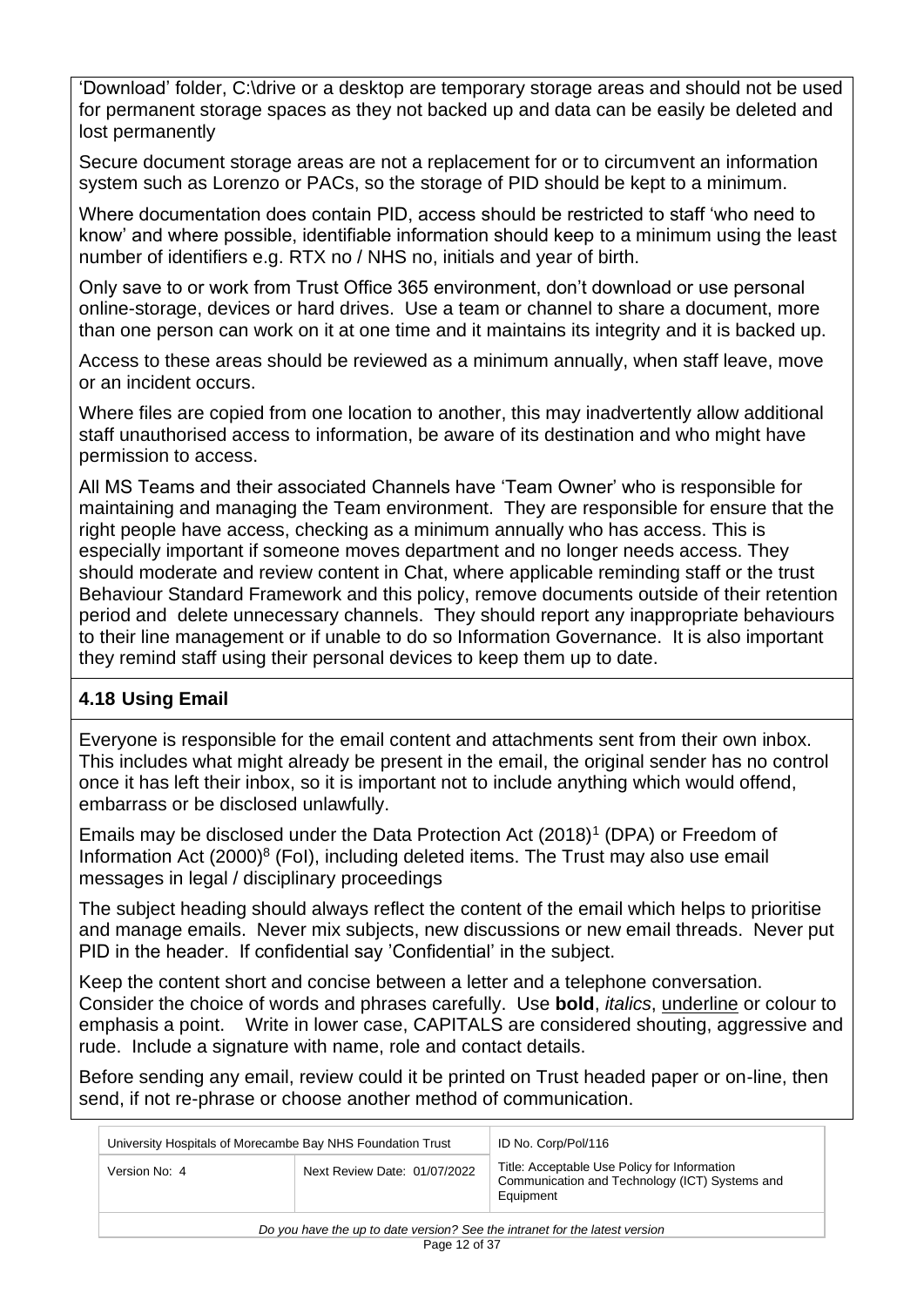Don't reply to all unless necessary remember the CC field is for information not necessarily action.

Do not enter into any contractual commitment by email and ensure that any emails relating to negotiation of a contract, new or existing, are marked 'subject to contract'.

Blind copy is to be only used for large distribution lists not to purposely hide or conceal recipients of the email being sent.

Auto forwarding of emails is only permitted following a risk assessment by the Information Governance Team.

Access to another individual's mailbox can only be arranged via the I3 Service Desk and must be authorised by a) the individual or b) a senior manager and agreed by a Workforce Business Partner.

Generic email accounts must have an authorised and specified purpose, defined individuals and a named manager or responsible owner. A local management protocol must be agreed and followed by all.

Abusive, obscene, discriminatory, harassing, derogatory, defamatory or otherwise inappropriate phrases or material is not acceptable under any circumstances. Any email containing offensive content as described above, must be reported to the appropriate line manager for investigation.

Forging or amending another person's email (or other electronic message) is fraud.

Individuals must manage emails in a timely and efficient manner, deal with as soon as possible in the same way as letters and telephone calls, and in accordance with any local standard for responses. Send an acknowledgement or use the 'Like' (thumbs up) emoji.

When away from work, set a professional and informative out of office message.

Individuals should create a signature that clearly identifies them which includes their name, role and contact details. Only Trust approved logs can be added to signatures.

If an email is received in error, remove any confidential information, reply to the sender only informing them of the error and that the email will be deleted from your mailbox. Use shiftdelete to permanently remove and if the email contains confidential or PID then report as an incident.

Be vigilant when opening web links and attachments, be suspicious if asked to check or renew passwords and login credentials. Check the source or sender of the email, do you know them. Check for spelling or grammatical errors or look for web link that does not match what it is accessing. If you receive an email that look 'suspicious' **do not** click on any links, respond to the sender or forward. Right click and from the menu select '*Mark as junk'* or if from an external source you can '*Mark as phishing'* and report to the I3 Service Desk.

## <span id="page-12-0"></span>**4.19 Sharing PID Using Email**

Remember there is an inherent risk to sending or sharing information especially PID or confidential information outside the Trust and should be done with care and attention. Always check the email address being used, search the address book or send a test email being careful of the autofill function.

Use 'sharinglinks' instead of attaching documents, it's safer and there is more control. The

| University Hospitals of Morecambe Bay NHS Foundation Trust<br>Next Review Date: 01/07/2022<br>Version No: 4 |  | ID No. Corp/Pol/116<br>Title: Acceptable Use Policy for Information<br>Communication and Technology (ICT) Systems and<br>Equipment |
|-------------------------------------------------------------------------------------------------------------|--|------------------------------------------------------------------------------------------------------------------------------------|
|                                                                                                             |  |                                                                                                                                    |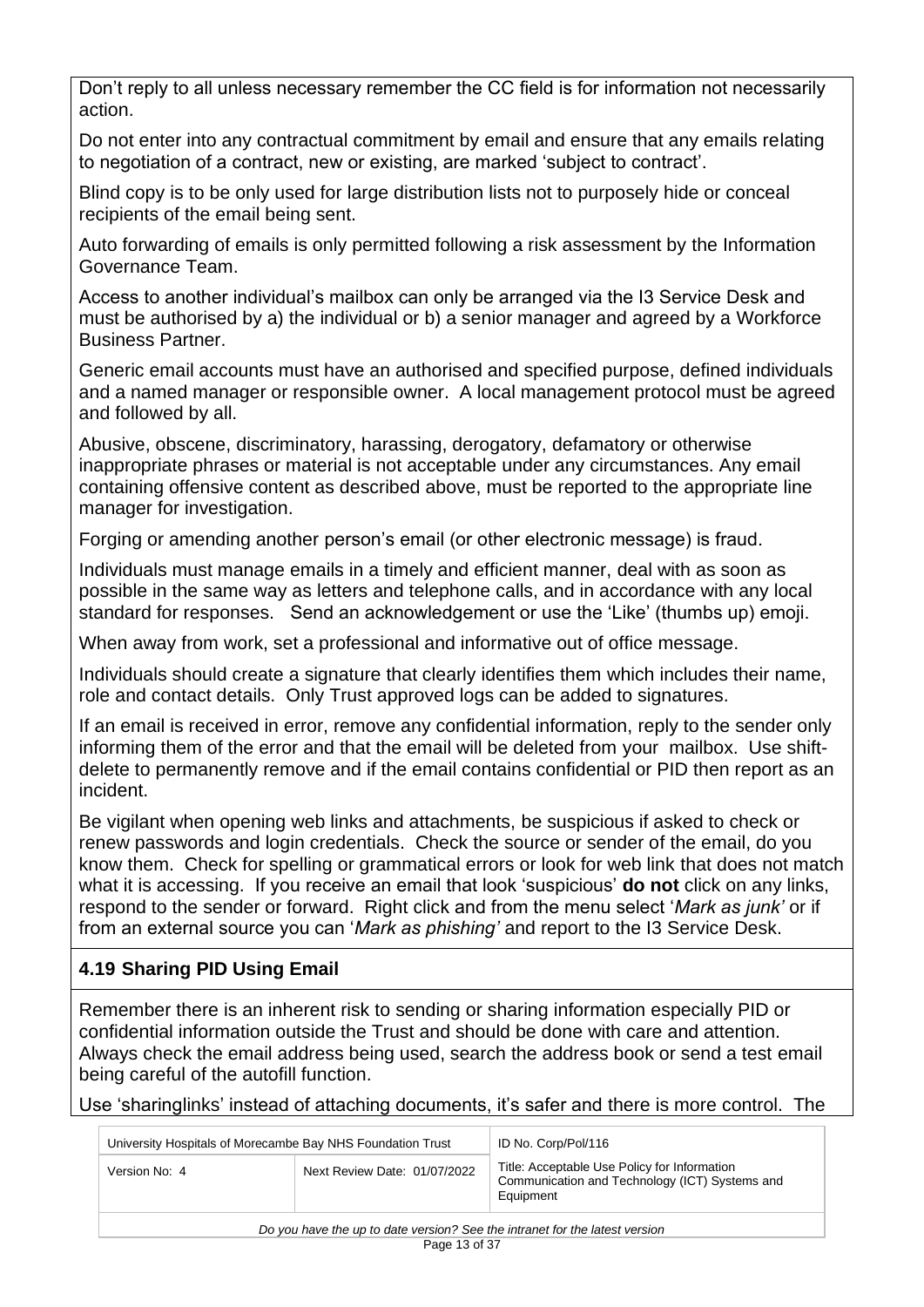document stays secure until accessed by the recipient, access can be set so the document cannot be downloaded, access can be revoked at any time and external recipients requires a code or office 365 account to access. When access to a shared document is no longer required, manage the access by removing any permissions.

Where possible avoid PID or confidential information in the body of the email. If this email is being sent external to the Trust, it must be encrypted.

If an email is urgent or requires the recipient to respond promptly set the importance to 'High'.

Use the following table to decide support how best secure the data

| <b>Method</b>            | Share links | Body of Email              |
|--------------------------|-------------|----------------------------|
| <b>Trust staff</b>       |             |                            |
| <b>Trusted Partners*</b> |             |                            |
| <b>External Services</b> |             | Office 365<br>Encrypt<br>⋒ |

\**UHMB, University Hospitals of Morecambe Bay, LTHTR, Lancashire Teaching Hospital FT, LCFT, Lancashire & South Cumbria FT, ELHT, East Lancashire Hospital NHS Trust, LASCA, Primary Care Support England, SJH, St Johns Hospice, FCMS, Fylde Coast Medical(01H) Morecambe Bay CCG, Morecambe Bay Care Commissioning Group, GP Surgeries (gpxxxxxxx.nhs.uk), NHSNW, NHS North West Leadership Academy, Midlands CSU, Commissioning Support Unit LCCSSD, BWDSSD, Blackburn with Darwin, NHS.Net, GOV.UK*

Note the use of Office 365 Encryption may incur a cost so check before using.

If you are unsure ask an Office 365 Champion, consult the Office 365 Intranet pages, contact the I3 Service Desk or Information Governance, never send an email unless you are confident you are doing it within policy

## <span id="page-13-0"></span>**4.20 Communicating with Patients using Email**

Where is it permitted and agreed it is appropriate to communicate with patients by email. A documented process should be established with key requirements. For example, sharing information leaflets or instructions or appointment dates and times.

Personal email addresses are not secure and are technically open to interception, this is why banks will not communicate confidential information to a personal email address. The Trust must take steps to protection the information, staff must understand their responsibilities and patients must be aware of their own responsibilities. Staff must gain explicit consent, which is clear and concise from the patient.

Staff should inform patients it is their responsibility to ensure that access to their email is secure including the device, particularly if they share devices and password with family members, partners and housemates

Staff should inform patients that the Trust will not email highly sensitive or confidential details to the patient's email account but may use it to request contact is made by another method e.g. telephone conversation

Staff should inform patients it is their responsibility to notify the service of any changes to

| University Hospitals of Morecambe Bay NHS Foundation Trust |                                                                             |  | ID No. Corp/Pol/116<br>Title: Acceptable Use Policy for Information<br>Communication and Technology (ICT) Systems and<br>Equipment |
|------------------------------------------------------------|-----------------------------------------------------------------------------|--|------------------------------------------------------------------------------------------------------------------------------------|
|                                                            | Next Review Date: 01/07/2022<br>Version No: 4                               |  |                                                                                                                                    |
|                                                            | Do you have the up to date version? See the intranet for the latest version |  |                                                                                                                                    |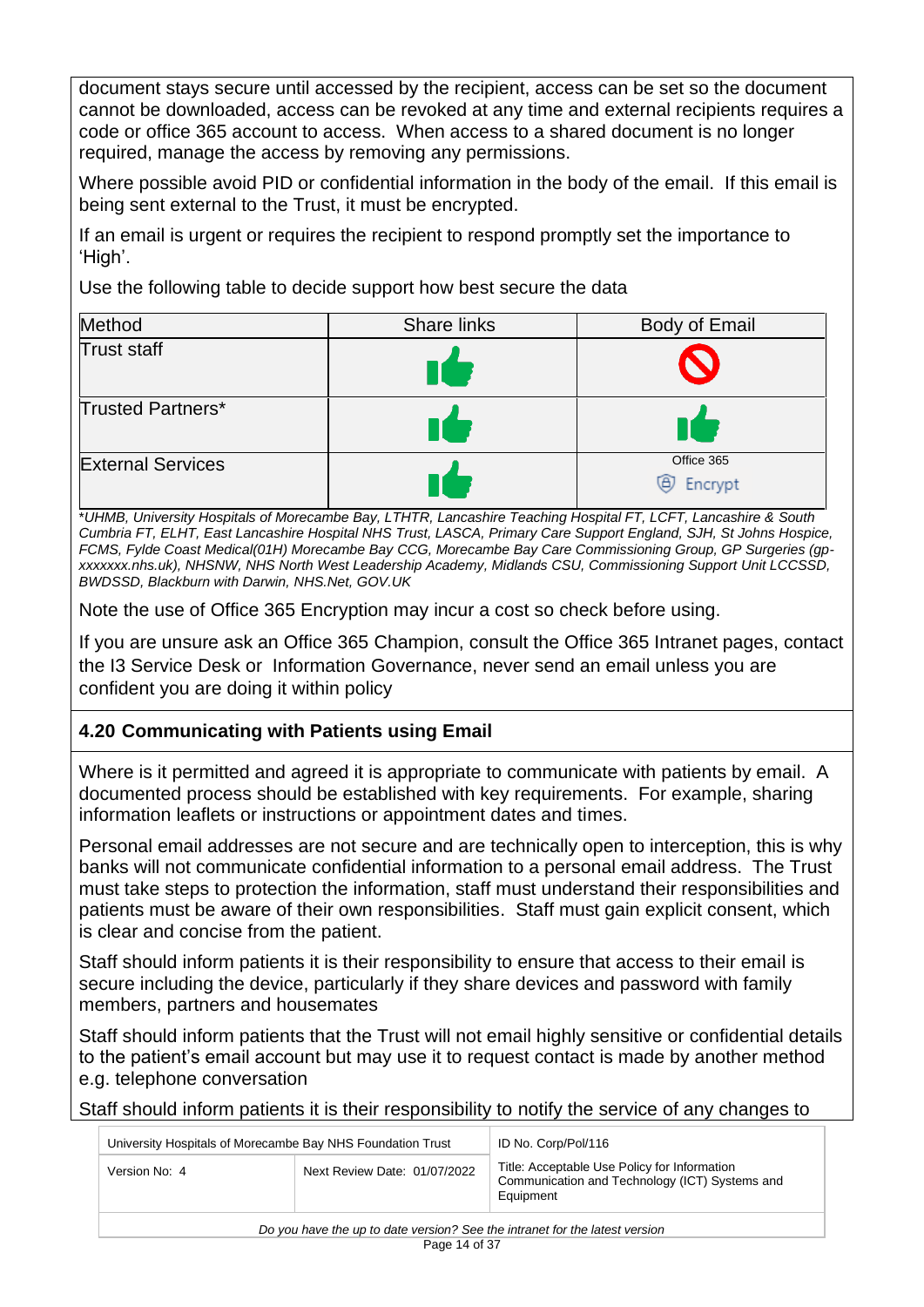their circumstances e.g. new email address or withdrawal of consent for the information to be shared this way

Staff will ensure they get explicit consent from the patient that this method will be used, which is recorded in the patient case notes or an appropriate information system e.g. Lorenzo or EMIS.

Staff will only use the email address for the agreed purpose, include the minimal amount of personal information and where applicable send securely by sharing a document link or using Office 365 Encrypt function

## <span id="page-14-0"></span>**4.21 Chat in Teams**

Chat in Teams is a corporate tool for quick communication or correspondence between staff primarily for business purposes. It is available as a Chat or through Posts in channels.

Abusive, harassing, threatening, menacing, discriminatory, pornographic, disrespectful, or otherwise offensive messages are not permitted. Any inappropriate or unacceptable behaviours must be reported to the Team Owners/Champions who need to escalate through their own line management structure for investigation.

Teams owners will moderate chats in Channels.

Staff are responsible for the content of their composed or sent messages. You do not need to 'post' every day to add value to the team, it's a conversation not an obligation. When posting ask 'How will my comment make others feel when they read it'.

Avoid posting PID, an information system should be the primary record. If agreed this is an appropriate, only post the minimum amount e.g. RTX / NHS No, initials and year of birth.

Messages are stored in the Trust Office 365 storage and may be disclosed under the Data Protection Act (2018) (DPA)<sup>1</sup> or Freedom of Information Act (2000)<sup>8</sup> (Fol). The Trust reserves the right to monitor access and disclose messages. Breaches will be reported and investigated. Chats may also be used as evidence in audits and investigations.

Non-Trust approved messaging applications are not permitted on Trust devices.

## <span id="page-14-1"></span>**4.22 Housekeeping**

Staff are responsible for managing their own mailboxes and Trust personal One Drive storage. This should be done on a regular basis to actively manage and maintain a reasonable size within their allocated quota and should include deleting unwanted emails and converting emails to a PDF.

Emails should not be used as record store and a more appropriate store should be used

Staff will be notified if they are reaching their quota and can request an upgrade which will require validation and approval by their line manager, but this should not be used as an alternative solution for managing a mailbox or One Drive. Where it is found that Staff are using their mailbox as a record store, Information Governance will be informed to support the development of a more appropriate record store.

Once an email or document has been permanently deleted, the Trust does not have the ability to restore the item. This does not mean that emails and document should be kept forever. Take care when deleting emails especially if there is a rule to permanently remove

| University Hospitals of Morecambe Bay NHS Foundation Trust                  |                              | ID No. Corp/Pol/116                                                                                         |
|-----------------------------------------------------------------------------|------------------------------|-------------------------------------------------------------------------------------------------------------|
| Version No: 4                                                               | Next Review Date: 01/07/2022 | Title: Acceptable Use Policy for Information<br>Communication and Technology (ICT) Systems and<br>Equipment |
| Do you have the up to date version? See the intranet for the latest version |                              |                                                                                                             |
| Page 15 of 37                                                               |                              |                                                                                                             |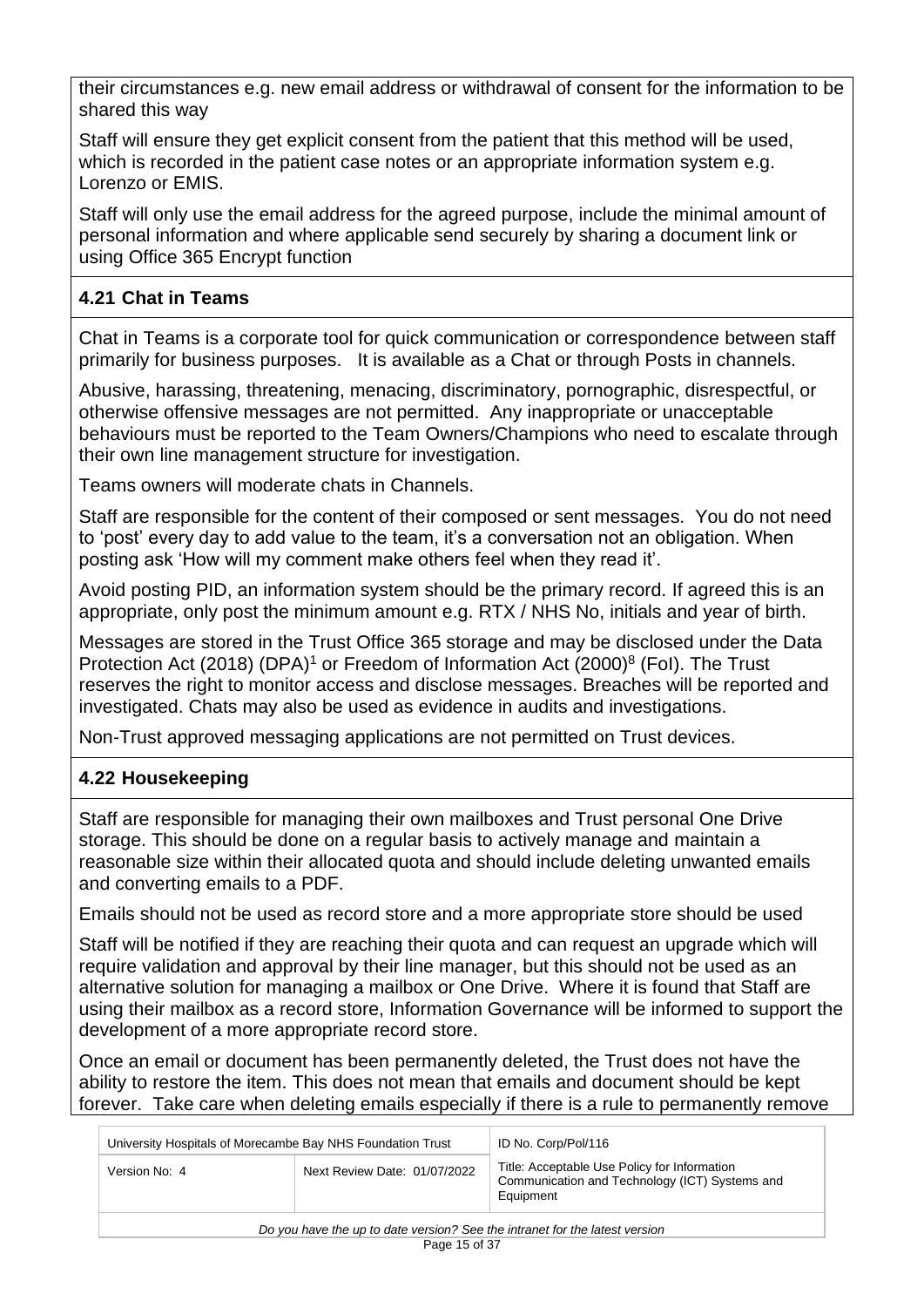emails from your deleted items. If deleted from One Drive this will be permanently removed after 30 days.

Speak to your Office 365 Champion or consult the Office 365 Intranet help pages. If you have to keep emails intact for legal reasons and are unsure what to do contact Information Governance.

#### <span id="page-15-0"></span>**4.23 Virus and Malware Protection including Suspicious emails**

Individual must take all necessary precautions and vigilant to prevent the transmission of computer viruses or malware.

All emails are routinely scanned for malware and will be quarantined by the I3 Service until corrective action is taken.

No document or file from any source outside the Trust should be used unless it has been scanned for known malware. (This process is automatic on networked PCs and laptops). This requirement covers files in any format, including removable media, CD-ROMs and email attachments.

Where possible all executable files should be installed by I3 service, downloads from the Internet should be authorised by the I3 service.

Virus or malware warning messages received in the inbox from a friend or colleague must not be forwarded to anyone as this risk could spread malware. The individual needs to contact I3 Service Desk who will determine the authenticity of the warning and establish if it is a hoax.

Emails from unexpected or unknown senders are to be treated with extreme caution. If in doubt, throw it out, shift delete and if appropriate contact the I3 service desk. Attachments or links should not be accessed. Right click and from the menu select '*Mark as junk'* or if from an external source you can '*Mark as phishing'* and report to the Service Desk.

Individuals are asked to never open an attachment unless they are sure it is genuine.

#### <span id="page-15-1"></span>**4.24 Internet**

The Trust has the right to withdraw Internet access from any user and globally ban access to any inappropriate site without warning.

Unless specifically authorised, messages should not be posted under the Trust's name to any newsgroup or chat room. See guidance in Appendix 3.

Unless specifically authorised by the Trust, a website should not be published under the name of the Trust or featuring the NHS Logo.

The Trust will not accept liability for legal action resulting from staff misuse of the Internet.

Installing of executable files and plug-ins are controlled and can only be installed by the I3 service and a call should be logged with the Service Desk. Do not download unless you are absolutely certain it is permitted as it may disable the network or compromising the integrity

| University Hospitals of Morecambe Bay NHS Foundation Trust                  |  | ID No. Corp/Pol/116                                                                                         |
|-----------------------------------------------------------------------------|--|-------------------------------------------------------------------------------------------------------------|
| Next Review Date: 01/07/2022<br>Version No: 4                               |  | Title: Acceptable Use Policy for Information<br>Communication and Technology (ICT) Systems and<br>Equipment |
| Do you have the up to date version? See the intranet for the latest version |  |                                                                                                             |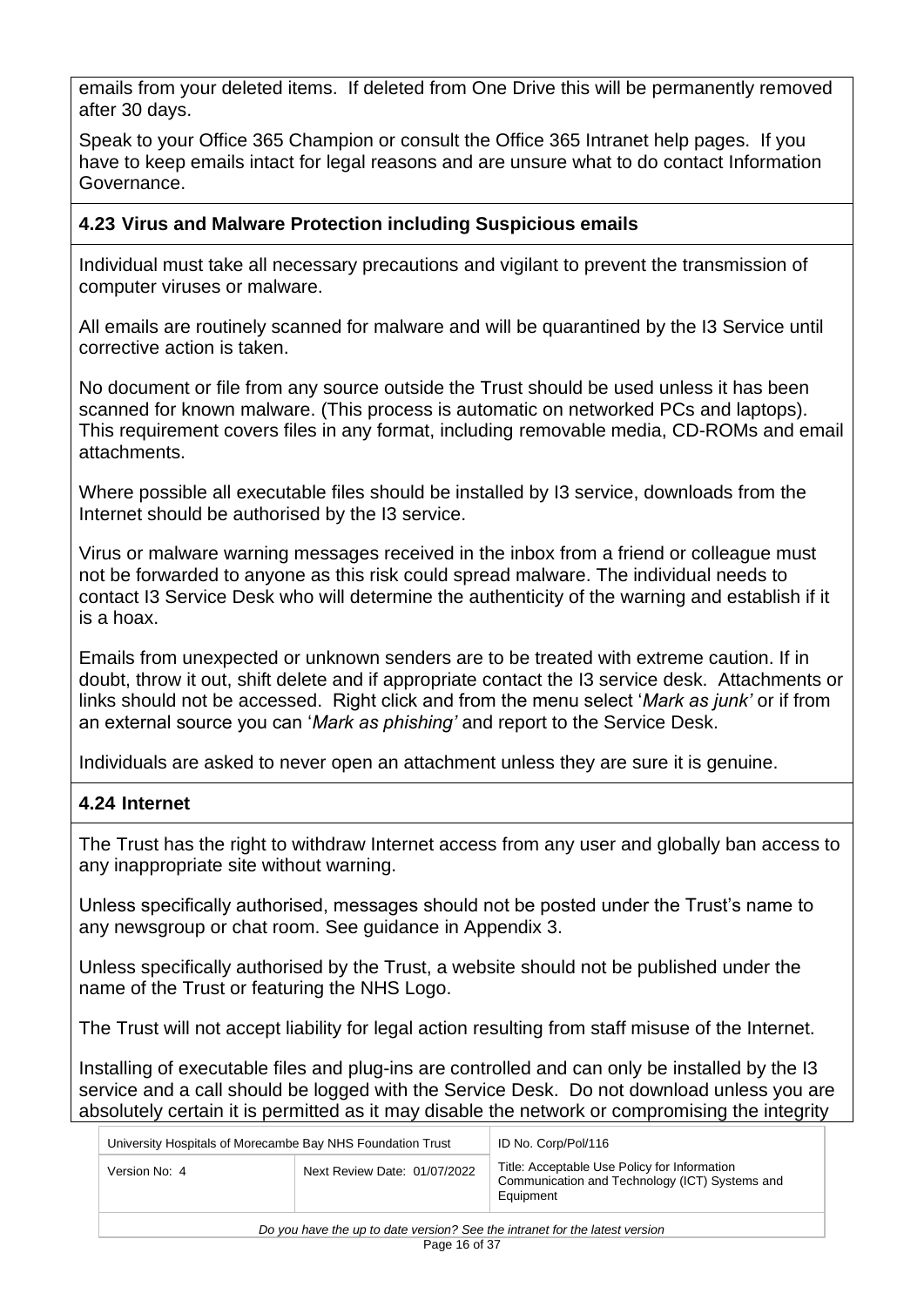and security of the Trust networks and file servers. To introduce files, which cause computer problems, could be prosecutable under the Computer Misuse Act<sup>3</sup>.

Trust device setting for cookie and cookie management are pre-defined by the Trust, these files that website use to store information about you between sessions

No member of staff is permitted to access, display or download from Internet sites anything that holds offensive material. If a user unintentionally finds they are connected to a site, which contains sexually explicit or otherwise offensive material, they must disconnect from the site immediately and inform the I3 Service Desk. Staff are reminded that following categories are blocked as they are unsuitable while others there may be a risk to the security of Trust data or network. The list of blocked categories includes but is not limited to;

- Adult/Sexually Specific
- Gambling
- **•** Criminal Skills
- Hate Speech
- **Violence**
- Weapons
- Glamour & intimate apparel
- Remote proxies, filter avoidance & anonymising utilities
- Drugs, Alcohol & Tobacco
- **Hacking**
- Web based chat, instant messaging
- **Games**

There are times when access to a site is denied / blocked due to its categorisation or the content of the website assigned by the web filtering software. If the site is needed for Trust business or as part of your role within the Trust, staff must make a request for access via the I <sup>3</sup> Service Desk, with a clear business justification

Internet browsing is always monitored including working at home via home Internet and VPN. The Trust web filtering and monitoring software monitors and logs provide the Trust with details of your Internet Activity and retain a history of the search criteria entered

To help maintain your privacy when on the Internet

- use secure websites when connecting to services that require you enter, access PID, make sure it has the padlock symbol in the browser window and the web address begins with https://
- Log out of secure websites when you have finished your transaction, as closing the window may not automatically log you out of the site.
- Use strong passwords, change your passwords regularly and never reveal them to other people.
- Make sure your home/office Wi-Fi network is secured.
- Be careful and wary of whom you disclose personal information.
- Be cautious about who is trying to befriend you online including via email and social networks.
- Take account of the web filtering safety ratings (safety balloon)

| University Hospitals of Morecambe Bay NHS Foundation Trust                  |                              | ID No. Corp/Pol/116                                                                                         |  |
|-----------------------------------------------------------------------------|------------------------------|-------------------------------------------------------------------------------------------------------------|--|
| Version No: 4                                                               | Next Review Date: 01/07/2022 | Title: Acceptable Use Policy for Information<br>Communication and Technology (ICT) Systems and<br>Equipment |  |
| Do you have the up to date version? See the intranet for the latest version |                              |                                                                                                             |  |
|                                                                             | Page 17 of 37                |                                                                                                             |  |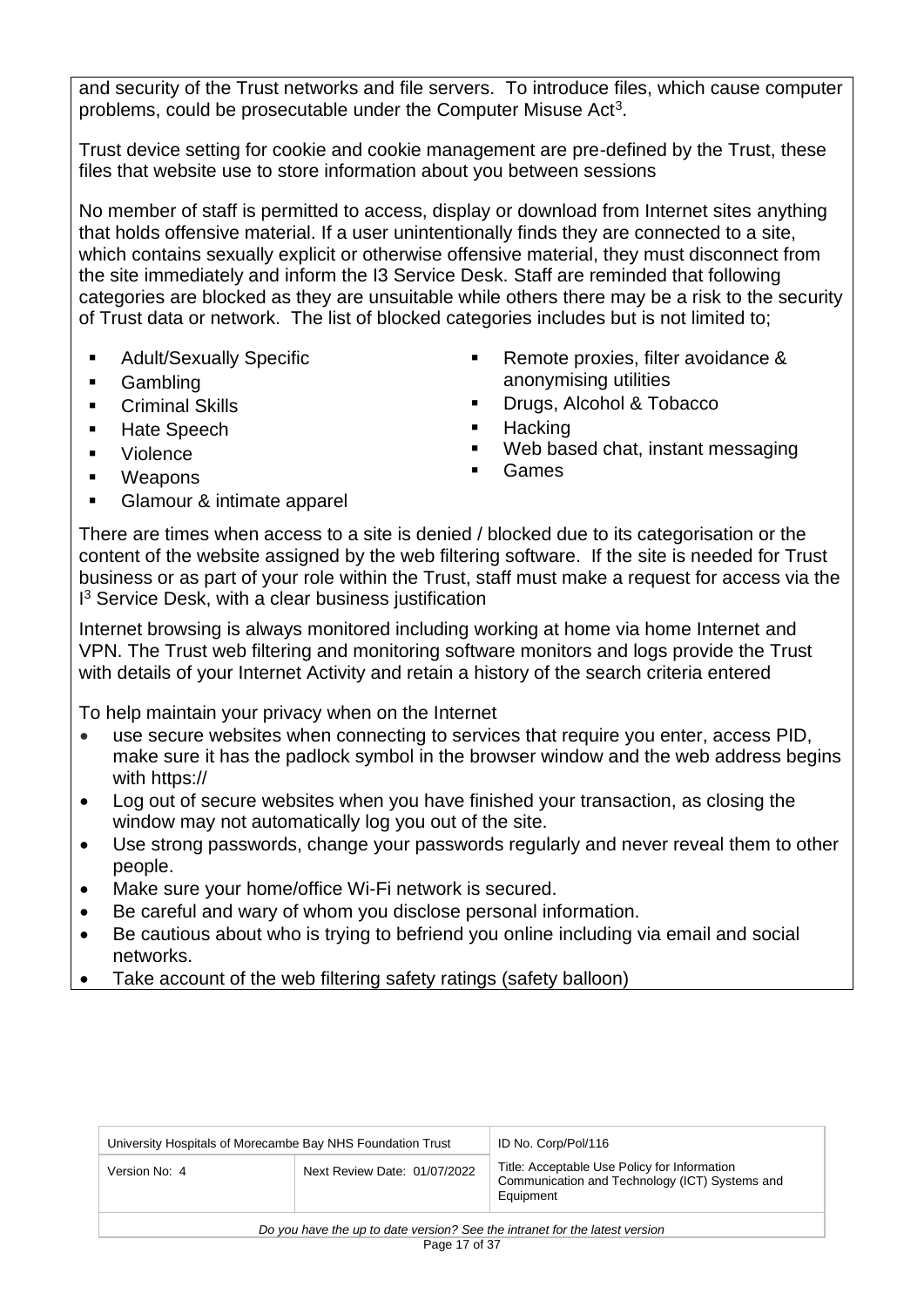|              | Indicates this                                                                                                                                                                                                                      |  |
|--------------|-------------------------------------------------------------------------------------------------------------------------------------------------------------------------------------------------------------------------------------|--|
| Green        | The site is safe.                                                                                                                                                                                                                   |  |
|              | If you are using Google Chrome as your browser, the button will<br>O<br>appear as                                                                                                                                                   |  |
| Yellow       | There might be some issues with the site.                                                                                                                                                                                           |  |
| Red          | There might be some serious issues with the site.                                                                                                                                                                                   |  |
| Gray         | No rating is available for the site.                                                                                                                                                                                                |  |
| Orange       | A communication error occurred with the SiteAdvisor website that<br>contains rating information.                                                                                                                                    |  |
| Blue         | This could be an internal site or private IP range.                                                                                                                                                                                 |  |
| White        | The site is authorized by ePO administrator.                                                                                                                                                                                        |  |
| Silver       | The site is disabled by ePO administrator or policy.                                                                                                                                                                                |  |
| <b>Black</b> | The site is a phishing site. Phishing is a way of attempting to acquire<br>sensitive information such as usernames, passwords and credit card<br>details by masquerading as a trustworthy entity in an electronic<br>communication. |  |
|              |                                                                                                                                                                                                                                     |  |

Only use an approved Internet Browser such as Google Chrome or Internet Explorer, the Trust maintains this on Trust devices. Requests for non-standard browser on Trust devices are approved on a case by case basis, where an appropriate business justification is provided.

#### <span id="page-17-0"></span>**4.25 Use of Social Media**

The Trust uses social media as a tool to communicate in the public domain. Posting of corporate information is limited to authorised individuals.

Remember that anything posted on a social media site is in the public domain. Abide by your Professional Code(s) of Conduct and relevant Trust policies such as Data Protection and Confidentiality.

Consider the potential impact on personal reputation, the Trust and the NHS when using social media and do not bring the Trust into disrepute. For example, do not make personal (e.g. derogatory) comments about patients, colleagues, the Trust or the NHS.

Be mindful that any pictures, or comments, can be open to misinterpretation. Postings that breach a code of conduct or Trust policy could lead to disciplinary proceedings, dismissal and de-registration. See guidance in Appendix 3 for further details.

Personal devices must not be used to record or store any identifiable data (PID); this includes images, recordings, photos of ward areas, patients and documentation, even with consent of a patient or member of staff.

Photographs must not be posted if taken of any part of the hospital premises or of any staff member, patient or visitor and should not include the Trust or NHS logo with prior consent and discussion with the Communications Team.

It is not appropriate for staff to use any social media site to communicate with patients, relatives, carers to discuss or correspond regarding an individual's care or progress.

| University Hospitals of Morecambe Bay NHS Foundation Trust                                   |               |                              | ID No. Corp/Pol/116                                                                                         |
|----------------------------------------------------------------------------------------------|---------------|------------------------------|-------------------------------------------------------------------------------------------------------------|
|                                                                                              | Version No: 4 | Next Review Date: 01/07/2022 | Title: Acceptable Use Policy for Information<br>Communication and Technology (ICT) Systems and<br>Equipment |
| Do you have the up to date version? See the intranet for the latest version<br>Page 18 of 37 |               |                              |                                                                                                             |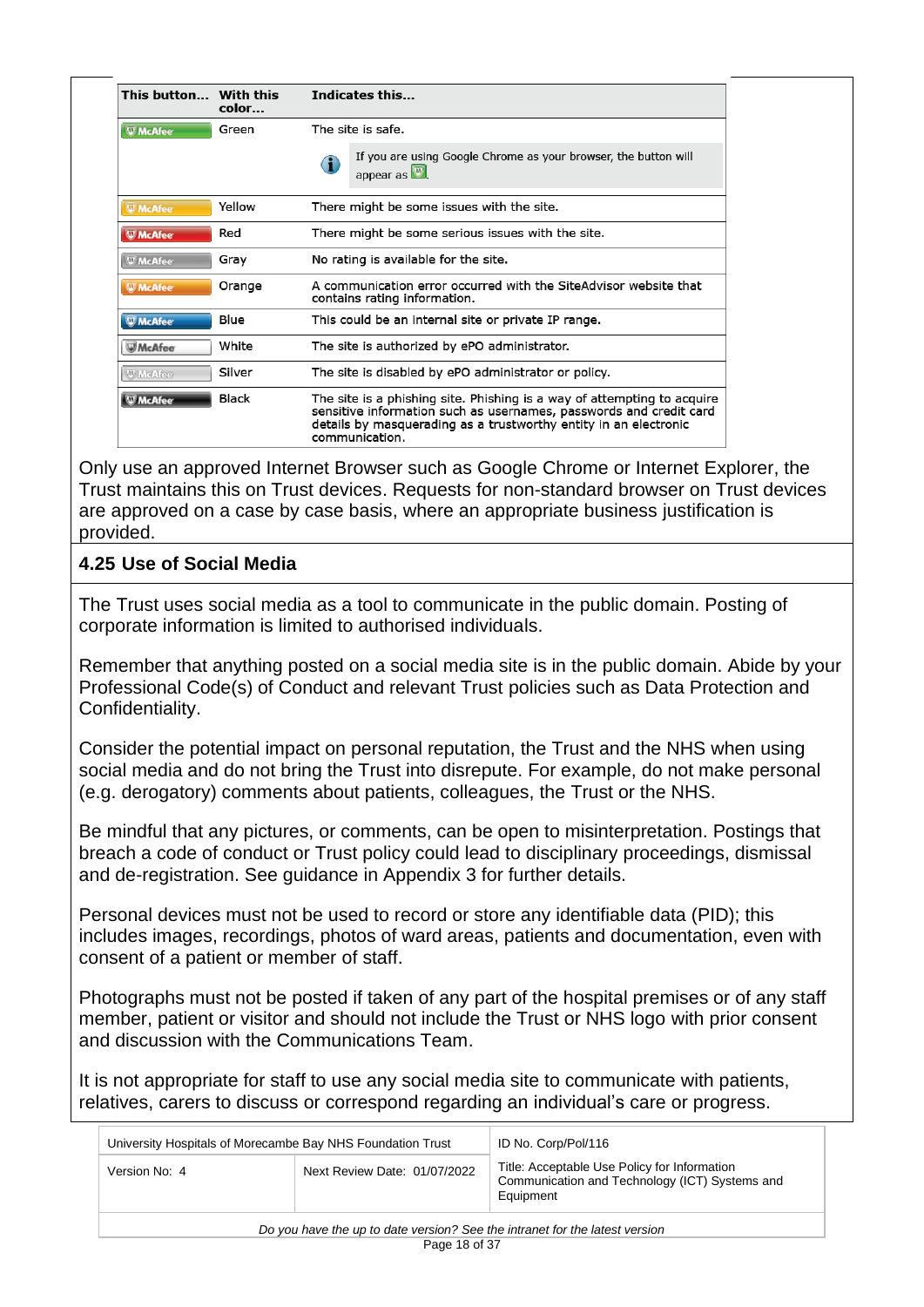### <span id="page-18-0"></span>**4.26 Using Digital Technology to Communicate with Patients, Staff and Other Organisations**

Where possible staff should always use Trust provided equipment to communicate whether by voice call, text or video chat, as they have gone through an approval process which endeavours to ensure that the equipment is secure. A guide to appropriate apps and system to support is available in Appendix  $\frac{xx}{x}$ . Staff should abide by the restrictions on what the app or system can be used for.

Staff should familiarise themselves with the application, equipment and have a good network connection before a meeting or consultation to ensure that everything is working correctly.

Make the most of a meeting by setting agenda's and disseminating documentation prior to the meeting, including meeting etiquette.

Find a quiet space, free from background noise and if using video ensure that background is clear of confidential or sensitive information such as computer screens, whiteboards, documents and patient wristbands etc. or distractions and if needed blur the background, If on a ward and involving a patient close the best screens to make a private area or move to a private room.

Join the meeting in plenty of time especially if you are a host or chair, as you may need to admit external participants to the meeting.

Set the tone of the meeting by informing participants what is appropriate behaviour such as muting audio when not speaking, raising a virtual hand to ask a question or leaving questions to the end of the presentation. Set expectation if there is chat function as to what it can and cannot be used for such as PID. If leading or chairing the meeting be prepared to ask participants to mute themselves or ask them to re-join.

If a video consultation or call with a patient always confirm identification at the start of the call e.g. full name, date of birth and full address. Check whether they need support during the call.

If an advocate or representative (relative or carer) needs to be involved, where possible this should be arranged in advance, to confirm legitimate relationships. If not, the patient should confirm on the call they are happy to proceed or if they are unable to, the representative should confirm identification, and this should be recorded in the patients notes.

When on an audio or video call stay focused and treat the meeting as though meeting faceto-face, and where possible not get distracted by other things around such as checking your email, reading other documents that are not relevant to the meeting. If for whatever reason you need to leave early or take a call, inform the meeting via the chat function

If a personal device is to be used, staff must ensure that:

- They have enough data to complete the action as the Trust is not responsible for personal data plans or data uses, and it is completed over secure Wi-Fi
- Personal numbers are withheld and provide an alternative number
- Conversations are not recorded or used to text patients, unless you have access to an

| University Hospitals of Morecambe Bay NHS Foundation Trust<br>Next Review Date: 01/07/2022<br>Version No: 4 |  |                                                                             | ID No. Corp/Pol/116<br>Title: Acceptable Use Policy for Information<br>Communication and Technology (ICT) Systems and<br>Equipment |
|-------------------------------------------------------------------------------------------------------------|--|-----------------------------------------------------------------------------|------------------------------------------------------------------------------------------------------------------------------------|
|                                                                                                             |  |                                                                             |                                                                                                                                    |
|                                                                                                             |  | Do you have the up to date version? See the intranet for the latest version |                                                                                                                                    |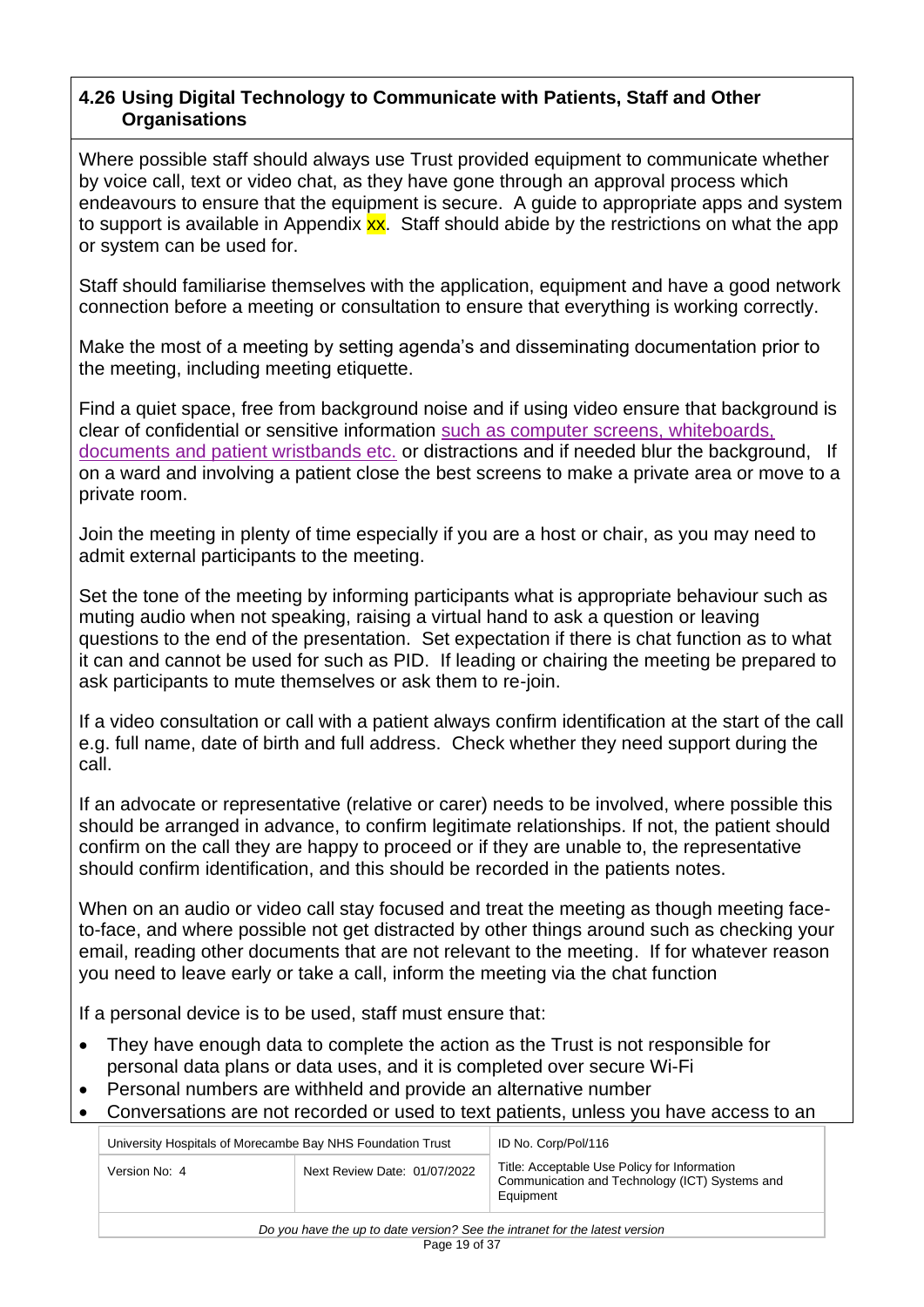approved platform, or it agreed this is appropriate

- Apps are download from a trusted source (Apple's Apps Store of Google Play)
- Privacy settings are reviewed and updated so data sharing is restricted and a strong password set
- Understand how apps works and tests the equipment before making any calls
- Devices and applications are kept up to date with security patched and any updates are applied when prompted
- Voice activated devices are turned off when in the vicinity

#### <span id="page-19-0"></span>**4.27 Recording meetings**

Recording should not be used as a clinical record. Attend Anywhere does not have the functionality to record meetings.

Where a meeting is recorded to support minute taking or to share a presentation, all participants must be made aware at the start of the meeting and agree to the recording and dissemination. It is best practice to seek agreement in advance or before the meeting starts.

Where a meeting is recorded to support an interaction other than consultation, explicit consent must be in advance of the meeting in writing. This can be specific form or via email as long they have provided proof of identification. Recording should not be enabled during a meeting where prior agreement has not taken place.

Do not allow a recording of any type to be made against the person's wishes

All participants must be informed off the purpose of the recording, where it will be stored, who it will be shared or where it will be posted and how long it will be kept for and how it can be used. Recordings should not be used for anything other than what has been agreed and no one should feel pressured to agree or take part.

If a participant joins late and they have not given prior consent, halt the discussion and inform them of the use of recording.

Remember the recording will capture public chat, all data including annotations, poll results and notes, presenter video and audio (VoIP & telephony) and 3rd party audio. Ensure that the images or recordings do not compromise a person's privacy and dignity.

If a participant objects to a meeting being recorded, the meeting should not be recorded, or a unanimous agreement made to how it will used and shared.

If at any point a participant asks to stop or halt recorded, it should be stopped and noted in the minutes with a reason as it why, especially if it is having an adverse effect on the call.

#### <span id="page-19-1"></span>**4.28 Video Calls with patients using Non-Teams or Attend Anywhere Approved Apps**

These are scenarios that have been approved on a case by case basis by Information Governance after a risk assessment has been completed.

These are currently to allow Video Calls to be made using an approved app to support patients who are isolated and unable to have visitors or for student doctors to complete

| University Hospitals of Morecambe Bay NHS Foundation Trust |                                                                             | ID No. Corp/Pol/116                                                                                         |
|------------------------------------------------------------|-----------------------------------------------------------------------------|-------------------------------------------------------------------------------------------------------------|
| Version No: 4                                              | Next Review Date: 01/07/2022                                                | Title: Acceptable Use Policy for Information<br>Communication and Technology (ICT) Systems and<br>Equipment |
|                                                            | Do you have the up to date version? See the intranet for the latest version |                                                                                                             |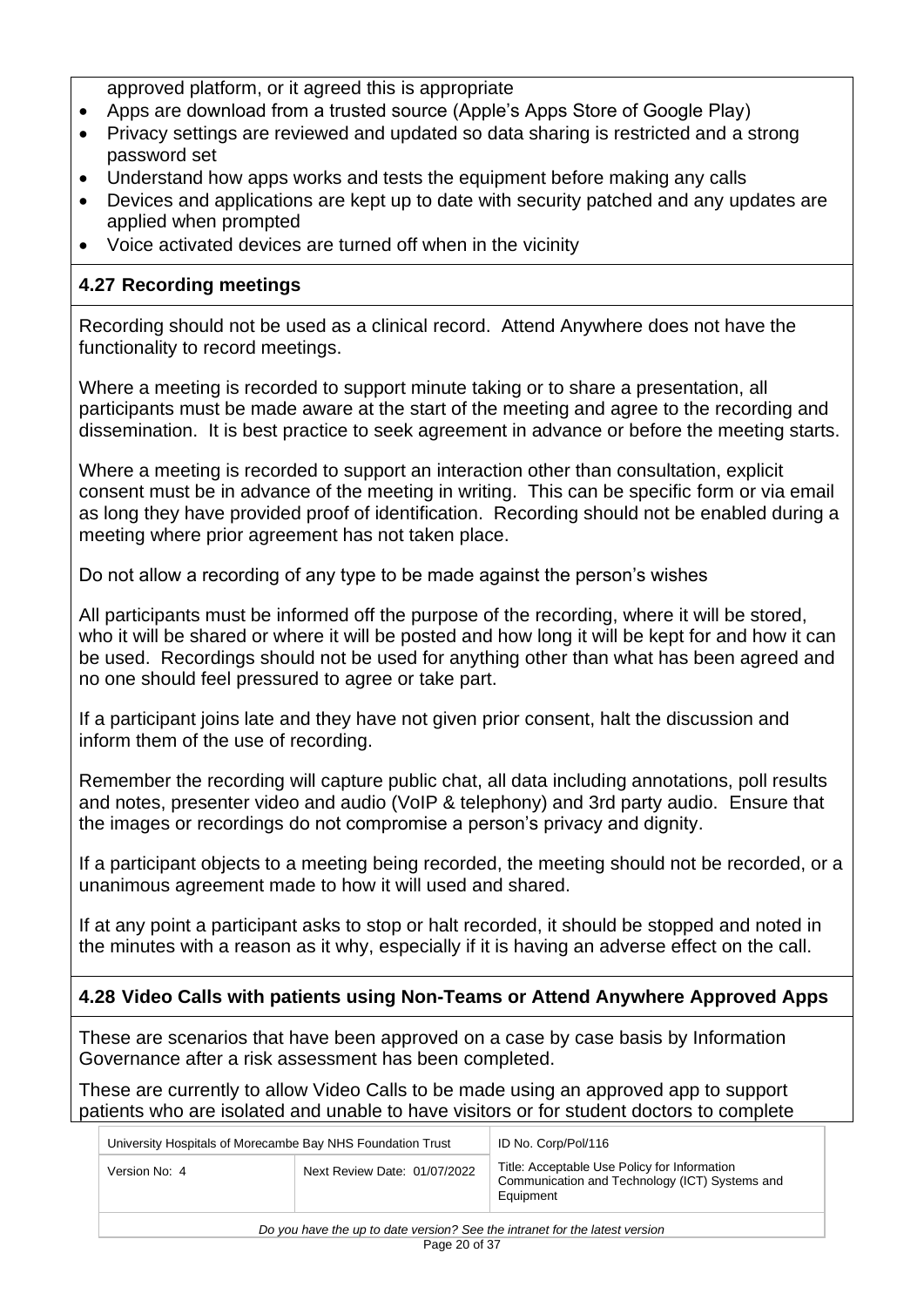patient social histories remotely due social distancing. Only these scenarios have been approved, any other scenarios will require a risk assessment and approval by Information Governance. If unapproved this will be investigated as a breach of this policy.

Video calls must not be recorded, and a unique reference will be applied to each call and this will be deleted when no longer required.

Consent must be sort from the patient and recorded in the patients notes.

Find a quiet space, free from background noise and if using video ensure that background is clear of confidential or sensitive information such as computer screens, whiteboards, documents and patient wristbands etc. or distractions and if needed blur the background, If on a ward and involving a patient close the best screens to make a private area or move to a private room

Staff should familiarise themselves with the application, equipment and have a good network connection before a meeting or consultation to ensure that everything is working correctly.

Patients should be chaperoned to support them on the call

### <span id="page-20-0"></span>**4.29 Patients Sharing Images and Video with the Trust**

If the patient or their representative wishes to send or share a picture or video by online storage, secure email or SMS text, they can do so providing they understand that the Trust cannot guarantee the security of the file until it is saved and stored securely in the Trust IT Network.

They can share using their own on-line storage, via the Trust's Office 365 encryption function or can send a text to Trust mobile device. Personal mobile devices must not be used to receive SMS texts from patients.

If using email, the patient should also be informed as a disclaimer that the email address being used to the send the agreed picture or video and should not be used for any other correspondence and by replying they are agreeing to using this method. It should also include if not the intended recipient they should delete the email.

If using SMS text, the patient should also be informed verbally that the Trust does not control how or where phone provider stores or uses any information they gather during the call. You will download the picture and store securely and delete their number and when no longer required. In all of these cases, this should be documented in the patient's notes, the picture can be temporarily downloaded to an individual's One Drive and stored appropriately in the patients record or Trust image storage. Once verified it should be deleted from the individuals One Drive.

#### <span id="page-20-1"></span>**4.30 New Systems, Software and Applications**

All new systems must be assessed by the I3 Service, where appropriate purchased through the I3 service or have prior agreement in place to meet NHS Standards.

If you wish to collect PID in a new system, or to support a new way of working, you must contact Information Governance Team first to ensure that this complies with the Data Protection and other relevant legislation and standards and the due diligence is completed. This may require a Data Protection Impact Assessment or relevant assessment completed.

| University Hospitals of Morecambe Bay NHS Foundation Trust                  |                              | ID No. Corp/Pol/116                                                                                         |  |
|-----------------------------------------------------------------------------|------------------------------|-------------------------------------------------------------------------------------------------------------|--|
| Version No: 4                                                               | Next Review Date: 01/07/2022 | Title: Acceptable Use Policy for Information<br>Communication and Technology (ICT) Systems and<br>Equipment |  |
| Do you have the up to date version? See the intranet for the latest version |                              |                                                                                                             |  |
|                                                                             | Page 21 of 37                |                                                                                                             |  |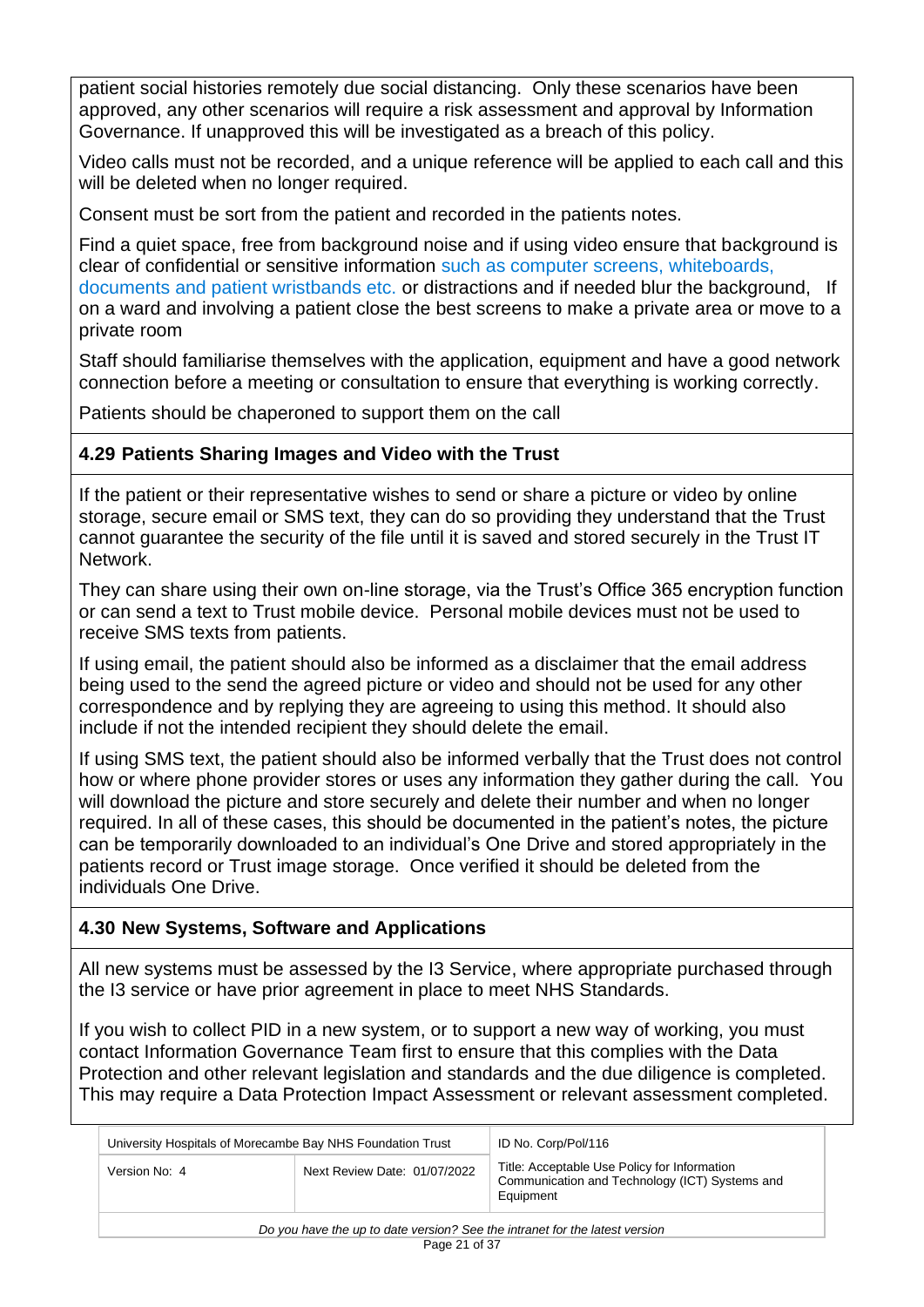All software must be purchased, installed and configured by the I3 service; this includes all software packages, software upgrades, and add-ons - however minor. It also includes shareware, freeware and any items downloaded from the internet.

Do not violate licence agreements by making illegal copies of Trust software. I3 service must authorise all software downloads from the internet or installations from CD or disc. Violation of a software licence may result in prosecution by FAST (Federation against Software Theft).

Software licensing will be arranged and recorded by the I3 service as part of the procurement and /or installation process. Any unlicensed software found on a Trust device will be automatically deleted or disabled.

Applications that provide information, such as BNF, Snomed CT are allowed but the user should make appropriate checks e.g. endorsed by a respect body or list on the NHS Health Apps library, that the information is from a respected source.

Applications that request or store personal data, are used to support treatment or used as teaching aids must be assessed for privacy and clinical safety risk with appropriate due diligence and approval before they are implemented/deployed. Contact the I3 Service in the first instance. This includes applications that are part of the Office 365 environment and are not installed as standard.

### <span id="page-21-0"></span>**4.31 Trust Devices (PC, laptops, tablets, phones and printers)**

All equipment must be purchased via the I3 service or have the prior agreement of the service to ensure that NHS standards are met. Requests can be made through the I3 service desk with appropriate authorisation.

All computers, printers and ancillary equipment used within the Trust must meet I3 standards. Acceptance of any donated or use of any non-Trust equipment must be checked by the I3 service to ensure it meets the appropriate standards

Consult the I3 service before moving any installed equipment, this will ensure that equipment is set-up correctly and asset records are updated.

Any devices no longer required should be returned to the I3 service for re-deployment or disposal.

Old equipment and backup tapes should not be disposed of by anyone other than the I3 service who will arrange for disposal in accordance with the Policy (which complies with EU Directive on Waste Electrical and Electronic Equipment).

Do not attempt to physically connect any Trust computer to any external network (either directly or via a telephone line) unless this use has been approved by the I3 Service. This includes Internet, modems, network or direct physical connection to another machine, NHS or private organisations or JANET (UK government-funded organisation computer network and related collaborative services to UK research and education).

Mobile Devices for example Laptops, can be connected to home Wi-Fi but public Wi-Fi

| University Hospitals of Morecambe Bay NHS Foundation Trust                  |                              | ID No. Corp/Pol/116                                                                                         |
|-----------------------------------------------------------------------------|------------------------------|-------------------------------------------------------------------------------------------------------------|
| Version No: 4                                                               | Next Review Date: 01/07/2022 | Title: Acceptable Use Policy for Information<br>Communication and Technology (ICT) Systems and<br>Equipment |
| Do you have the up to date version? See the intranet for the latest version |                              |                                                                                                             |
| Page 22 of 37                                                               |                              |                                                                                                             |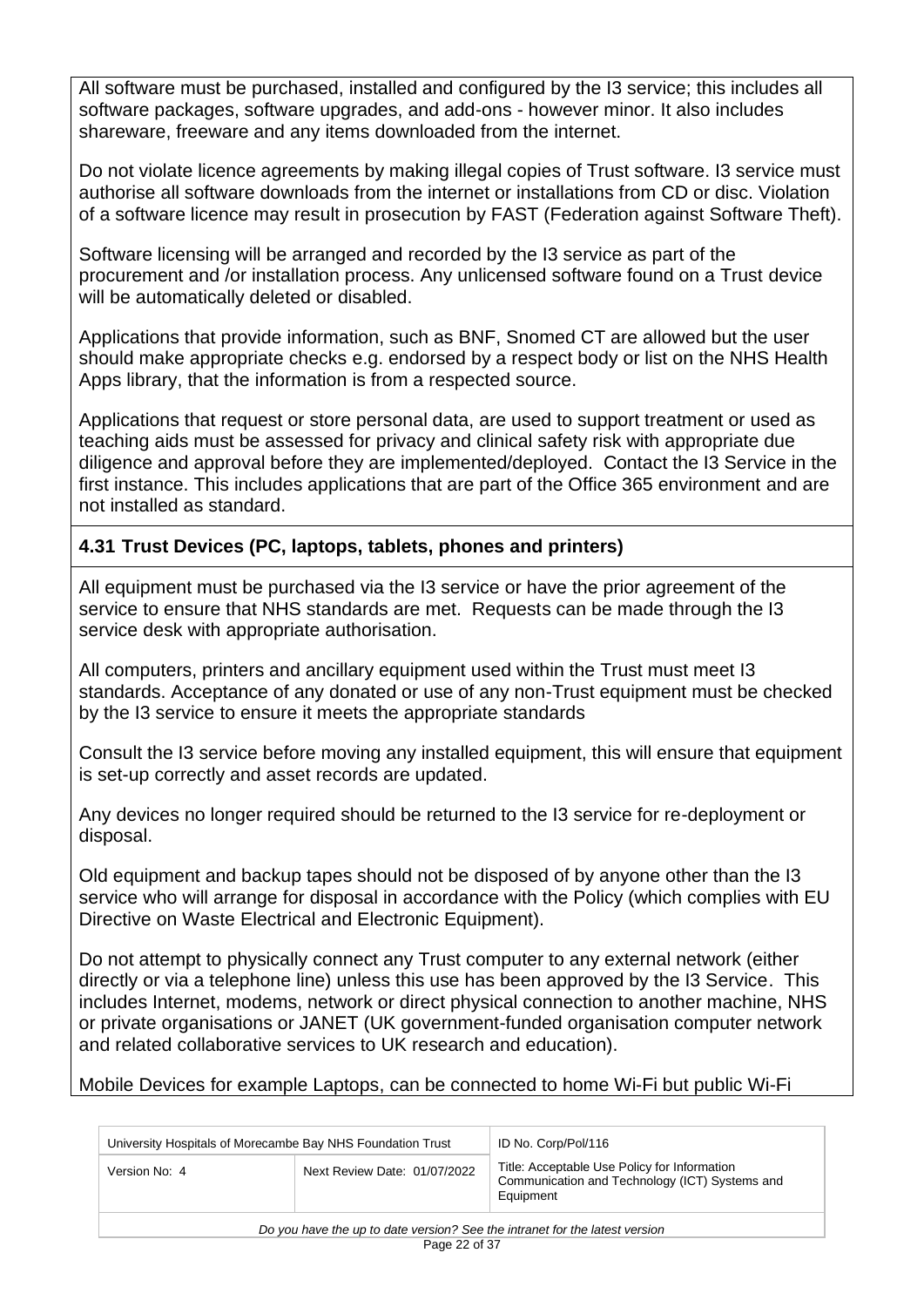should be avoided where possible

By only connecting Trust equipment to an approved network avoids damage to the equipment, maintains security, prevent virus and malware infections of the Trust network and maintains our compliance with our code of connection and associated legislation (Computer Misuse Act<sup>3</sup> and The Data Protection Act  $(2018)^1$ )

#### <span id="page-22-0"></span>**4.32 Removable or Portable Media (data sticks, portable drives, CDROMS and digital cameras)**

Use of removable media is controlled by software that defines whether a device is 'white' listed or allowed it to be written to, is excluded or is read-only.

All requests for removable media for use with Trust devices including medical devices should be made via the I3 Service, so the request can be appropriately assessed and approved for use as it has the potential to contain PID

Where personal data is to be stored on the device it should be encrypted and should be backed up to Trust storage as soon as possible and removed from the device.

Where an exception has been agreed with I3 service for unencrypted device to support the backup of the data to Trust storage, the terms and conditions of use must be abided by and the device wiped when uploaded and or removed from site.

#### <span id="page-22-1"></span>**4.33 Mobile Devices on Trust Premises**

Mobile devices are restricted in areas of the Trust Premises to preserve privacy and dignity of all persons, especially where their use may disturb or disrupt others or cause an issue with medical devices.

Areas where restrictions apply will have signage which shows the type of restriction, either mobile device turned off or set to silent. All persons within the area are asked to comply.

## <span id="page-22-2"></span>**4.34 Taking Trust Equipment Off-Site**

Any equipment provided by the Trust is subject to the same conditions of use whether used at home or in the office.

The individual is responsible for taking all reasonable care and precautions to ensure safe transport and storage when moving equipment between home or other remote locations and work, keeping it locked and out of sight.

Trust equipment is not covered by the NHS insurance scheme and the individual may be held fully or partially liable for any loss, damage or theft occurring to Trust equipment whilst in their care.

Individuals may refuse to take information and equipment 'off-site' if they feel that it would be insecure and place equipment or information at risk.

All confidential documentation, whether in paper or electronic format should be stored in a

| University Hospitals of Morecambe Bay NHS Foundation Trust |                                                                             | ID No. Corp/Pol/116                                                                                         |
|------------------------------------------------------------|-----------------------------------------------------------------------------|-------------------------------------------------------------------------------------------------------------|
| Version No: 4                                              | Next Review Date: 01/07/2022                                                | Title: Acceptable Use Policy for Information<br>Communication and Technology (ICT) Systems and<br>Equipment |
|                                                            | Do you have the up to date version? See the intranet for the latest version |                                                                                                             |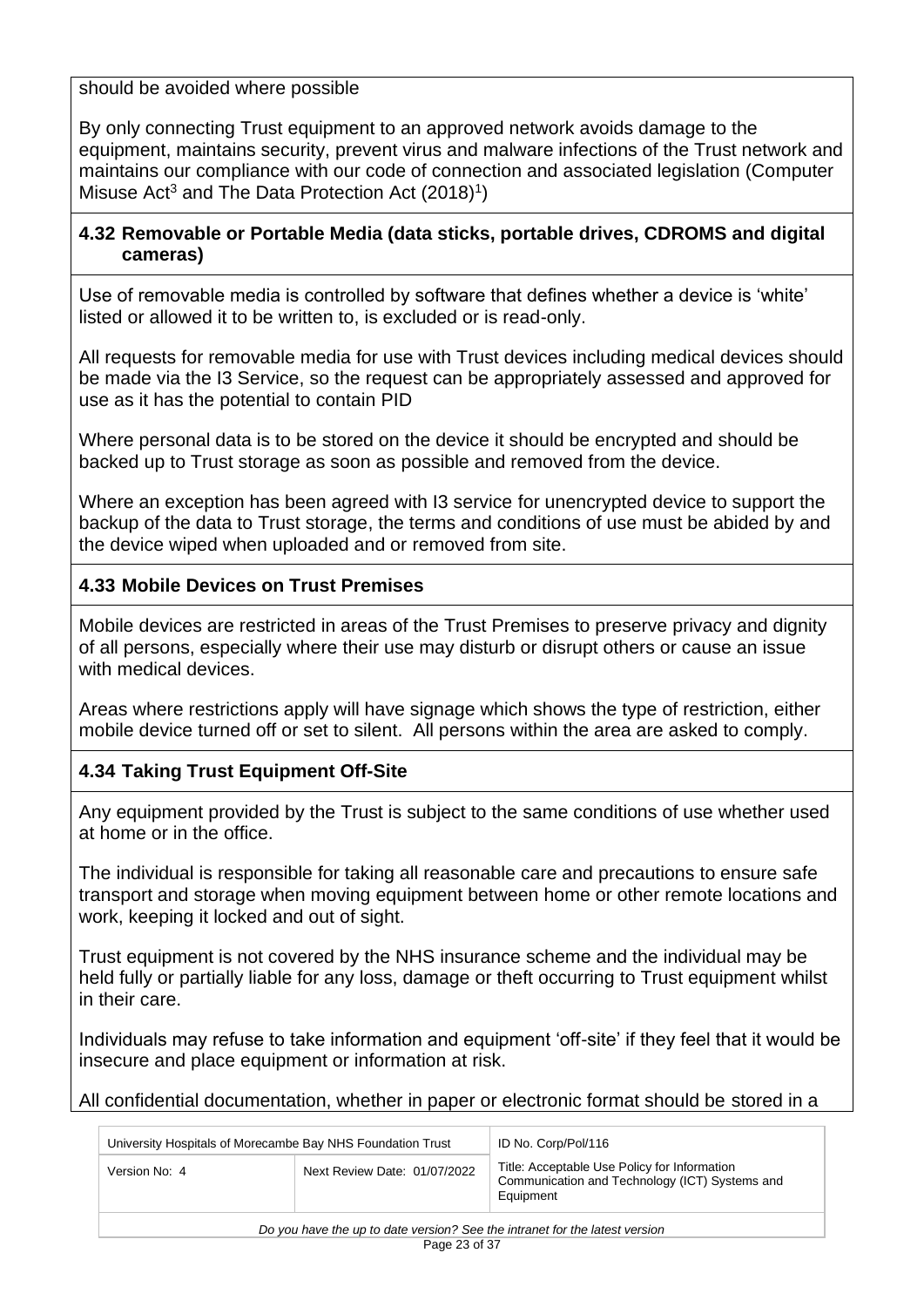secure area of the home or any other location in which the individual is working from and stored securely during transit.

The removal of documents or equipment containing PID from site must be justified and authorised in line with that purpose.

#### <span id="page-23-0"></span>**4.35 Agile Working or Working from Home**

Always **protect content from being viewed and accessed** by anyone who does not have a legitimate reason to do so. **Do not let non-Trust staff use a Trust device.**

Voice activated devices have an inherent risk that they can record conversation without people being aware, data is sometimes stored outside the UK and the data could be used by the device supplier for an intended purpose. Where possible switch off or put the device in another room so any confidential conversations are not recorded.

If in a patient's home you can ask them to switch off or put in another room, but you cannot stop the consultation if they refuse, but you must make them aware of the risk. It is their personal data and they are entitled to refuse.

Always check you have a secure and adequate Internet connection, avoid public Wi-Fi where possible. If you need to connect to a patient's Wi-Fi, you must ask their permission, but it is best to avoid where possible.

If using a personal device, only save to and work from Trust Office 365 Web environment. Do not download or use personal online storage, devices or hard drives.

If working from home contacting patients, keep the conversations discreet and confidential, close the door.

**Unless you would like the patient to have your Trust mobile phone number, shield your number** or use Trust provided equipment where possible to make calls to patients, as this has the ability to shield your number, so if a call is missed, they are only informed it is the NHS in Morecambe Bay and someone will ring back.

If using a personal mobile phone to speak with patients, you must shield your number.

Always take all reasonable care and precautions to ensure safe transport and storage when moving equipment between home or other remote locations and work, keeping it locked and out of sight.

## <span id="page-23-1"></span>**4.36 Copyright**

Do not infringe copyright by copying or transmitting copyright material without permission of the copyright holder ("fair use" notwithstanding). For further guidance, please contact Library & Knowledge Service. Note that if material is created as part of paid work / during employment, the copyright remains with the organisation and not the individual.

The Trust logo may be used only for official Trust documents and must be used in accordance with NHS Corporate Identity guidelines. Guidance on the application of the guidelines may be sought from the Trust's communication team.

| University Hospitals of Morecambe Bay NHS Foundation Trust                                   |                              | ID No. Corp/Pol/116                                                                                         |
|----------------------------------------------------------------------------------------------|------------------------------|-------------------------------------------------------------------------------------------------------------|
| Version No: 4                                                                                | Next Review Date: 01/07/2022 | Title: Acceptable Use Policy for Information<br>Communication and Technology (ICT) Systems and<br>Equipment |
| Do you have the up to date version? See the intranet for the latest version<br>Page 24 of 37 |                              |                                                                                                             |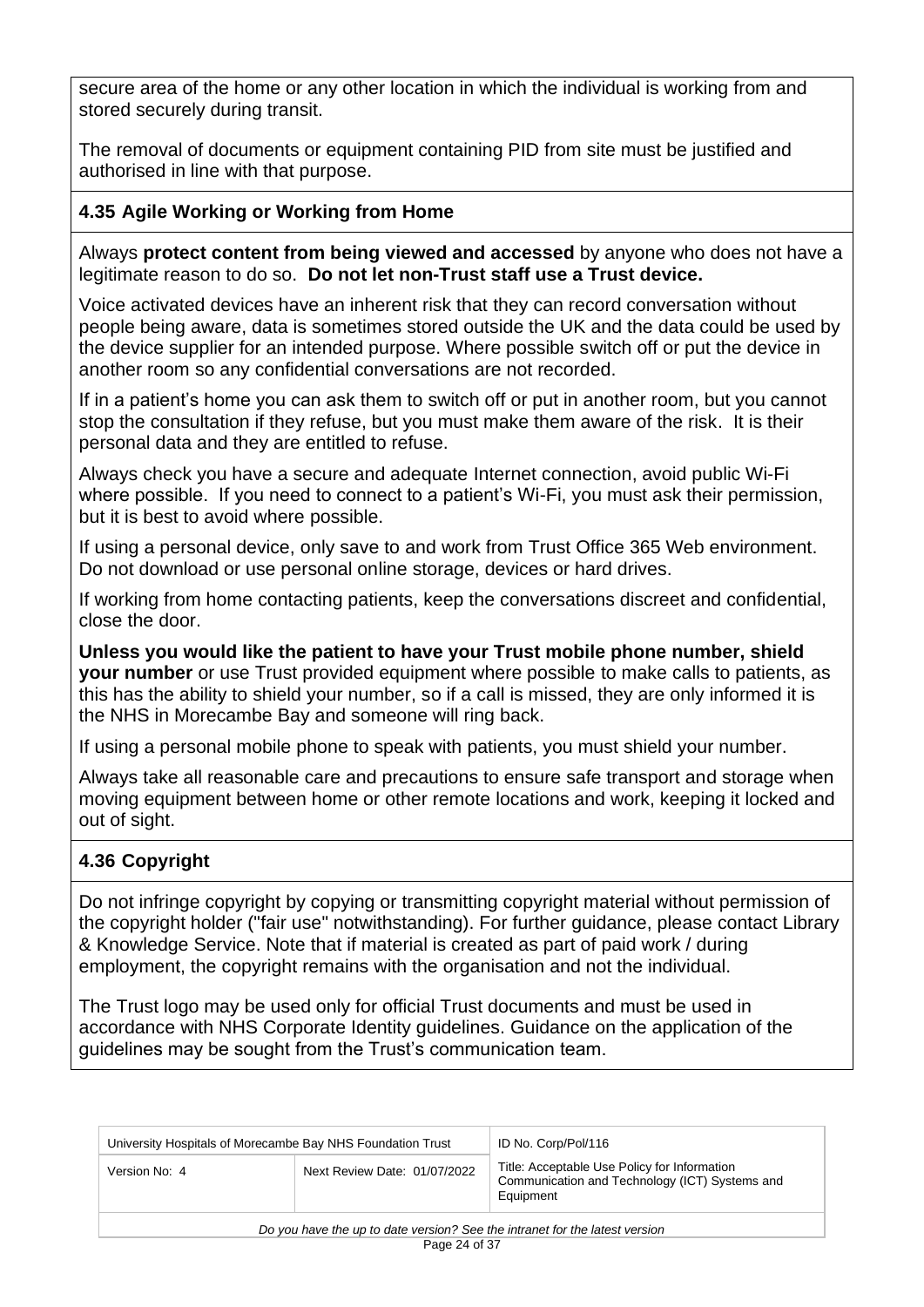#### <span id="page-24-0"></span>**4.37 Protecting the Trust against Cyber Crime and Fraud**

**Never** disclose security or system access details, such as your username, password or PIN

**Don't assume** an email, text or phone call is authentic

**Don't be rushed** – a genuine organisation won't mind waiting

Listen to your instincts – you know if something doesn't feel right

**Stay in control** – don't panic and make a decision you'll regret

**Always** dispose of confidential information securely – use the confidential waste bins or shredder

**Clear** your desk or workstation at the end of the day – lock away personal / confidential information

**Only** access a record you have the legitimate or valid reason to access

**Never** store staff or patient information on a personal device

**Never** share or lend your system password or smartcard PINS, you are responsible for what is done when they are logged in

#### <span id="page-24-1"></span>**4.38 No compliance or Questions**

In the event staff are unable to comply with this policy, for any reason, or have any questions they discuss firstly with their line manage or contact Information Governance (UHMB) – [Information.Governance@mbhci.nhs.uk](mailto:Information.Governance@mbhci.nhs.uk)

| University Hospitals of Morecambe Bay NHS Foundation Trust |                                                                             | ID No. Corp/Pol/116                                                                                         |
|------------------------------------------------------------|-----------------------------------------------------------------------------|-------------------------------------------------------------------------------------------------------------|
| Version No: 4                                              | Next Review Date: 01/07/2022                                                | Title: Acceptable Use Policy for Information<br>Communication and Technology (ICT) Systems and<br>Equipment |
|                                                            | Do you have the up to date version? See the intranet for the latest version |                                                                                                             |
| Page 25 of 37                                              |                                                                             |                                                                                                             |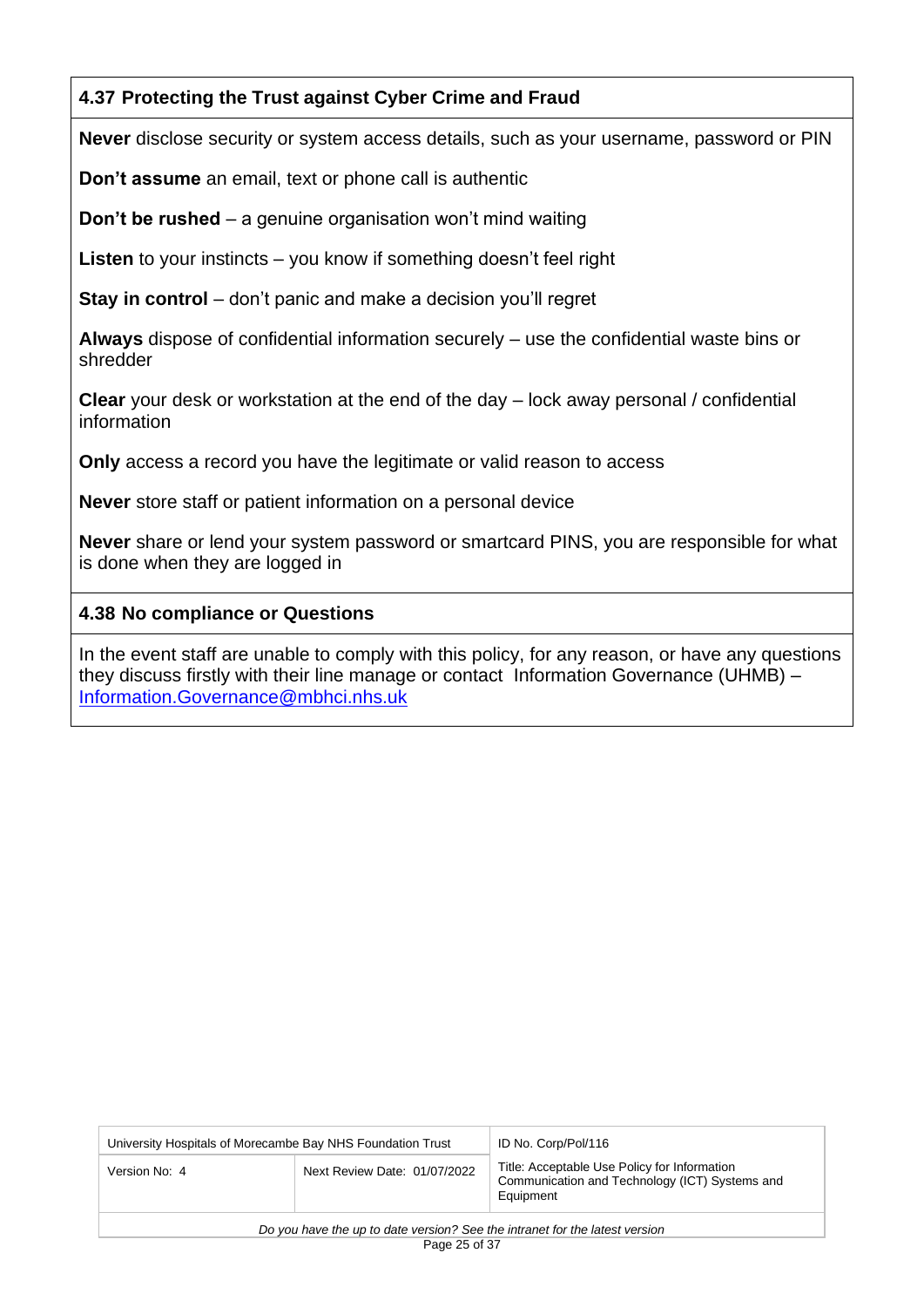| University Hospitals of Morecambe Bay NHS Foundation Trust                  |                              | ID No. Corp/Pol/116                                                                                         |
|-----------------------------------------------------------------------------|------------------------------|-------------------------------------------------------------------------------------------------------------|
| Version No: 4                                                               | Next Review Date: 01/07/2022 | Title: Acceptable Use Policy for Information<br>Communication and Technology (ICT) Systems and<br>Equipment |
| Do you have the up to date version? See the intranet for the latest version |                              |                                                                                                             |
| Page 26 of 37                                                               |                              |                                                                                                             |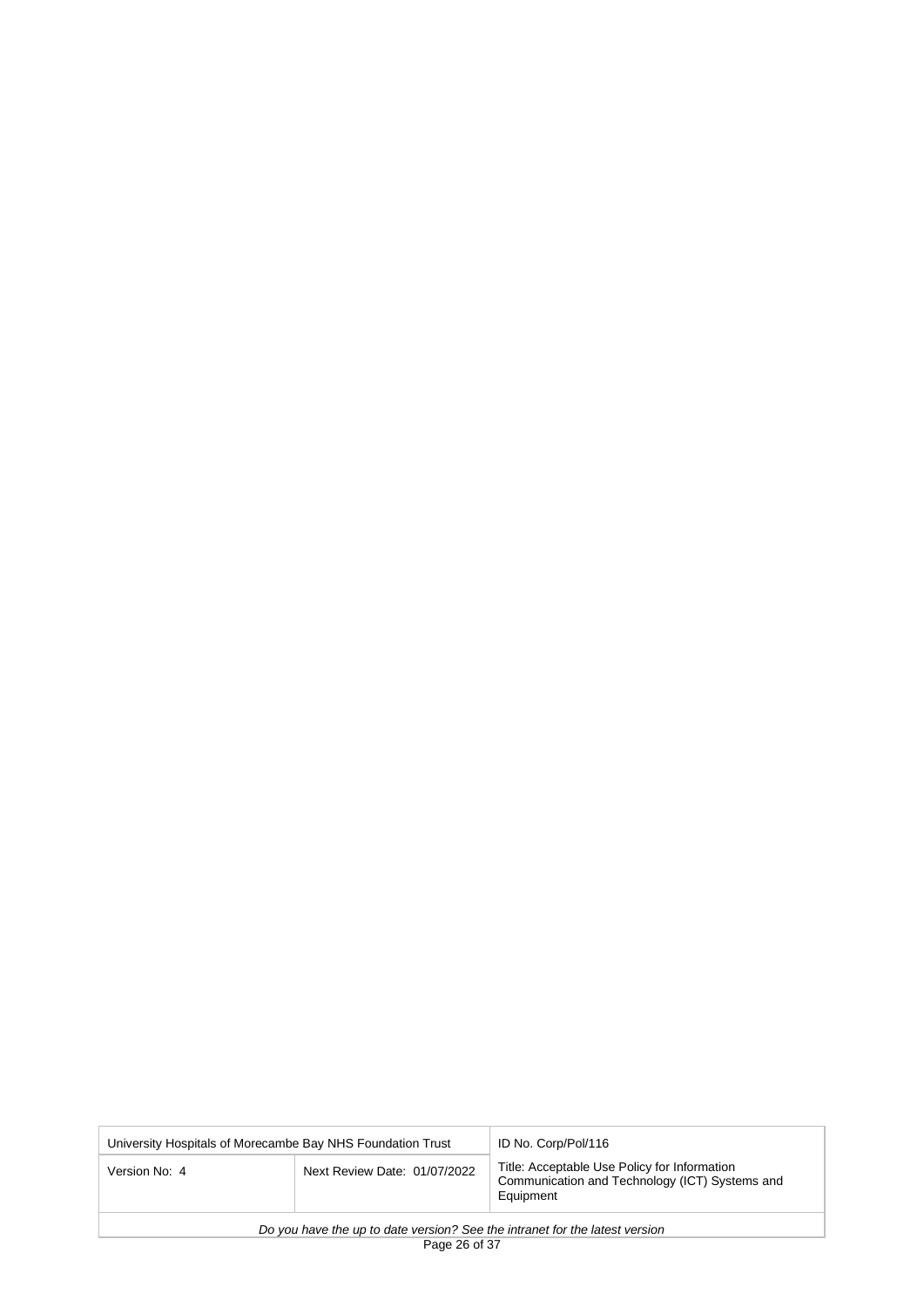<span id="page-26-0"></span>

| 5. ATTACHMENTS |                                                        |  |
|----------------|--------------------------------------------------------|--|
| <b>Number</b>  | Title                                                  |  |
|                | <b>Caldicott Principles</b>                            |  |
|                | Data Protection (1998) Principles                      |  |
| 3              | Social Networking Sites - Guidance for All Staff       |  |
| 4              | <b>Equality &amp; Diversity Impact Assessment Tool</b> |  |

#### <span id="page-26-1"></span>**6. OTHER RELEVANT / ASSOCIATED DOCUMENTS**

The latest version of the documents listed below can all be found via the **Trust Procedural [Document Library](https://nhscanl.sharepoint.com/sites/TrustProceduralDocumentLibrary/) intranet homepage.** 

| <b>Unique Identifier</b> | Title and web links from the document library |
|--------------------------|-----------------------------------------------|
| Corp/Guid/008            | Use of the Internet                           |
| Corp/Pol/015             | Data Protection and Confidentiality           |
| Corp/Pol/071             | <b>Registration Authority</b>                 |
| Corp/Pol/066             | <b>Access Control to Information Systems</b>  |
| I3/SOP/001               | Equipment Decommissioning and Disposal        |
| I3/SOP/003               | 13 Service Backup Arrangements                |
| Corp/Pol/048             | <b>Disciplinary Policy</b>                    |

## <span id="page-26-2"></span>**7. SUPPORTING REFERENCES / EVIDENCE BASED DOCUMENTS References in full Number References**

| 1              | Great Britain (2018) Data Protection Act 2018. Available at:                  |
|----------------|-------------------------------------------------------------------------------|
|                | http://www.legislation.gov.uk/ukpga/2018/12/contents/enacted (accessed        |
|                | 14.8.19                                                                       |
| $\overline{2}$ | Great Britain (1998) Human Rights Act 1998. Available at:                     |
|                | https://www.legislation.gov.uk/ukpga/1998/42/contents (accessed 14.8.19)      |
| 3              | Great Britain (1990) Computer Misuse Act 1990. Available at:                  |
|                | https://www.legislation.gov.uk/ukpga/1990/18/contents (accessed 14.8.19)      |
| $\overline{4}$ | Department of Health. The Common Law Duty of Confidentiality. Available at:   |
|                | https://www.health-ni.gov.uk/articles/common-law-duty-confidentiality         |
|                | (accessed 14.8.19)                                                            |
| 5              | Department of Health (1997) The Caldicott Committee. Report on the Review of  |
|                | Patient-Identifiable Information. Available from:                             |
|                | https://webarchive.nationalarchives.gov.uk/20130124064947/http://www.dh.gov   |
|                | .uk/prod_consum_dh/groups/dh_digitalassets/@dh/@en/documents/digitalasse      |
|                | t/dh_4068404.pdf (accessed 14.8.19)                                           |
| 6              | National Data Guardian (2013) Caldicott review: information governance in the |
|                | health and care system. Available at:                                         |
|                | https://www.gov.uk/government/publications/the-information-governance-review  |
|                | (accessed 14.8.19)                                                            |
| $\overline{7}$ | National Data Guardian (2016) Review of data security, consent and opt-outs.  |
|                | Available at: https://www.gov.uk/government/publications/review-of-data-      |
|                | security-consent-and-opt-outs (accessed 14.8.19)                              |
| 8              | Great Britain (2000) Freedom of Information Act 2000. Available at:           |
|                | https://www.legislation.gov.uk/ukpga/2000/36/contents (accessed 14.8.19)      |
| $9$            | DHSC (2003). Confidentiality: NHS Code of Practice. Available from:           |
|                |                                                                               |

| University Hospitals of Morecambe Bay NHS Foundation Trust |                              | ID No. Corp/Pol/116                                                                                         |
|------------------------------------------------------------|------------------------------|-------------------------------------------------------------------------------------------------------------|
| Version No: 4                                              | Next Review Date: 01/07/2022 | Title: Acceptable Use Policy for Information<br>Communication and Technology (ICT) Systems and<br>Equipment |
|                                                            |                              |                                                                                                             |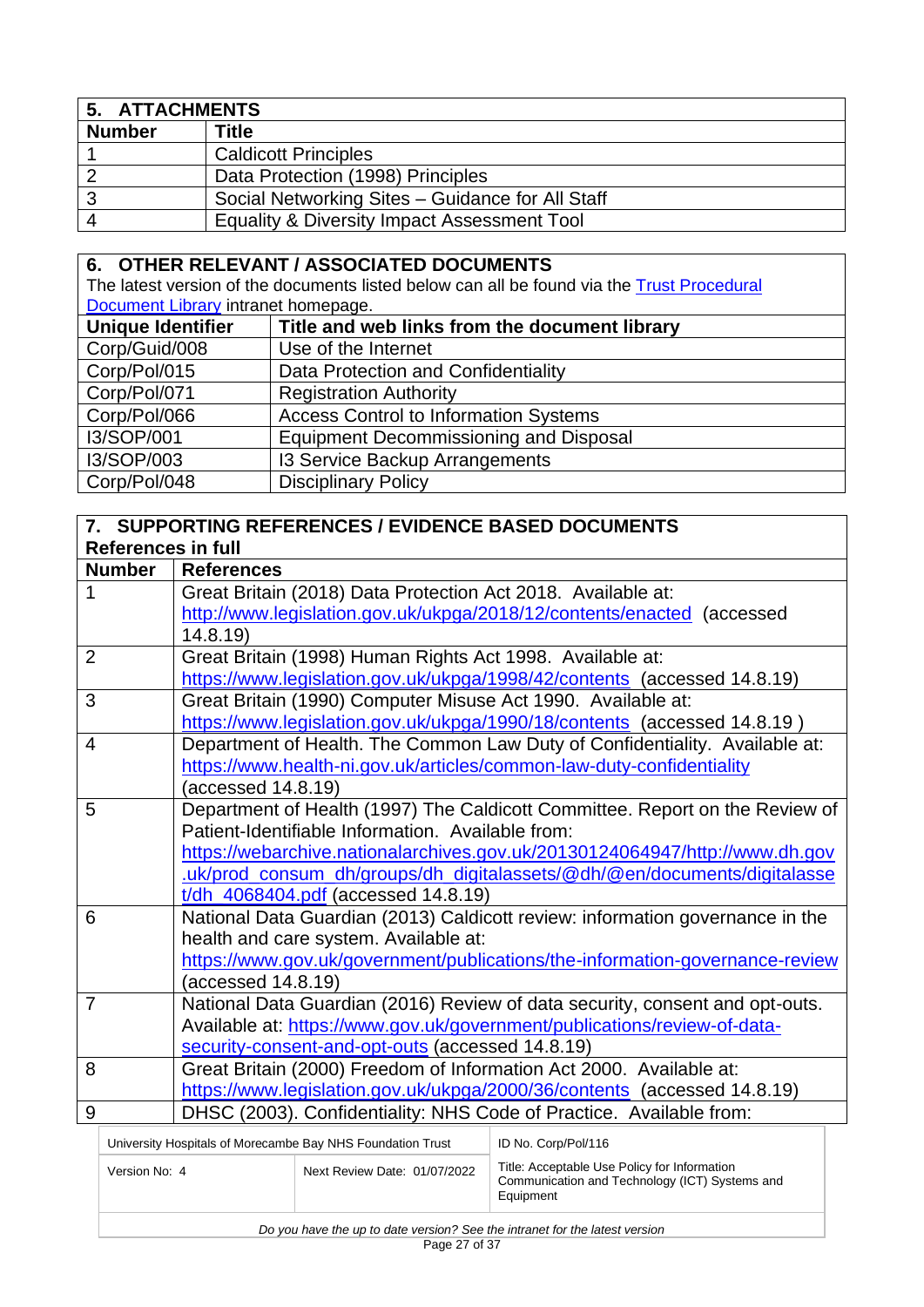|    | www.gov.uk/government/publications/confidentiality-nhs-code-of-practice        |
|----|--------------------------------------------------------------------------------|
|    | (accessed 14.8.19)                                                             |
| 10 | ICO (2018) Guide to the General Data Protection Regulation (GDPR), Available   |
|    | from: https://ico.org.uk/for-organisations/guide-to-data-protection/ (accessed |
|    | 14.8.19                                                                        |

<span id="page-27-0"></span>

| 8. DEFINITIONS / GLOSSARY OF TERMS |                                                                                                                                                                                                                                               |  |
|------------------------------------|-----------------------------------------------------------------------------------------------------------------------------------------------------------------------------------------------------------------------------------------------|--|
| <b>Abbreviation or</b>             | <b>Definition</b>                                                                                                                                                                                                                             |  |
| <b>Term</b>                        |                                                                                                                                                                                                                                               |  |
| Safe Haven                         | A term used to explain either a secure physical location or the agreed<br>set of administrative arrangements that are in place within the<br>organisation to ensure confidential personal information is<br>communicated safely and securely. |  |

<span id="page-27-1"></span>

| 9. CONSULTATION WITH STAFF AND PATIENTS |                                                                                                |                       |  |
|-----------------------------------------|------------------------------------------------------------------------------------------------|-----------------------|--|
|                                         | Enter the names and job titles of staff and stakeholders that have contributed to the document |                       |  |
| <b>Name</b>                             | <b>Job Title</b>                                                                               | <b>Date Consulted</b> |  |
| Carol Hogarth                           | <b>Information Governance Analyst</b>                                                          | 24-08-2020            |  |
| <b>Gail Martin</b>                      | <b>Information Security Officer</b>                                                            |                       |  |
| Sue Wightman                            | <b>Privacy Officer</b>                                                                         |                       |  |
| Information Governance Group            |                                                                                                |                       |  |
| 13 Risk Management Forum                |                                                                                                |                       |  |

<span id="page-27-2"></span>

| <b>10. DISTRIBUTION PLAN</b>            |                                            |
|-----------------------------------------|--------------------------------------------|
| <b>Dissemination lead:</b>              | <b>Fiona Prestwood</b>                     |
| Previous document already being used?   | Yes                                        |
| If yes, in what format and where?       | Available in the Trust Procedural Document |
|                                         | Library on the Trust Intranet              |
| Proposed action to retrieve out-of-date | Document removed and replace with this     |
| copies of the document:                 | version                                    |
| To be disseminated to:                  |                                            |
| <b>Document Library</b>                 |                                            |
| Proposed actions to communicate the     | Include in the UHMB Weekly News - New      |
| document contents to staff:             | documents uploaded to the Document         |
|                                         | Library                                    |

# <span id="page-27-3"></span>**11. TRAINING**

| Is training required to be given due to the introduction of this policy? No Please delete as required |                        |                |  |
|-------------------------------------------------------------------------------------------------------|------------------------|----------------|--|
| <b>Action by</b>                                                                                      | <b>Action required</b> | Implementation |  |
|                                                                                                       |                        | <b>Date</b>    |  |
|                                                                                                       |                        |                |  |
|                                                                                                       |                        |                |  |

| University Hospitals of Morecambe Bay NHS Foundation Trust                  |                              | ID No. Corp/Pol/116                                                                                         |  |
|-----------------------------------------------------------------------------|------------------------------|-------------------------------------------------------------------------------------------------------------|--|
| Version No: 4                                                               | Next Review Date: 01/07/2022 | Title: Acceptable Use Policy for Information<br>Communication and Technology (ICT) Systems and<br>Equipment |  |
| Do you have the up to date version? See the intranet for the latest version |                              |                                                                                                             |  |
| Page 28 of 37                                                               |                              |                                                                                                             |  |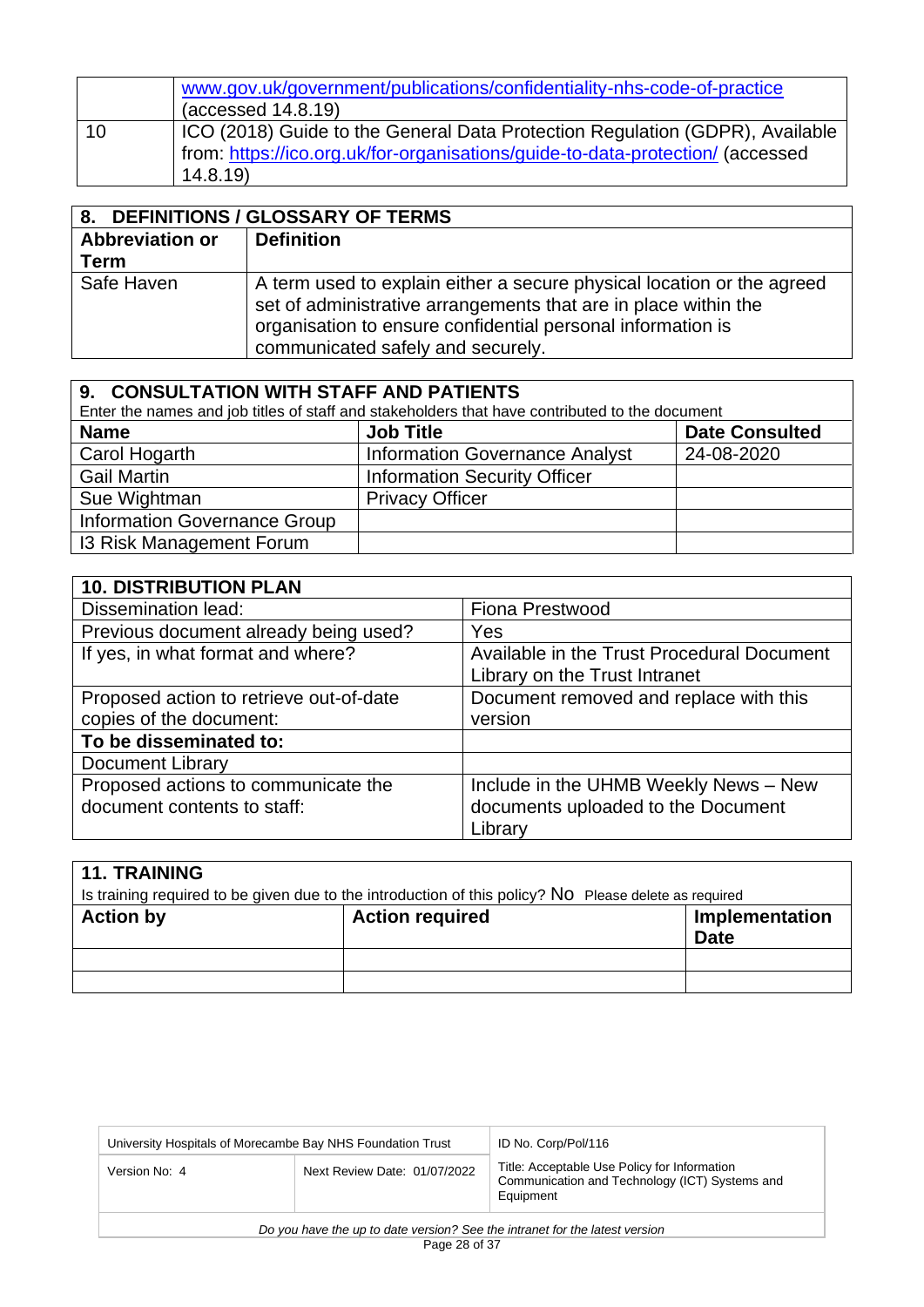<span id="page-28-0"></span>

| <b>12. AMENDMENT HISTORY</b> |                         |                                         |                                                                                                                      |                    |
|------------------------------|-------------------------|-----------------------------------------|----------------------------------------------------------------------------------------------------------------------|--------------------|
| <b>Version</b><br>No.        | Date of<br><b>Issue</b> | <b>Page/Selection</b><br><b>Changed</b> | <b>Description of Change</b>                                                                                         | <b>Review Date</b> |
| <b>Draft</b><br>version 0.1  | November<br>2012        |                                         | Draft document for<br>consultation                                                                                   |                    |
| <b>Draft</b><br>version 0.2  | Jan 2012                |                                         | <b>Comments from Libraries</b><br><b>Manager and Staff Side</b><br>incorporated                                      |                    |
| Final<br>Version 1.0         | February<br>2012        |                                         | Approved version                                                                                                     | February 2014      |
| 1.1                          | May 2012                |                                         | <b>Amended Using Email</b><br>Section (pgs.12-15) in line<br>with legal comment re Data<br>Protection Act compliance | <b>July 2014</b>   |
| 1.02                         | <b>July 2014</b>        | Full review                             | Policy reviewed and<br>updated                                                                                       | <b>July 2016</b>   |
| 2.0                          | November<br>2016        | Full review                             | Policy reviewed and<br>updated                                                                                       | November 2018      |
| 2.1                          | 26/10/2017              | Page 3                                  | <b>BSF</b> page added                                                                                                | 01/11/2018         |
| 2.2                          | 06/07/2018              | Throughout                              | All reference to Data<br>Protection Act 1998<br>amended to the new 2018<br>Act                                       | 01/11/2018         |
| 2.3                          | 22/11/2018              | <b>Review Date</b>                      | Review date extended.<br>161/2018                                                                                    | 01/02/2019         |
| 2.4                          | 19/03/2019              | <b>Front Cover</b>                      | Review date extended<br>form 054/2019                                                                                | 01/06/2019         |
| 2.5                          | 14/06/2019              | Page 1                                  | Review date extended<br>form 087/2019                                                                                | 01/08/2019         |
| 3                            | 01/07/2019              | All                                     | Reviewed and updated                                                                                                 | 01/07/2022         |
| $\overline{\mathbf{4}}$      | 19/02/2020              | All                                     | Review and updated to<br>include appropriate policy<br>for using Office365 and<br>cloud technologies                 | 01/07/2022         |

| University Hospitals of Morecambe Bay NHS Foundation Trust                                   |                              | ID No. Corp/Pol/116                                                                                         |  |
|----------------------------------------------------------------------------------------------|------------------------------|-------------------------------------------------------------------------------------------------------------|--|
| Version No: 4                                                                                | Next Review Date: 01/07/2022 | Title: Acceptable Use Policy for Information<br>Communication and Technology (ICT) Systems and<br>Equipment |  |
| Do you have the up to date version? See the intranet for the latest version<br>Page 29 of 37 |                              |                                                                                                             |  |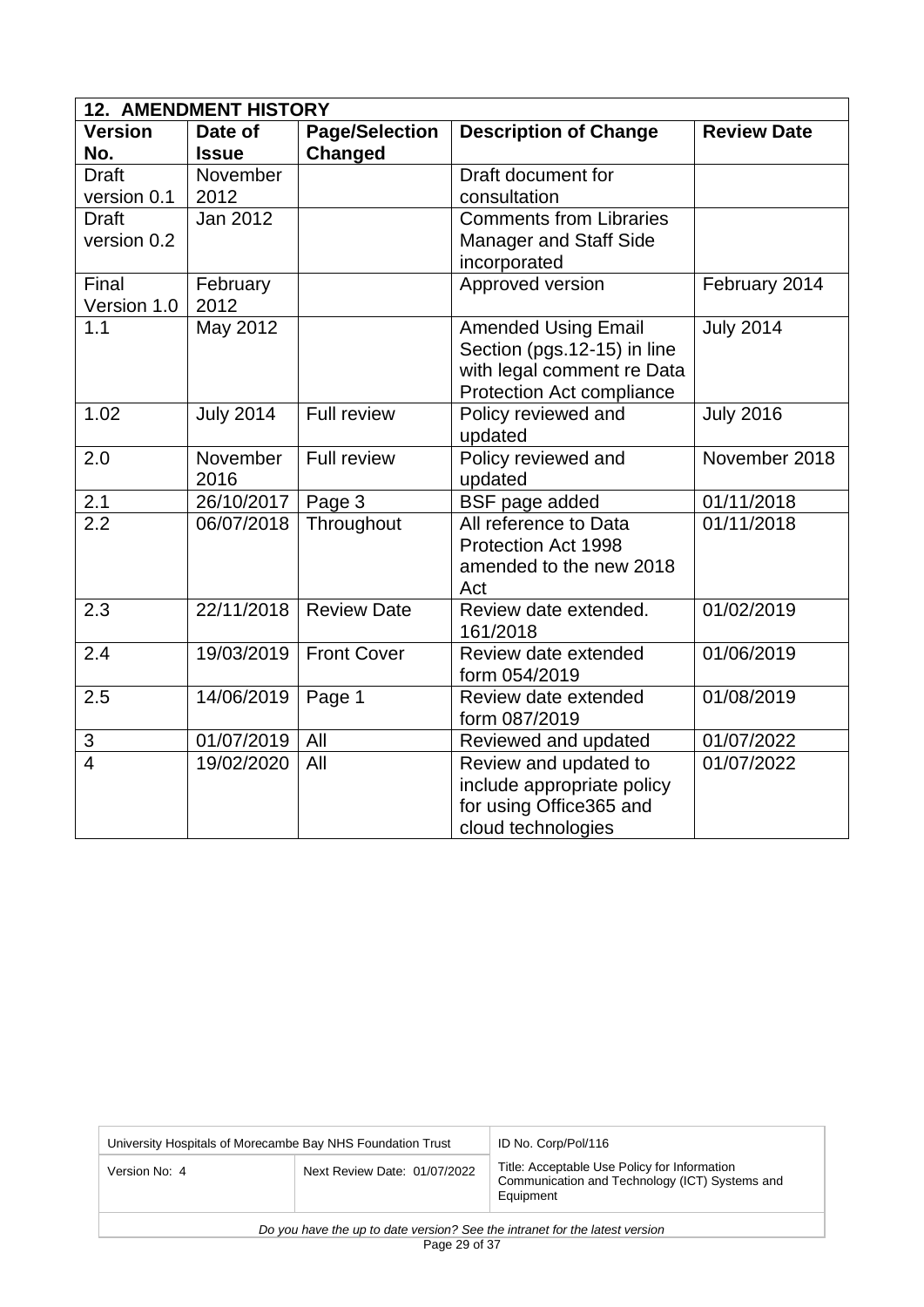### <span id="page-29-0"></span>**Appendix 1: Caldicott Principles**

The term Caldicott refers to a review commissioned by the Chief Medical Officer in 1997 under the chairmanship of Dame Fiona Caldicott. They investigated ways in which patient information is used in the NHS.

- 1. **Justify the purpose(s)** Every proposed use or transfer of personal confidential data within or from an organisation should be clearly defined, scrutinised and documented, with continuing uses regularly reviewed, by an appropriate guardian.
- 2. **Don't use personal confidential data unless it is absolutely necessary** Personal confidential data should not be included unless it is essential for the specified purpose(s) of that flow. The need for patients to be identified should be considered at each stage of satisfying the purpose (s).
- 3. **Use the minimum necessary personal confidential data**  Where use of personal confidential data is considered to be essential, the inclusion of each individual item of data should be considered and justified so that the minimum amount of personal confidential data transferred or accessible as is necessary for a given function to be carried out.
- 4. **Access to personal confidential data should be on a strict need-to-know basis** Only those individuals who need access to personal confidential data should have access to it, and they should only have access to the data items that they need to see. This may mean introducing access controls or splitting data flows where one data flow is used for several purposes.
- 5. **Everyone with access to personal confidential data should be aware of their responsibilities** - Action should be taken to ensure that those handling personal confidential data – both clinical and non-clinical staff – are made fully aware of their responsibilities and obligations to respect patient confidentiality.
- 6. **Comply with the law** Every use of personal confidential data must be lawful. Someone in each organisation handling personal confidential data should be responsible for ensuring that the organisation complies with legal requirements.
- 7. **The duty to share information can be as important as the duty to protect patient confidentiality** - Health and social care professionals should have the confidence to share information in the best interests of their patients within the framework set out by these principles. They should be supported by the policies of their employer.

| University Hospitals of Morecambe Bay NHS Foundation Trust                                   |                              | ID No. Corp/Pol/116                                                                                         |
|----------------------------------------------------------------------------------------------|------------------------------|-------------------------------------------------------------------------------------------------------------|
| Version No: 4                                                                                | Next Review Date: 01/07/2022 | Title: Acceptable Use Policy for Information<br>Communication and Technology (ICT) Systems and<br>Equipment |
| Do you have the up to date version? See the intranet for the latest version<br>Dess 20 25 77 |                              |                                                                                                             |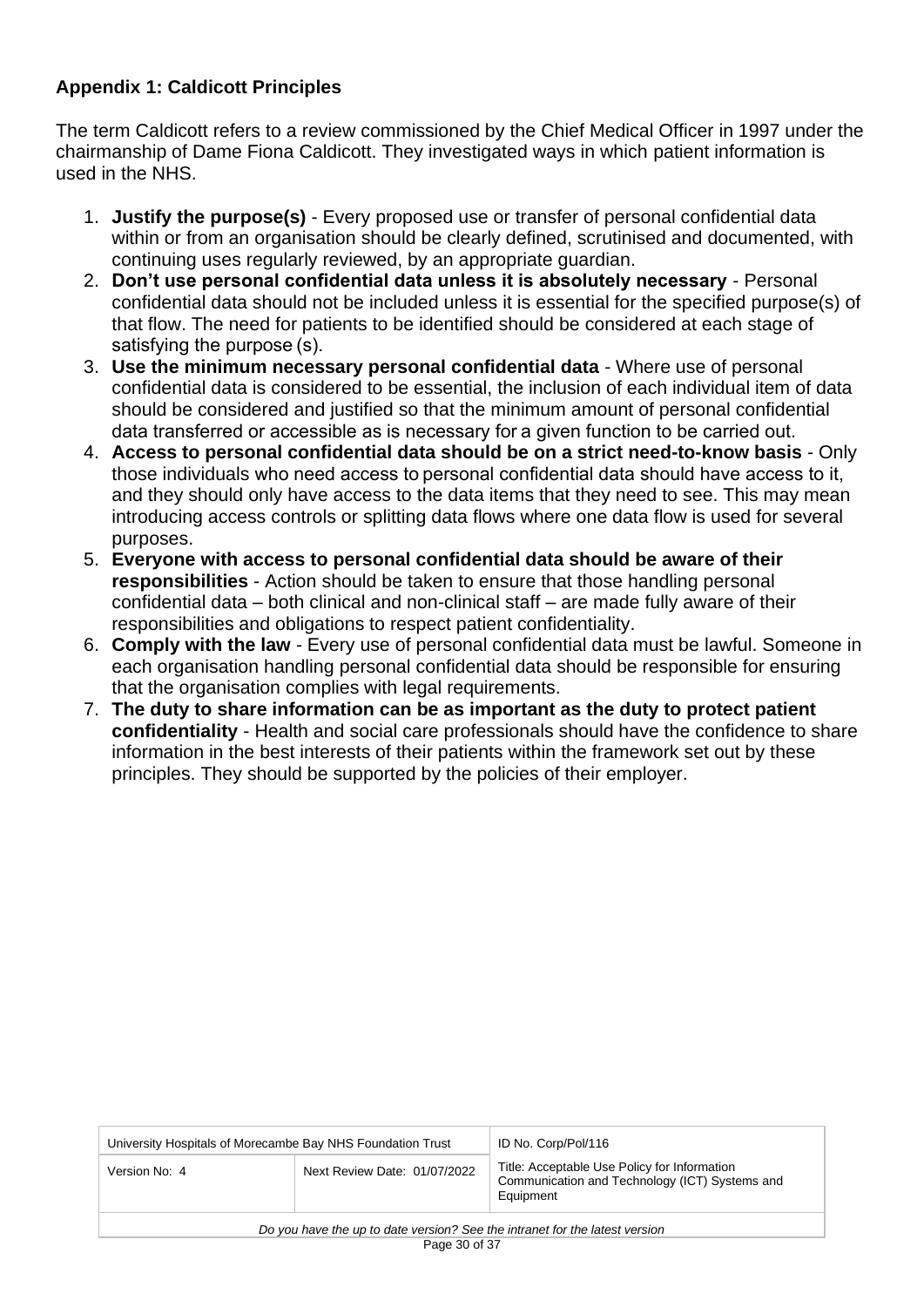#### <span id="page-30-0"></span>**Appendix 2: General Data Protection Regulation (GDPR) and Data Protection Act 2018 (DPA18) Principles**

Effective from 25 May 2018 GDPR updates and enhances the Data Protection Act 1998. Together they provide a framework for governing the handling of any personal data that the Trust uses in order to carry out its business activities and provide its services. No matter how the data is held, obtained, recorded, used or disclosed and applying to all media, the personal data must be dealt with properly to ensure compliance with these laws

Personal data shall be;

• *processed lawfully, fairly and in a transparent manner in relation to the data subject ('lawfulness, fairness and transparency').* 

The Trust must have valid reasons (known was 'lawful basis') for collecting and using personal data. The data must not be used in a way that is unduly detrimental, unexpected or misleading for the individual. The Trust must be clear, open and honest about how the personal data will be used.

• *collected for specified, explicit and legitimate purposes and not further processed in a manner that is incompatible with those purposes; further processing for archiving purposes in the public interest, scientific or historical research purposes or statistical purposes shall, in accordance with Article 89(1), not be considered to be incompatible with the initial purposes ('purpose limitation').* 

The Trust must be clear as purpose for using the personal data and only use for another purpose if compatible with the original purpose.

• *adequate, relevant and limited to what is necessary in relation to the purposes for which they are processed ('data minimisation');*

The Trust needs to make sure that the personal data must be adequate (sufficient to fulfil the purpose), relevant (appropriate) and limited to what is necessary (do not hold more than needed)

• *accurate and, where necessary, kept up to date; every reasonable step must be taken to ensure that personal data that are inaccurate, having regard to the purposes for which they are processed, are erased or rectified without delay ('accuracy');* 

The Trust needs to ensure that personal data is up-to-date and complete, and where appropriate correct inaccurate or misleading data

• *kept in a form which permits identification of data subjects for no longer than is necessary for the purposes for which the personal data are processed; personal data may be stored for longer periods insofar as the personal data will be processed solely for archiving purposes in the public interest, scientific or historical research purposes or statistical purposes in accordance with Article 89(1) subject to implementation of the appropriate technical and organisational measures required by this Regulation in order to safeguard the rights and freedoms of the data subject ('storage limitation');* 

The Trust must not keep the data for longer than necessary with clear retention and disposal schedules

• *processed in a manner that ensures appropriate security of the personal data, including protection against unauthorised or unlawful processing and against accidental loss, destruction* 

| University Hospitals of Morecambe Bay NHS Foundation Trust                  |                    | ID No. Corp/Pol/116                                                                                         |
|-----------------------------------------------------------------------------|--------------------|-------------------------------------------------------------------------------------------------------------|
| Next Review Date: 01/07/2022<br>Version No: 4                               |                    | Title: Acceptable Use Policy for Information<br>Communication and Technology (ICT) Systems and<br>Equipment |
| Do you have the up to date version? See the intranet for the latest version |                    |                                                                                                             |
|                                                                             | <b>D.J. 04.407</b> |                                                                                                             |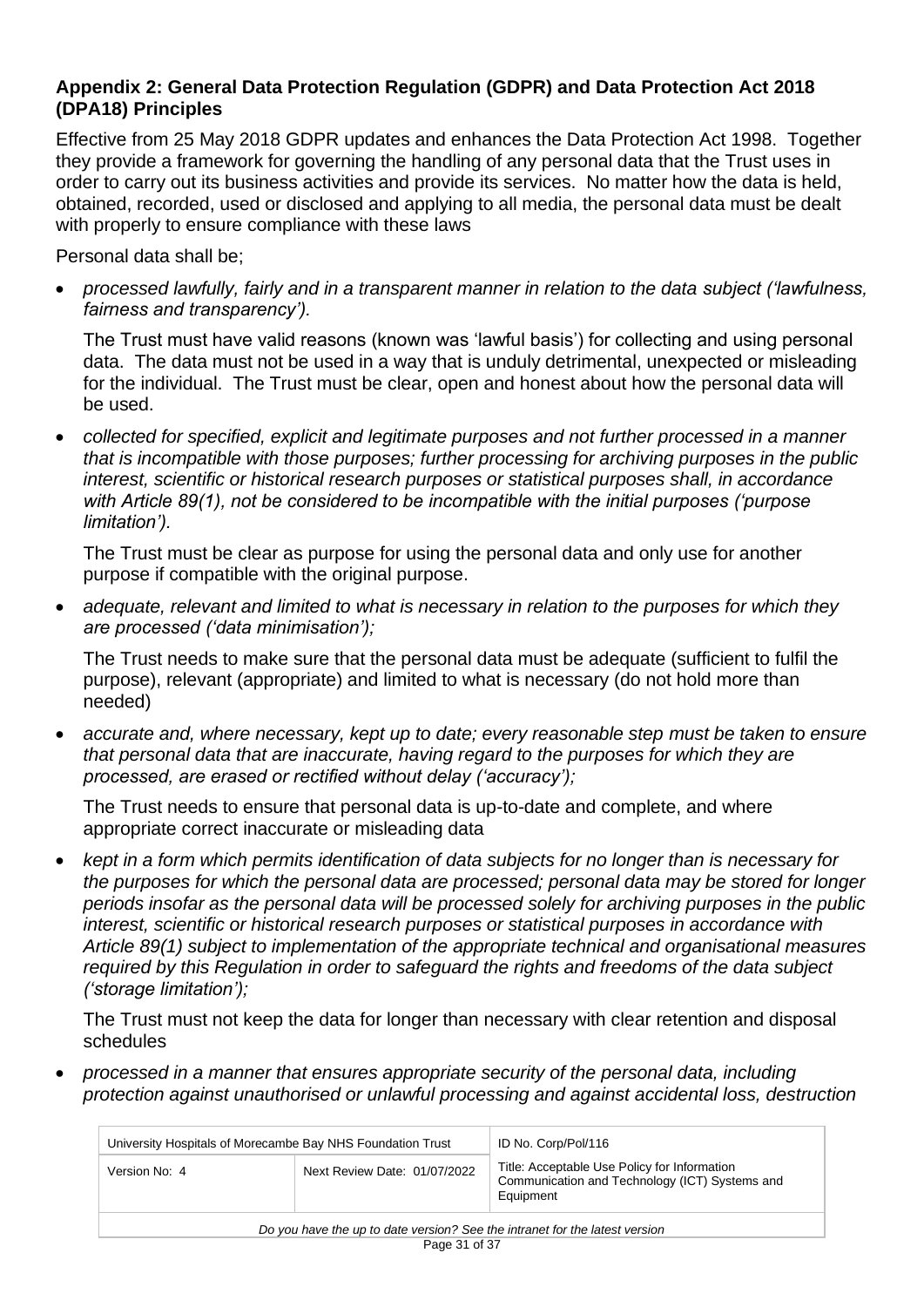*or damage, using appropriate technical or organisational measures ('integrity and confidentiality')*.

The Trust must ensure there are appropriate security measure in place to protect the confidentiality, integrity and availability of the personal data

Additionally, the 'accountability' principle which is:

*The controller shall be responsible for and be able to demonstrate compliance with the six principles.., ('accountability').*

This requires the Trust to put in place appropriate measures such as policies and procedures, document activities, be able to evidence practices and regularly review and update.

|                                                                             | ID No. Corp/Pol/116                                                                                         |  |  |
|-----------------------------------------------------------------------------|-------------------------------------------------------------------------------------------------------------|--|--|
| Next Review Date: 01/07/2022                                                | Title: Acceptable Use Policy for Information<br>Communication and Technology (ICT) Systems and<br>Equipment |  |  |
| Do you have the up to date version? See the intranet for the latest version |                                                                                                             |  |  |
|                                                                             | University Hospitals of Morecambe Bay NHS Foundation Trust<br>Page 32 of 37                                 |  |  |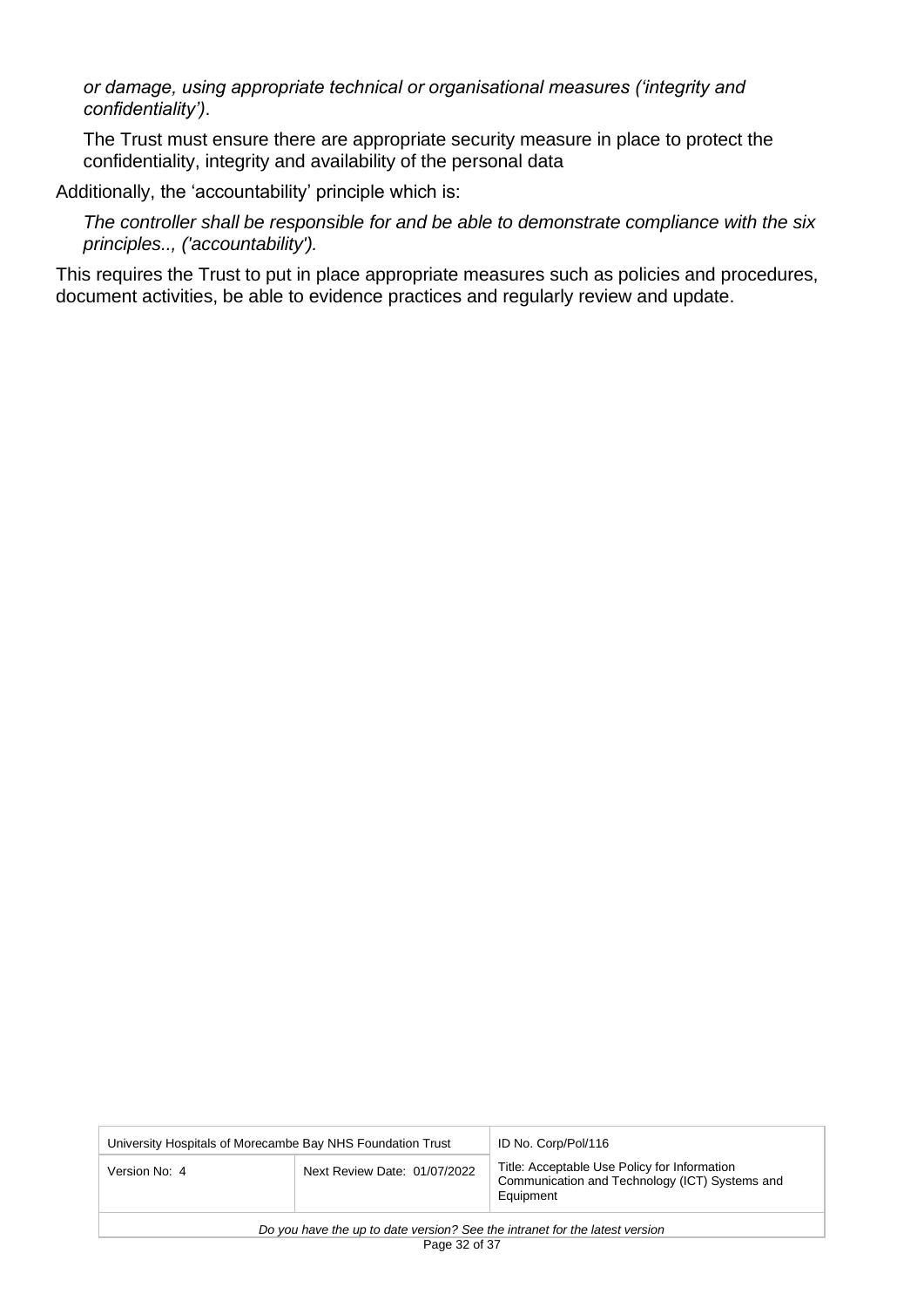## <span id="page-32-0"></span>**Appendix 3: Social Networking Sites – Guidance for All Staff**

This guidance note aims to inform staff of the Trust's position in relation to Social Networking sites. It has sourced other NHS organisational guidance, Nursing Times articles and NMC guidance, but relates to all colleagues who work with the Trust.

Many people working for the Trust use the internet at home for personal purposes, and many participate in social networking on websites such as Facebook and Twitter. Used properly, social networking sites are a great way to find old friends, join interest groups and share information. However, you should remember that anything posted on a social networking site is in the public domain. In most cases, this is uncomplicated and trouble-free. However, there are some occasions where your personal life and work life can start to overlap through these sites. For example:

- There have been occasions where patients making complaints have searched the web for information about staff involved in their care – finding social networking sites, blogs and photo galleries that could give fuel to their concerns
- Journalists increasingly use the web to research stories, and may reprint photos or comments that they find
- Some people also look on social networking sites to find out information about people applying for jobs.

As a Trust, we have no wish to interfere with your personal life. However, we would advise you, when using such sites, to consider the potential impact on both your own reputation and that of the NHS.

Areas include:

- If you make personal (e.g. derogatory) comments about patients, colleagues, the Trust or the NHS as a whole
- If you are pictured in activities, or make comments, that may be open to misinterpretation.

You should always use your own judgment but should bear in mind the codes of conduct and policies, which are part of your professional and employment requirements. Examples include:

- Professional codes of conduct (e.g. Nursing and Midwifery Council, General Medical Council, Health Professions Council)
- Relevant Trust Policies relating to data protection and confidentiality, Whistle blowing, Information Security and confidentiality clauses in your "contract" of employment.

You must not post photographs of yourself or your colleagues taken at work in the Trust, nor of patients or visitors within the Trust, nor of Trust holdings or logos. In addition, if you are aware of patients or their relatives taking photo's (either with a camera or mobile phone) then please remind them that it would be inappropriate to post these on a networking site as they may include pictures of other patients or staff.

Other useful things to consider include:

• Check your security settings on social networking site so that your information is only visible to the people who you want to see it

| University Hospitals of Morecambe Bay NHS Foundation Trust                  |                              | ID No. Corp/Pol/116                                                                                         |  |
|-----------------------------------------------------------------------------|------------------------------|-------------------------------------------------------------------------------------------------------------|--|
| Version No: 4                                                               | Next Review Date: 01/07/2022 | Title: Acceptable Use Policy for Information<br>Communication and Technology (ICT) Systems and<br>Equipment |  |
| Do you have the up to date version? See the intranet for the latest version |                              |                                                                                                             |  |
| Page 33 of 37                                                               |                              |                                                                                                             |  |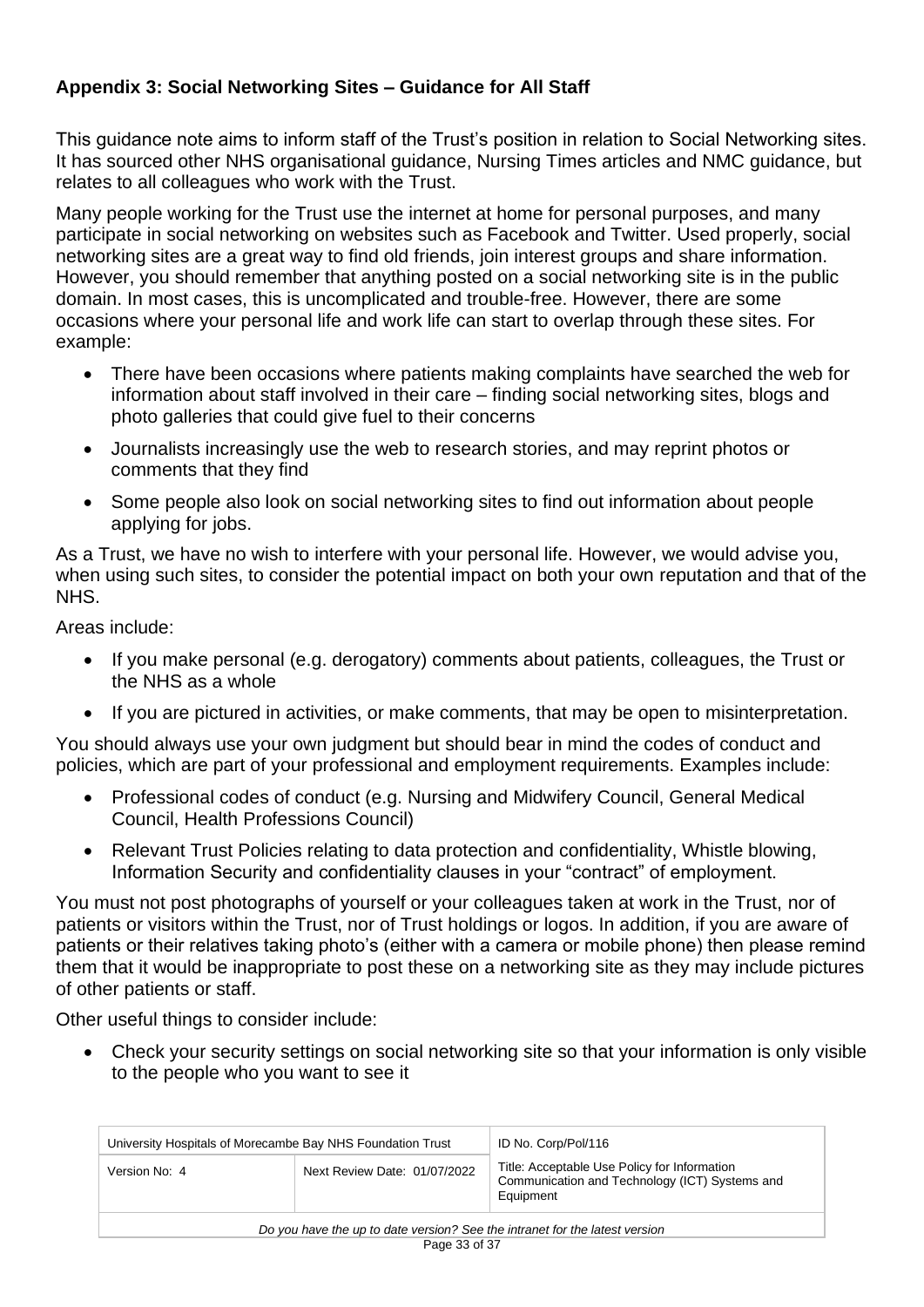- Use a password that is not easy to guess if someone does gain access to your account, they are able to see all your details, but also that of your friends
- Put your name into an internet search engine to see what people can find out about you. Are you happy with what they can see?
- Do not make friends with patients or their relatives on social networking sites, or discuss an individual's care or their progress
- Help your friends and colleagues out let them know if you spot things on their pages that might be misconstrued.
- Do not reveal too many personal details such as contact details or your date of birth. Such information could put you at risk of identity fraud
- Health workers occasionally have to take out restraining orders on obsessive patients so if you have any concerns, do not put yourself on a public networking site
- Do not upload any images of yourself in a work environment these could be in breach of your code of conduct and lead to potential dismissal
- Before posting images or joining any causes, be aware that it is not just your friends and colleagues who may see this, but also patients and employers
- What may be considered to be 'letting off steam' about a situation at work can potentially be read by someone who may take offence at the content of a posting.

Registered staff could be putting their registration at risk if posting inappropriate comments about colleagues or patients or posting any material that could be considered explicit.

| University Hospitals of Morecambe Bay NHS Foundation Trust                  |                              | ID No. Corp/Pol/116                                                                                         |  |
|-----------------------------------------------------------------------------|------------------------------|-------------------------------------------------------------------------------------------------------------|--|
| Version No: 4                                                               | Next Review Date: 01/07/2022 | Title: Acceptable Use Policy for Information<br>Communication and Technology (ICT) Systems and<br>Equipment |  |
| Do you have the up to date version? See the intranet for the latest version |                              |                                                                                                             |  |
| Page 34 of 37                                                               |                              |                                                                                                             |  |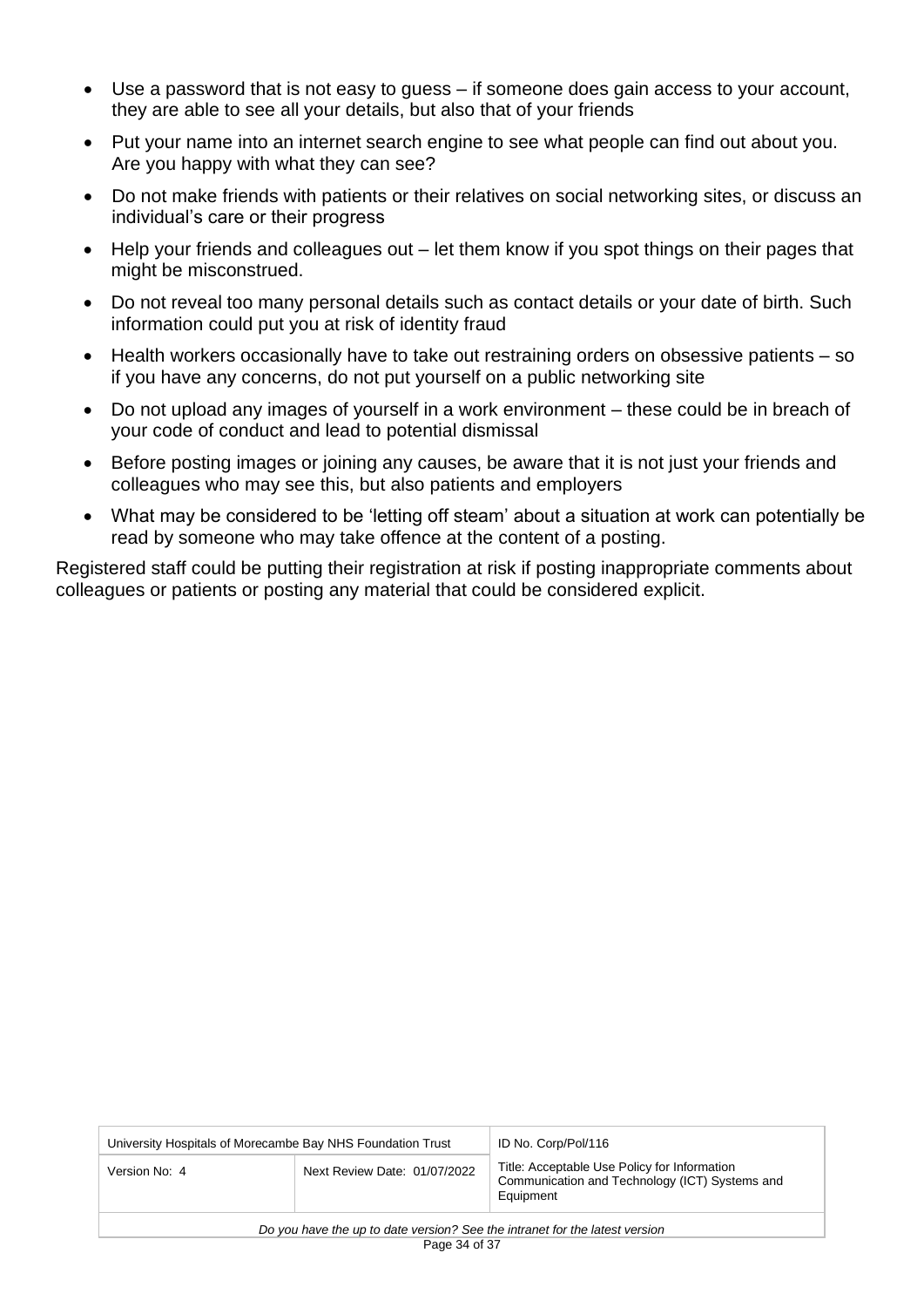#### *Tool Device Type UHMB Patients Other NHS Trusts Other professionals* ıċ ıċ Cisco Phone **The Community** Voice ıф ıė Voice Microsoft **IĆ** n<sup>4</sup> × 古じ Message Teams Video n4 K Trust Email **The State of the Message** ná Send a link or encrypt if Send a link or encrypt if Only send information PID PID né Mobile<br>Phone\* Voice **Voice** Withhold no for personal пË ná & Trust where appropriate × Attend Attend<br>Anywhere\*\* **Digital** Video × × ná Use Microsoft Teams × × × Jitsi Meet Video Do not record Patient relatives only n4 × WhatsApp\* **DEREVOICE** Voice Can't withhold no × × Use Microsoft Teams Remove contacts & messages Consent to use × Can't withhold no × × Skype\* **III** | Video Remove contacts & Use Microsoft Teams messages Consent to use \*Its good practice to create a script to support the calls \*\* This is currently being tested in small groups as a proof of concept ال 4 P ۱Ć m PC/Laptop Headphones Trust Mobile Personal Mobile iPad OK OK with caveats Not to be used

### <span id="page-34-0"></span>**Appendix 4: Communicating with Staff, Patients and other Organisations.**

| University Hospitals of Morecambe Bay NHS Foundation Trust                                   |                              | ID No. Corp/Pol/116                                                                                         |  |  |
|----------------------------------------------------------------------------------------------|------------------------------|-------------------------------------------------------------------------------------------------------------|--|--|
| Version No: 4                                                                                | Next Review Date: 01/07/2022 | Title: Acceptable Use Policy for Information<br>Communication and Technology (ICT) Systems and<br>Equipment |  |  |
| Do you have the up to date version? See the intranet for the latest version<br>Page 35 of 37 |                              |                                                                                                             |  |  |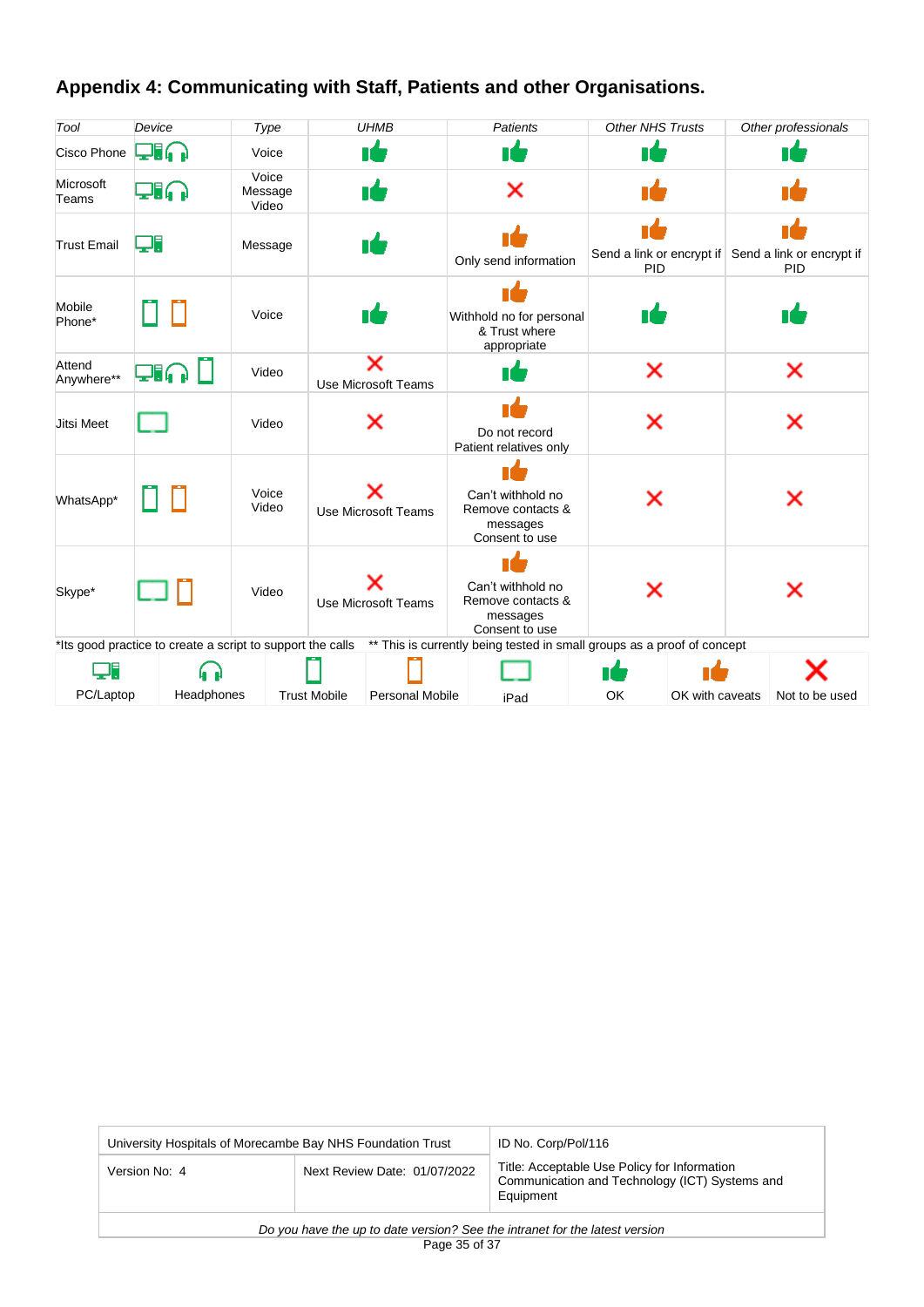University Hospitals of<br>Morecambe Bay

<span id="page-35-0"></span>

| <b>Equality Impact Assessment Form</b>                                                                                                                |                                                                                                                              |                                                                                                                                                                                                                               |                 |                                                                                                                                                                    |
|-------------------------------------------------------------------------------------------------------------------------------------------------------|------------------------------------------------------------------------------------------------------------------------------|-------------------------------------------------------------------------------------------------------------------------------------------------------------------------------------------------------------------------------|-----------------|--------------------------------------------------------------------------------------------------------------------------------------------------------------------|
| Department/Function                                                                                                                                   |                                                                                                                              | <b>Information Governance</b>                                                                                                                                                                                                 |                 |                                                                                                                                                                    |
| <b>Lead Assessor</b>                                                                                                                                  |                                                                                                                              | Fiona Prestwood - Information Governance Manager                                                                                                                                                                              |                 |                                                                                                                                                                    |
| What is being assessed?                                                                                                                               |                                                                                                                              | Acceptable Use Policy for ICT Systems and Equipment                                                                                                                                                                           |                 |                                                                                                                                                                    |
| Date of assessment                                                                                                                                    | 01-07-2019                                                                                                                   |                                                                                                                                                                                                                               |                 |                                                                                                                                                                    |
|                                                                                                                                                       |                                                                                                                              | <b>NO</b><br>Network for Inclusive Healthcare?                                                                                                                                                                                |                 |                                                                                                                                                                    |
|                                                                                                                                                       |                                                                                                                              | <b>Staff Side Colleague?</b>                                                                                                                                                                                                  |                 | <b>NO</b>                                                                                                                                                          |
| What groups have you consulted                                                                                                                        | Service Users?                                                                                                               |                                                                                                                                                                                                                               |                 | <b>NO</b>                                                                                                                                                          |
| with? Include details of<br>involvement in the Equality                                                                                               |                                                                                                                              | Staff Inclusion Network(s)?                                                                                                                                                                                                   |                 | <b>NO</b>                                                                                                                                                          |
| Impact Assessment process.                                                                                                                            |                                                                                                                              | Personal Fair Diverse Champions?                                                                                                                                                                                              |                 | <b>NO</b>                                                                                                                                                          |
|                                                                                                                                                       |                                                                                                                              | Other (including external organisations):                                                                                                                                                                                     |                 |                                                                                                                                                                    |
|                                                                                                                                                       |                                                                                                                              |                                                                                                                                                                                                                               |                 |                                                                                                                                                                    |
| What is the impact on the following equality groups?<br>1)<br><b>Positive:</b>                                                                        |                                                                                                                              | <b>Negative:</b>                                                                                                                                                                                                              |                 | <b>Neutral:</b>                                                                                                                                                    |
| Advance Equality of opportunity<br>➤<br>Foster good relations between<br>➤<br>different groups<br>Address explicit needs of<br>Equality target groups | Unlawful discrimination /<br>$\blacktriangleright$<br>Failure to address explicit<br>➤<br>needs of Equality target<br>groups | harassment / victimisation                                                                                                                                                                                                    | ➤<br>challenged | It is quite acceptable for the assessment<br>to come out as Neutral Impact.<br>Be sure you can justify this decision with<br>clear reasons and evidence if you are |
| <b>Equality Groups</b>                                                                                                                                | <b>Impact</b><br>(Positive / Negative /<br>Neutral)                                                                          | <b>Comments</b><br>Provide brief description of the positive / negative impact<br>$\blacktriangleright$<br>identified benefits to the equality group.<br>Is any impact identified intended or legal?<br>$\blacktriangleright$ |                 |                                                                                                                                                                    |
| Race<br>(All ethnic groups)                                                                                                                           | <b>Neutral</b>                                                                                                               |                                                                                                                                                                                                                               |                 |                                                                                                                                                                    |
| <b>Disability</b><br>(Including physical and mental<br>impairments)                                                                                   | <b>Neutral</b>                                                                                                               |                                                                                                                                                                                                                               |                 |                                                                                                                                                                    |
| Sex                                                                                                                                                   | <b>Neutral</b>                                                                                                               |                                                                                                                                                                                                                               |                 |                                                                                                                                                                    |
| <b>Gender reassignment</b>                                                                                                                            | Neutral                                                                                                                      |                                                                                                                                                                                                                               |                 |                                                                                                                                                                    |
| <b>Religion or Belief</b>                                                                                                                             | <b>Neutral</b>                                                                                                               |                                                                                                                                                                                                                               |                 |                                                                                                                                                                    |
| <b>Sexual orientation</b>                                                                                                                             | <b>Neutral</b>                                                                                                               |                                                                                                                                                                                                                               |                 |                                                                                                                                                                    |
| Age                                                                                                                                                   | <b>Neutral</b>                                                                                                               |                                                                                                                                                                                                                               |                 |                                                                                                                                                                    |
| <b>Marriage and Civil</b><br>Partnership                                                                                                              | <b>Neutral</b>                                                                                                               |                                                                                                                                                                                                                               |                 |                                                                                                                                                                    |
| <b>Pregnancy and maternity</b>                                                                                                                        | <b>Neutral</b>                                                                                                               |                                                                                                                                                                                                                               |                 |                                                                                                                                                                    |

| University Hospitals of Morecambe Bay NHS Foundation Trust                                   |                              | ID No. Corp/Pol/116                                                                                         |  |  |
|----------------------------------------------------------------------------------------------|------------------------------|-------------------------------------------------------------------------------------------------------------|--|--|
| Version No: 4                                                                                | Next Review Date: 01/07/2022 | Title: Acceptable Use Policy for Information<br>Communication and Technology (ICT) Systems and<br>Equipment |  |  |
| Do you have the up to date version? See the intranet for the latest version<br>Page 36 of 37 |                              |                                                                                                             |  |  |